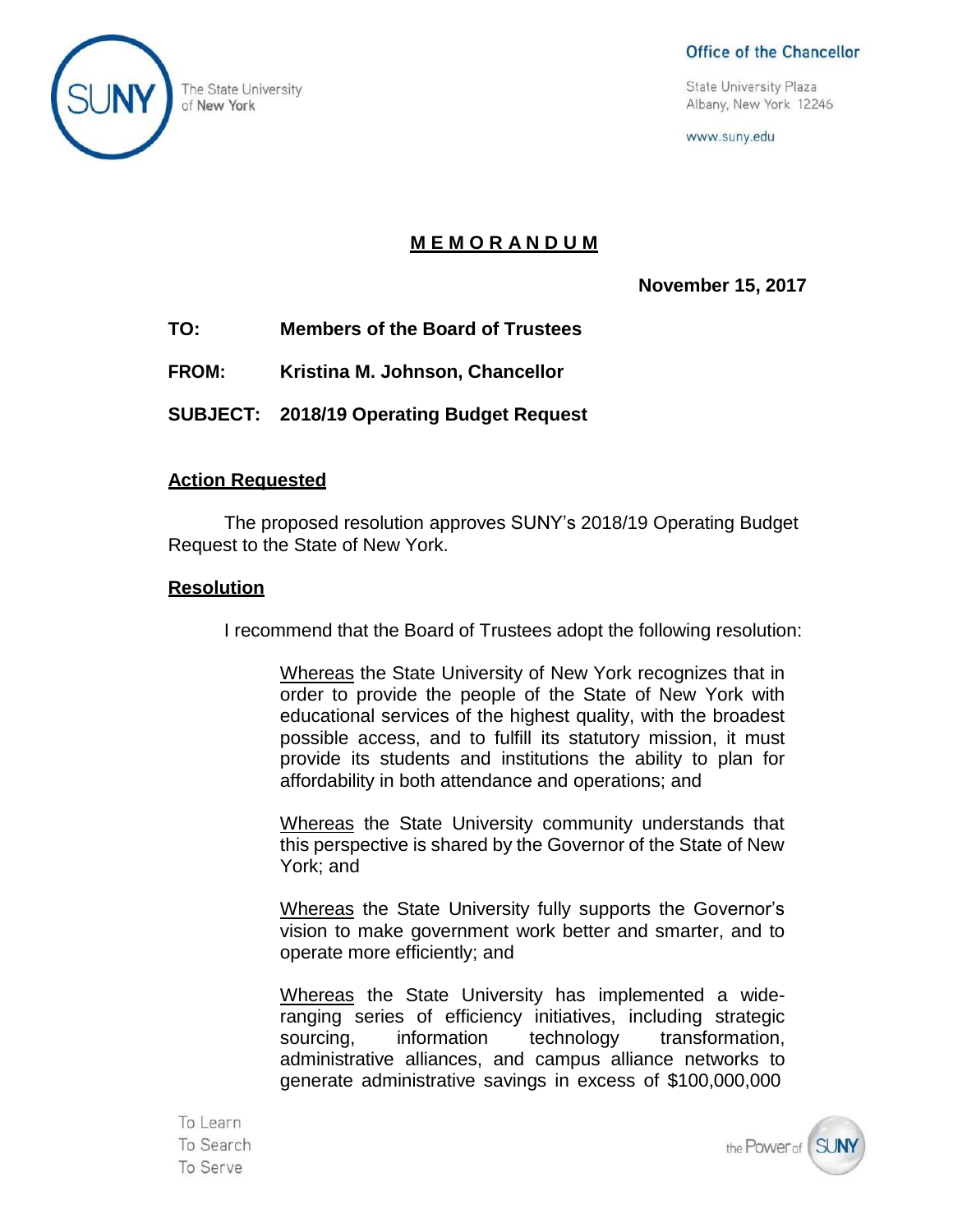that continue to grow and have been, and will continue to be, reinvested in instruction and student services; and

Whereas the State University's budget request reflects careful consideration of the necessary direct state tax support and revenue spending authority (appropriation) levels to continue to provide high-quality services; and

Whereas the 30 community colleges operating under the program of the State University of New York ensure open access to high quality postsecondary education, and contribute significantly to the development of an educated citizenry and skilled workforce; and

Whereas the SUNY campuses and colleges produce leading edge research in crucial areas, and play a critical role in their regional economies; and

Whereas the three SUNY teaching hospitals provide worldclass medical care to their regions, produce leading edge research in health care and play a critical role in their regional economies; now, therefore, be it

Resolved that the State University will continue its efforts to turn administrative savings into reinvestment in education student support and research; and be it further

Resolved that the Board of Trustees shall request support from the State of New York in the amount of \$95,692,950 to fund settled, and non-settled, salary agreements, acknowledging that a source of funds to support an additional cost of \$98,140,471 related to retroactive salary payments be researched and discussed with the State of New York; and, be it further

Resolved that to support predictability and ongoing operations, legislation enacted in 2017/18 related to Predictable Tuition and State Maintenance of Effort should be continued, with limited adjustments related to border state tuition rates and the flexibility to respond to disasters as they arise; and, be it further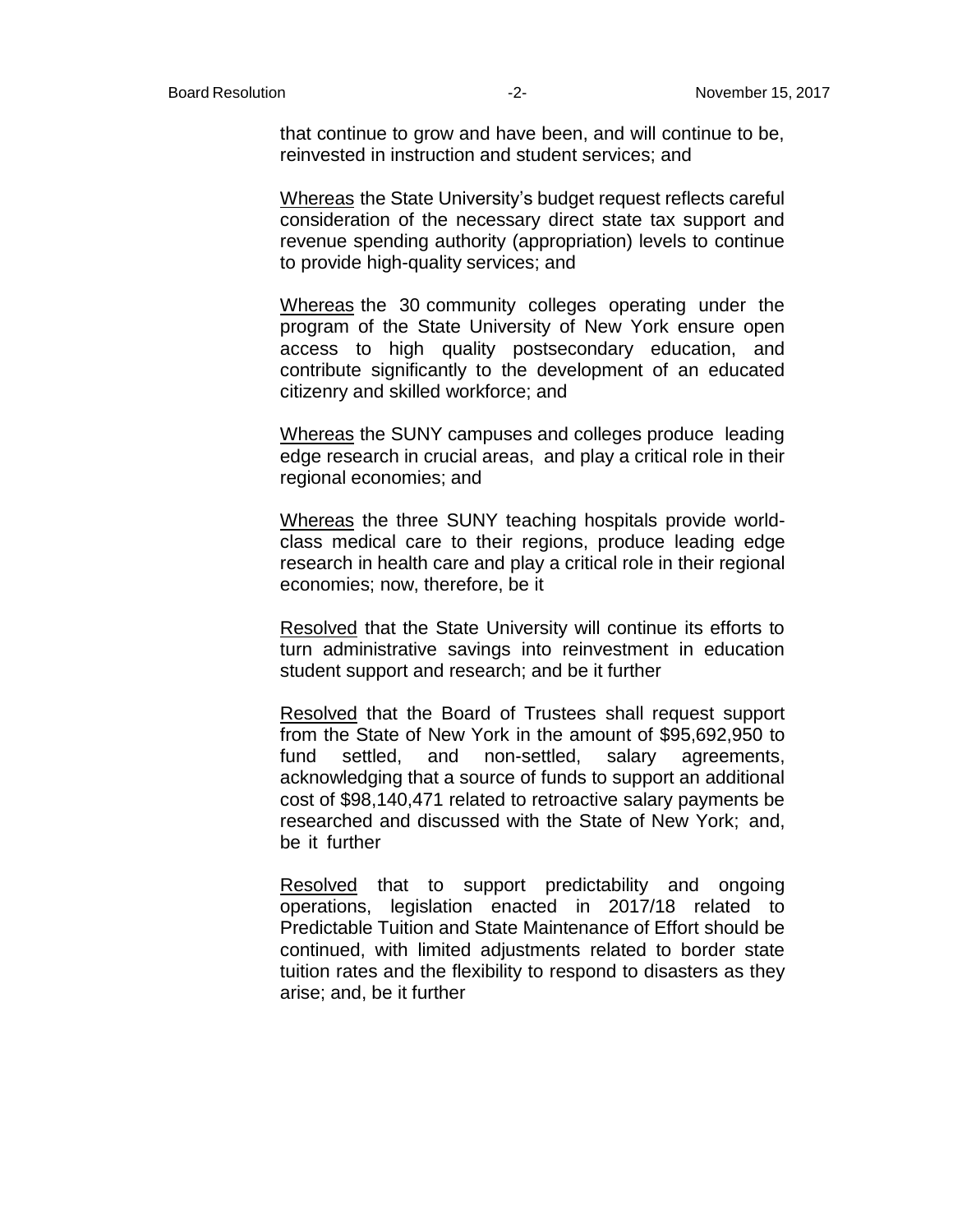Resolved that the operations of the 30 SUNY community colleges have evolved past the volume driven model established in the early 1970's, and that a major change in approach is required to maintain State support for each college, recognize the cost of inflation, and to match the cost of high need / high cost programs, resulting in additional direct state tax support of \$18,850,335 on an academic basis, supplemented by legislative changes as provided in the document attached to this resolution; and, be it further

Resolved that to support and expand opportunities and student services already provided at the State University a total of approximately \$5,200,000 in direct state support be provided to support Educational Opportunity Program (EOP), \$1,600,000 for the Educational Opportunity Centers (EOC), \$500,000 for Small Business Development Centers (SBDC), and \$500,000 for the Cornell Veterinary College, as well as \$300,000 in federal funds for the EOC program; and, be it further

Resolved that in order to support the ongoing costs and mission of the five statutory and contract colleges of the State University—including the activities of the New York State College of Ceramics at Alfred University and those related to both the operations and land grant mission of Cornell University—the State University requests that the level of direct state tax support for these institutions be increased by approximately \$7,745,000, with an additional \$420,000 provided for the Cornell Cooperative Extension; and, be it further

Resolved that \$1,000,000 in direct state tax support be provided over a three-year period, to be matched by private dollars, to add two new community schools to the existing five such institutions within SUNY; and, be it further

Resolved that to address the concerns of SUNY students who did not earn a degree at the State University, but were left with outstanding debt, SUNY and the State of New York should partner to establish a program that would allow for these students to achieve their educational goals and realize some limited relief on their debt; and, be it further

Resolved that to ensure that SUNY remains competitive and innovative, ideas generated by our campuses, faculty, and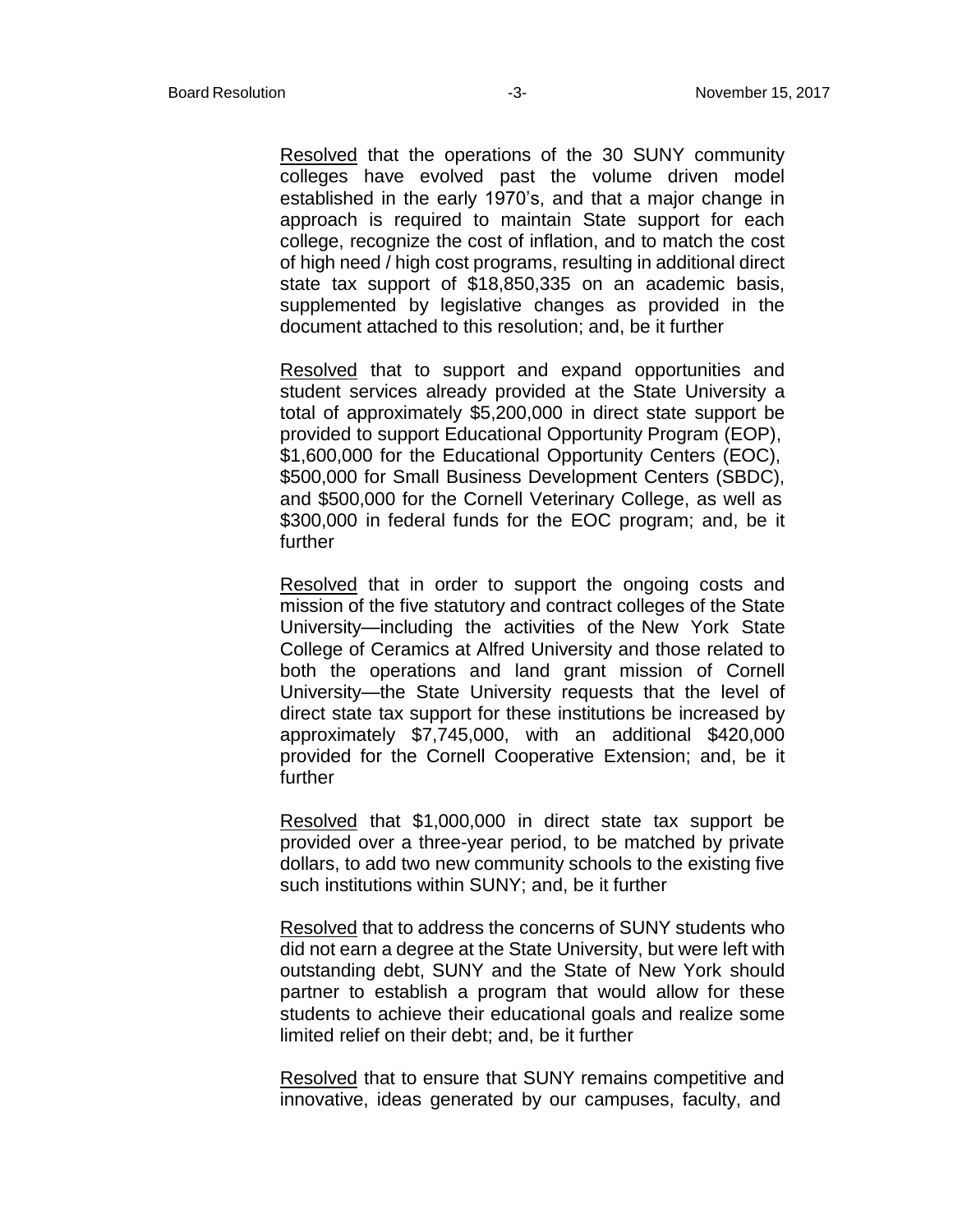staff are properly supported, that the former Investment and Performance Fund be re-instated and enhanced in the 2018/19 Enacted State Budget and become a Competitive Innovation Fund, to be used to match funds from Industry and philanthropic organizations, and expanded to ensure eligibility to all SUNY institutions; and, be it further

Resolved that to ensure SUNY teaching hospitals continue to provide world-class medical care to their regions and continue their leading edge research in health care and important role in regional economies, the State University requests that direct State tax support be held equal to the 2016/17 level while providing relief from planned reimbursement to the State for debt service payments; and, be it further

Resolved that the State provide funds necessary to support specific general State charges expenses related, but not limited to, the Teachers Retirement System (TRS) and the Teachers Insurance and Annuity Association of America (TIAA) and College Retirement Equities Fund (CREF); and, be it further

Resolved that the appropriation level for the State University's Tuition Revenue Offset Fund be increased to reflect planned enrollment levels, campus supported plans for graduate and professional tuition rate plans, and to bring the University Centers into alignment in the area of non-resident undergraduate tuition; and, be it further

Resolved that appropriations for the State University's special revenue funds be set at the appropriate levels to cover general inflation and changes in activity; and, be it further

Resolved that the proposed operating budget request for State-operated and statutory colleges and the community colleges (copy on file with the Office of the Secretary), as described in this Resolution and the attached background materials, be, and hereby is, approved for the 2018/19 fiscal year, and the Chancellor, or designee, be, and hereby is, authorized to transmit such budget request to the Director of the Budget; and, be it further

Resolved that the State University requests all re-appropriations necessary for the following purposes be included in the 2018/19 Executive Budget: General Income Fund Reimbursable; Hospital Operations; University-wide Hospital activities; Special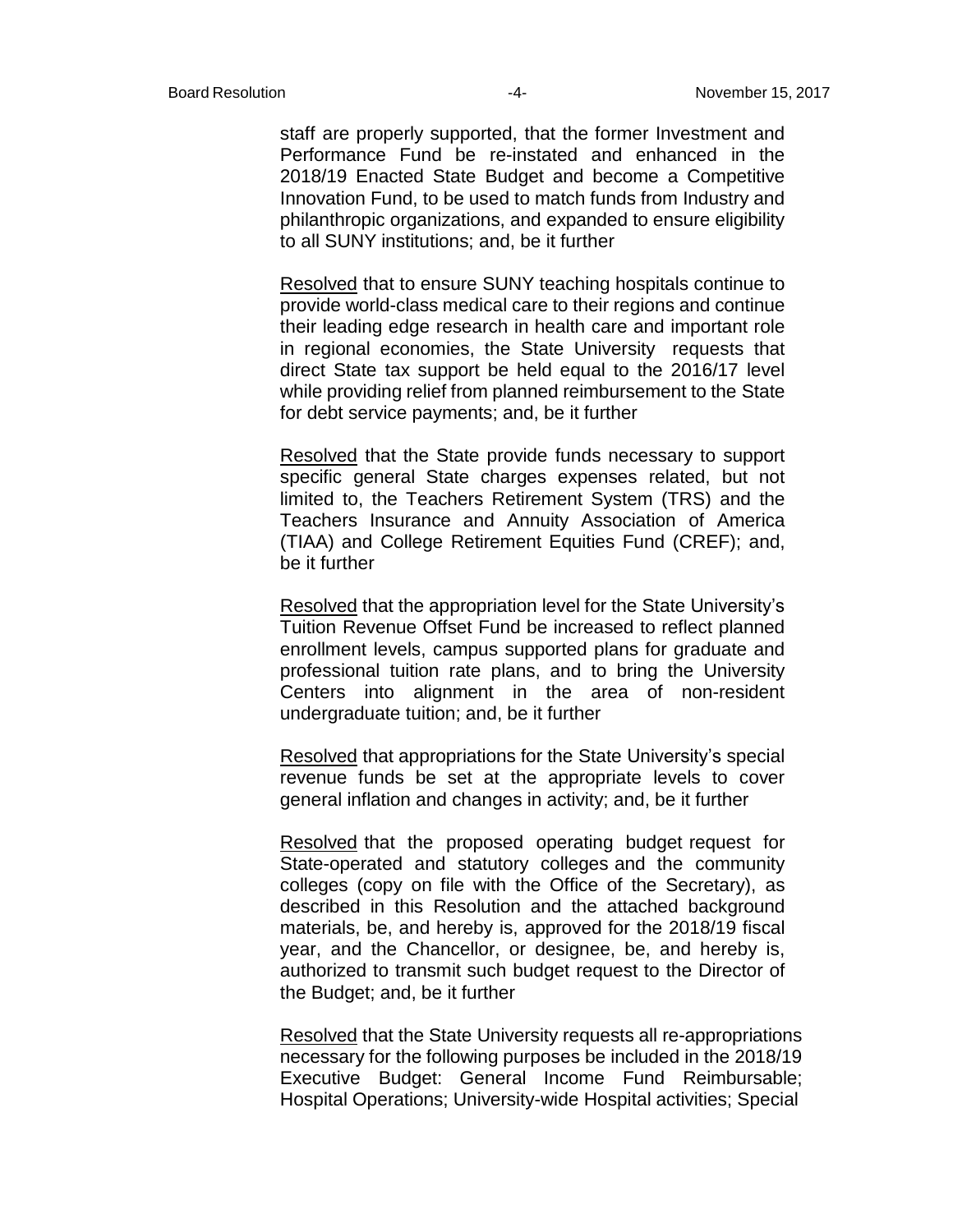Revenue Funds Federal (various student assistance programs); and Aid to Localities (legislative and other line item initiatives); and, be it further

Resolved that the State University's capital plan for Educational Facilities, Community Colleges, Residence Halls, and Hospitals, presented separately, be fully funded in order to support the ongoing operations of the State University system.

#### **Background**

The background and justification for the 2018/19 Operating Budget Request is set forth in the attached narrative.

**Attachment** 

.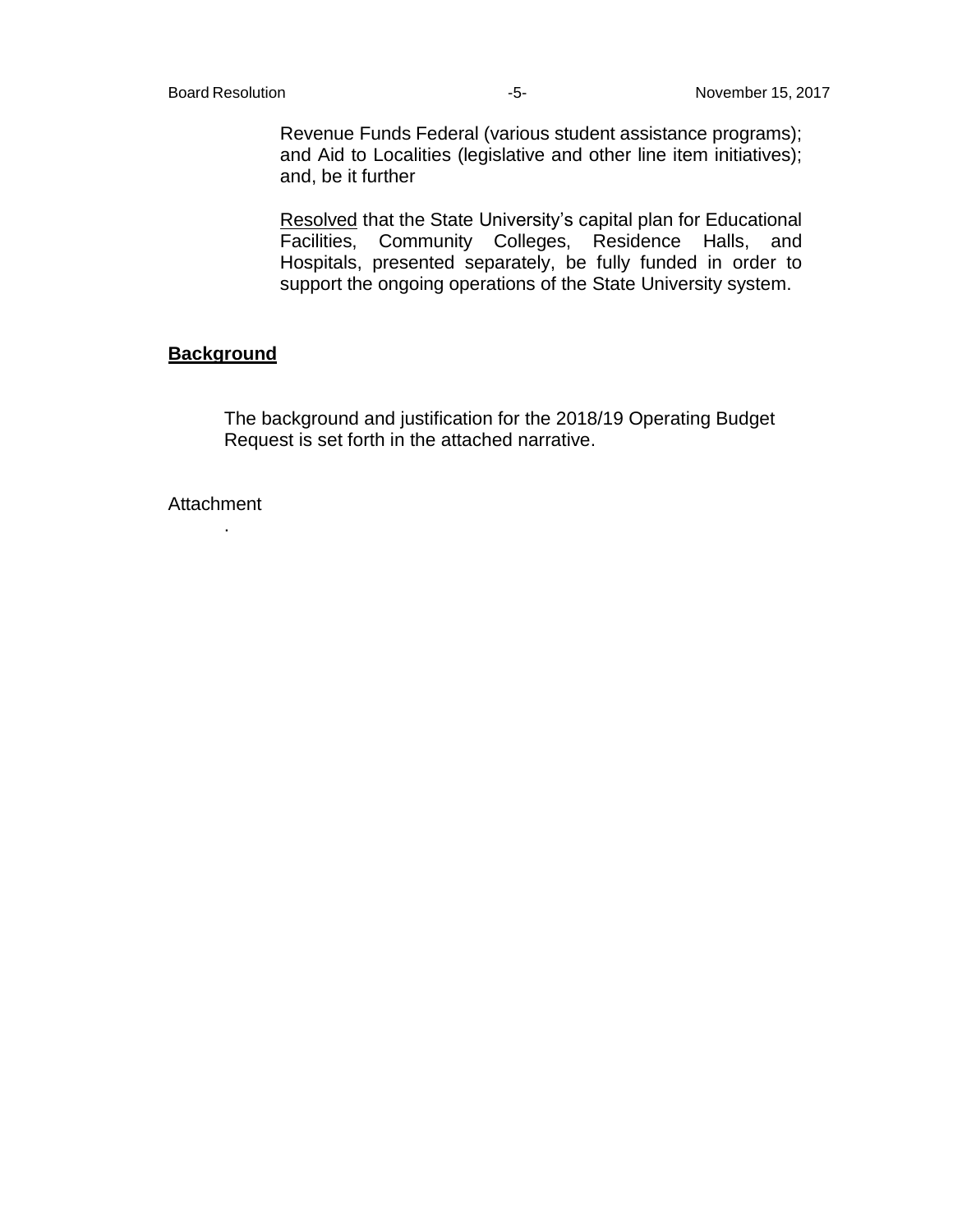

# STATE UNIVERSITY OF NEW YORK

## **2018/19 OPERATING AND CAPITAL BUDGET REQUEST**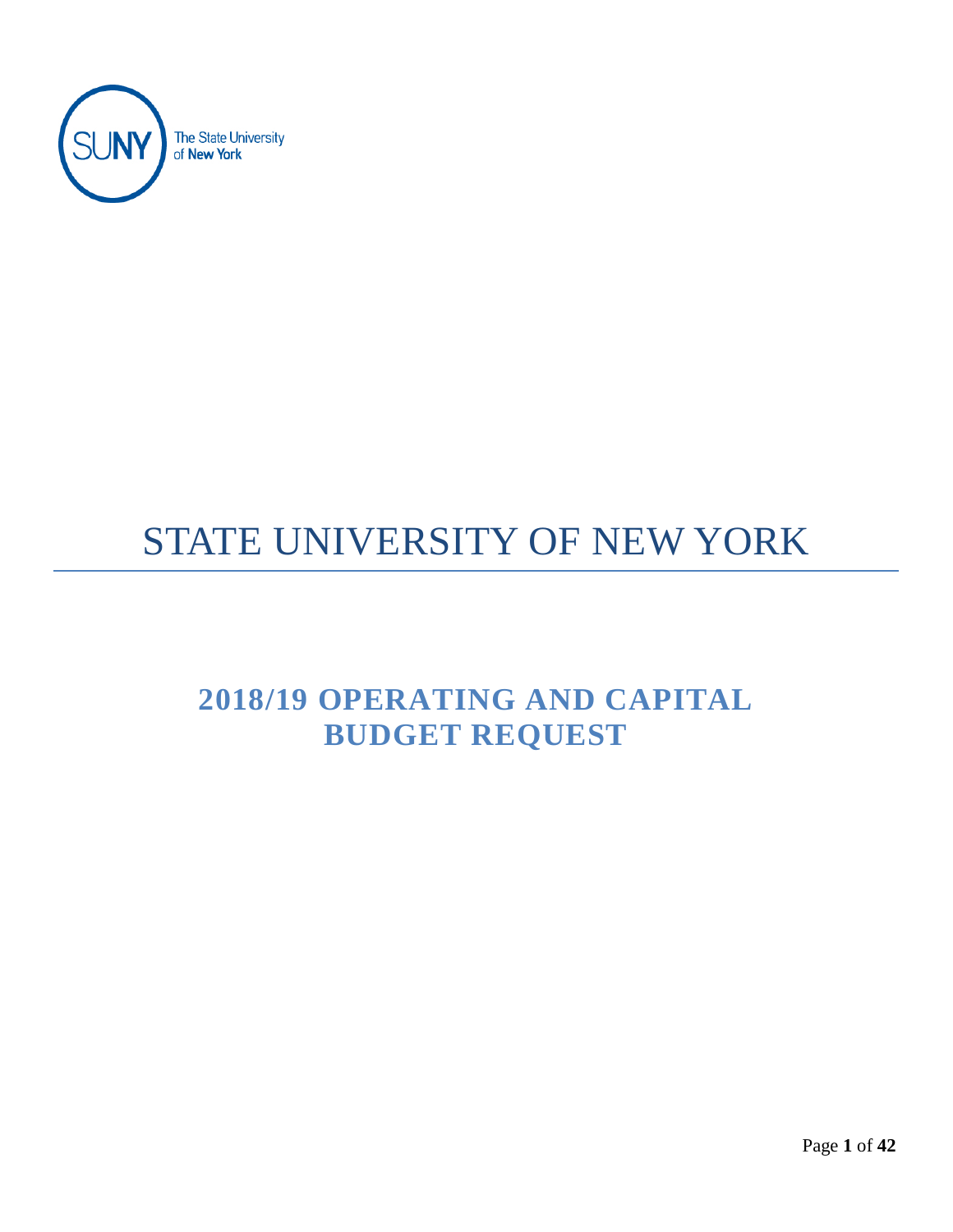#### **State University of New York (SUNY) 2018/19 State Budget Request Summary**

| <b>Operating Budget Request: Additional Support</b>                                                                                                                                                                                                                                                                                                                                                                                                                                                                                                                                                                                                                                                                                                                     |                                                                                                                                                                                                                                                                                                                                                                                                                                                                                                                                                        |  |  |  |  |  |
|-------------------------------------------------------------------------------------------------------------------------------------------------------------------------------------------------------------------------------------------------------------------------------------------------------------------------------------------------------------------------------------------------------------------------------------------------------------------------------------------------------------------------------------------------------------------------------------------------------------------------------------------------------------------------------------------------------------------------------------------------------------------------|--------------------------------------------------------------------------------------------------------------------------------------------------------------------------------------------------------------------------------------------------------------------------------------------------------------------------------------------------------------------------------------------------------------------------------------------------------------------------------------------------------------------------------------------------------|--|--|--|--|--|
| <b>State-operated Campuses</b>                                                                                                                                                                                                                                                                                                                                                                                                                                                                                                                                                                                                                                                                                                                                          | <b>Community Colleges</b>                                                                                                                                                                                                                                                                                                                                                                                                                                                                                                                              |  |  |  |  |  |
| \$72.8M: Base Collective Bargaining Support<br>This proposal would provide additional Direct State Tax Support<br>$\circ$<br>for the base costs of settled, and not yet settled, collectively<br>bargained salary costs, including across the board, discretionary,<br>and applicable longevity costs<br>\$30.0M: Enhanced Performance Improvement Fund for<br><b>Competitive Innovation</b><br>This proposal will bring industry and private philanthropy<br>$\circ$<br>matching dollars to New York State, to invest in innovative<br>research, leading to next generation technologies and industries<br>that will drive the economy. The requests asks the State to<br>match funds successfully obtained by SUNY, from Industry and<br>philanthropic organizations. | \$18.9M: Level Funding Formula Redesign<br>$\bullet$<br>SUNY proposes a change in the way that<br>$\circ$<br>the 30 SUNY Community Colleges are<br>funded, providing for a solid operational<br>base that will ensure that the students<br>they serve have the resources they need<br>to succeed<br>This relatively small investment would<br>$\circ$<br>provide for A) a steady level of support<br>from the State B) a recognition of the<br>cost of doing business and serving the<br>neediest students, and C) a fund for<br>workforce development |  |  |  |  |  |
| <b>Legislation Adjustments</b>                                                                                                                                                                                                                                                                                                                                                                                                                                                                                                                                                                                                                                                                                                                                          | \$1.0M: New Community School Grants                                                                                                                                                                                                                                                                                                                                                                                                                                                                                                                    |  |  |  |  |  |
| Continuation of 2017/18 Enacted Legislation<br>SUNY fully supports the continuation of the re-instated<br>$\circ$<br>Maintenance of Effort (MOE) and Predictable Undergraduate<br>Tuition Rate Plan, enacted by the State in 2017/18                                                                                                                                                                                                                                                                                                                                                                                                                                                                                                                                    | To be matched by private sources<br>$\circ$<br><b>Hospitals</b><br>\$22.9M: Base Collective Bargaining Support<br>\$36.1M: Debt Service Relief                                                                                                                                                                                                                                                                                                                                                                                                         |  |  |  |  |  |
| <b>Potential Adjustments to Standing Legislation</b>                                                                                                                                                                                                                                                                                                                                                                                                                                                                                                                                                                                                                                                                                                                    | <b>Additional Program Supports</b>                                                                                                                                                                                                                                                                                                                                                                                                                                                                                                                     |  |  |  |  |  |
| To support the unique nature, as well as the expansive width and<br>$\circ$<br>breadth, of the SUNY System, SUNY requests support from the<br>State for the institution of a Border States tuition rate for those<br>campuses that may be detrimentally impacted by in-state tuition<br>rate plans offered by states bordering New York for New York                                                                                                                                                                                                                                                                                                                                                                                                                    | \$5.2M: EOP Expansion<br>$\bullet$<br>\$1.9M: EOC / ATTAIN (Federal and State)<br>$\bullet$<br>\$0.5M: SBDC<br>$\bullet$<br>\$0.5M: Cornell Vet.<br>$\bullet$                                                                                                                                                                                                                                                                                                                                                                                          |  |  |  |  |  |
| Residents as well as flexibility for graduate tuition rates<br><b>Pairing Tuition Rates and Excelsior Recipients</b>                                                                                                                                                                                                                                                                                                                                                                                                                                                                                                                                                                                                                                                    | <b>Statutory Colleges</b>                                                                                                                                                                                                                                                                                                                                                                                                                                                                                                                              |  |  |  |  |  |
| To support the continued success of the 2017/18 Excelsior<br>$\circ$<br>Scholarship Program, SUNY requests that the tuition rate charged                                                                                                                                                                                                                                                                                                                                                                                                                                                                                                                                                                                                                                | \$6.3M: Cornell Univ.<br>\$1.9M: Alfred Ceramics                                                                                                                                                                                                                                                                                                                                                                                                                                                                                                       |  |  |  |  |  |
| to these students be tied to either the two- or four-year period in<br>which they are required to graduate, versus the current full four-<br>year frozen timeframe<br>New legislation for land leases, affiliation accounts, flexibility to respond<br>to victims of national disasters, facilitating cost savings, provide for<br>community college sponsor relief, and required transfers                                                                                                                                                                                                                                                                                                                                                                             | <b>Addressing Student Debt</b><br>SUNY asks the State to partner with SUNY's successful<br>$\bullet$<br>Re-Enroll Program to create a statewide program that<br>would provide forgiveness of a percentage of the<br>outstanding student loan debt for students who have<br>withdrawn from college due to certain events,<br>contingent upon those students finishing their degree<br>in specific fields and pledging to remain in the State for<br>a set period of time following graduation                                                           |  |  |  |  |  |
| <b>Capital Budget Request: Additional Support</b>                                                                                                                                                                                                                                                                                                                                                                                                                                                                                                                                                                                                                                                                                                                       |                                                                                                                                                                                                                                                                                                                                                                                                                                                                                                                                                        |  |  |  |  |  |
| <b>State-operated and Statutory Campuses</b><br>\$800.0M 1-Year / \$4.0B 5-Year:<br><b>Critical Maintenance and Campus Priority Projects</b><br>O                                                                                                                                                                                                                                                                                                                                                                                                                                                                                                                                                                                                                       | <b>Teaching Hospitals</b><br>\$600.0M 1-Year and 5-Years                                                                                                                                                                                                                                                                                                                                                                                                                                                                                               |  |  |  |  |  |
| <b>Residence Halls</b>                                                                                                                                                                                                                                                                                                                                                                                                                                                                                                                                                                                                                                                                                                                                                  | <b>Community Colleges</b>                                                                                                                                                                                                                                                                                                                                                                                                                                                                                                                              |  |  |  |  |  |
| \$50.0M: 1-Year / \$200.0M 5-Year:                                                                                                                                                                                                                                                                                                                                                                                                                                                                                                                                                                                                                                                                                                                                      | \$99.8M 1-Year / \$296.5M 5-Year<br>$\bullet$                                                                                                                                                                                                                                                                                                                                                                                                                                                                                                          |  |  |  |  |  |
| Self-supported improvements<br>O                                                                                                                                                                                                                                                                                                                                                                                                                                                                                                                                                                                                                                                                                                                                        | State match<br>$\circ$                                                                                                                                                                                                                                                                                                                                                                                                                                                                                                                                 |  |  |  |  |  |
| <b>State-operated and Statutory Campuses / Residence Halls</b>                                                                                                                                                                                                                                                                                                                                                                                                                                                                                                                                                                                                                                                                                                          |                                                                                                                                                                                                                                                                                                                                                                                                                                                                                                                                                        |  |  |  |  |  |

- **\$80.0M 1-Year / \$400.0M 5-Year:**
	- o Sustainable/Net Zero Buildings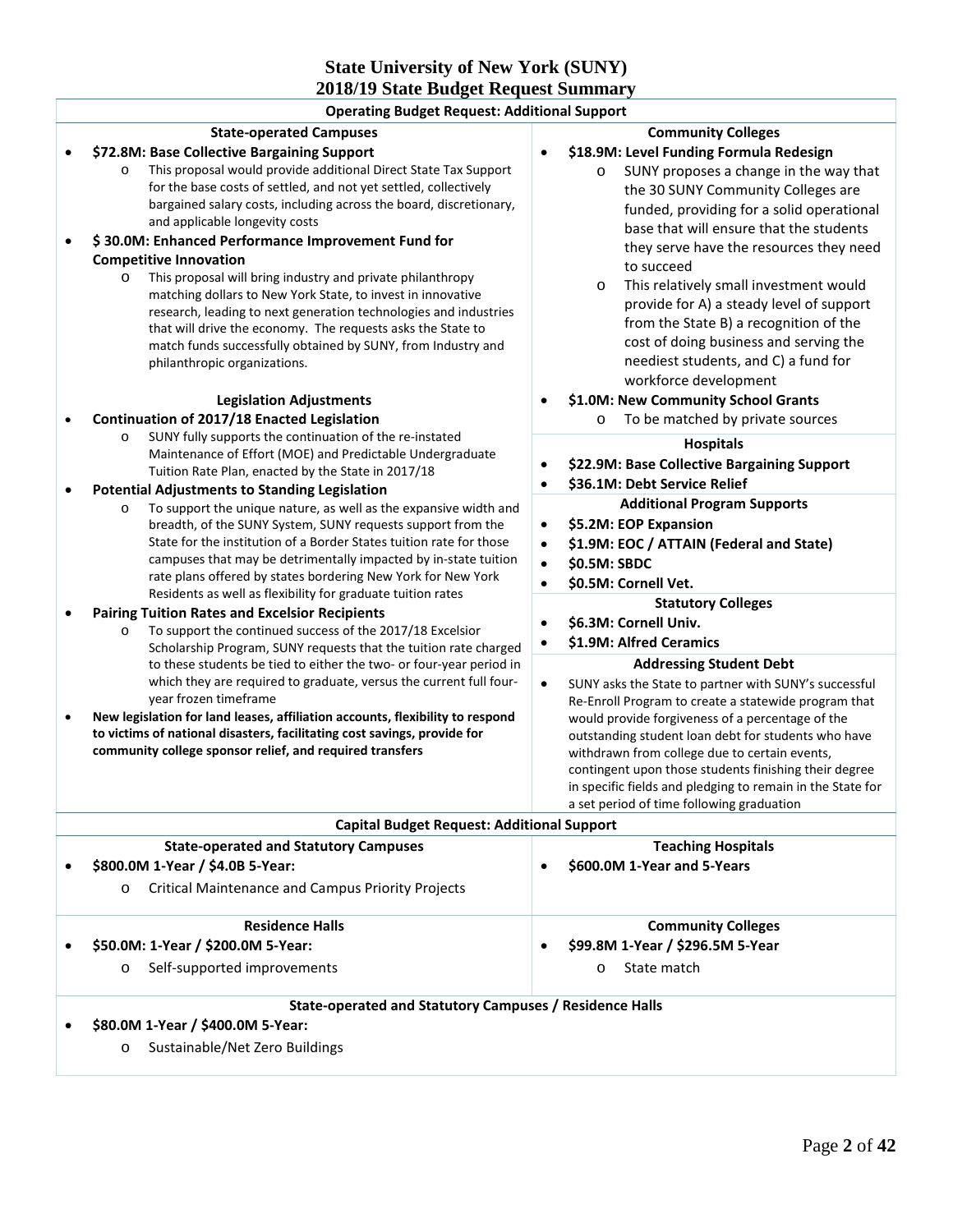## **2018/19 BUDGET REQUEST**

The State University of New York (SUNY) presents the following request for Direct State Tax Support for the 2018/19 academic year. In addition, information is provided on the level of spending authority required by our State-operated campuses, teaching hospitals, and the Long Island Veterans Home (LIVH) to utilize their own self-generated revenue.

This request for Direct State Tax Support, a total of \$1.8B, or a \$232.6M / 14.6 percent increase over 2017/18 levels of Direct State Tax Support. Of the requested increase, \$35.0 million supports students directly, more than half could potentially be supported by one time State sources, or support could be provided over multiple fiscal periods; and \$30 million of the increase is dependent on SUNY being able to obtain private matching funds.

SUNY acknowledges the financial pressures felt by the State, as well as the current level of support provided to SUNY for its operations (both direct and indirect). However, the impact, reach, and mission of the SUNY System – both in New York State and across the globe – requires investment and attention. Following the Great Recession, SUNY finds itself in a situation wherein the indirect support provided by the State (for employee benefits, capital improvements, and other items) has continued to rise in time with the essential services provided by the System. However, the direct support, or the funding our institutions receive from the State to sustain critical investments and to operate on a day-to-day basis, has not returned to Pre-Recession, or even immediately Post-Recession, levels.

| <b>State University of New York (SUNY)</b><br><b>Composition of Direct and Indirect State Tax Support</b><br><b>Select Years</b> |                                                 |                                                   |              |                       |  |  |  |  |
|----------------------------------------------------------------------------------------------------------------------------------|-------------------------------------------------|---------------------------------------------------|--------------|-----------------------|--|--|--|--|
| Year                                                                                                                             | <b>Direct State Tax</b><br>Support <sup>1</sup> | <b>Indirect State Tax</b><br>Support <sup>2</sup> | <b>Total</b> | <b>Percent Direct</b> |  |  |  |  |
|                                                                                                                                  |                                                 |                                                   |              |                       |  |  |  |  |
| 2007/08                                                                                                                          | \$1,462.6M                                      | \$1,519.7M                                        | \$2,982.3M   | 49.0 Percent          |  |  |  |  |
| 2009/10                                                                                                                          | \$1,326.8M                                      | \$1,869.0M                                        | \$3,195.8M   | 41.5 Percent          |  |  |  |  |
| 2017/18                                                                                                                          | \$1,177.0M                                      | \$2,691.3M                                        | \$3,868.3M   | 30.4 Percent          |  |  |  |  |

This direct support is vital to our operations. Operations that, even at static levels of direct support in recent years, has aided SUNY in producing over 700,000 graduates (with 75 percent (525,000) staying and working in New York State), 90 operational startups from the SUNY Technology Accelerator Fund, \$1.3 billion in research and 1,[3](#page-7-2)00 patients, and generating over \$20.0 billion<sup>3</sup>, in 2011 dollars, in economic impact on New York State's economy.

SUNY was created out of a commitment to opportunity and access, and designed to meet diverse needs across a vast geographic landscape. SUNY reflects both the land grant mission reborn and a reputation for embracing new thinking and brighter ideals. SUNY faculty and students are constantly seeking, generating, analyzing, and sending knowledge back into the world through becoming informed citizens, revitalizing communities, and producing experts who transform entire sectors of life.

<span id="page-7-0"></span><sup>&</sup>lt;sup>1</sup> Includes direct support for State-operated Campuses and Community Colleges

<span id="page-7-2"></span><span id="page-7-1"></span><sup>2</sup> Includes indirect support for employee benefits and debt service for State-operated Campuses and Community Colleges <sup>3</sup> Based on June 2011 Rockefeller Institute of Government / UB Regional Institute study on "How SUNY Matters"

[http://www.rockinst.org/pdf/education/2011-06-01-How\\_SUNY\\_Matters.pdf](http://www.rockinst.org/pdf/education/2011-06-01-How_SUNY_Matters.pdf)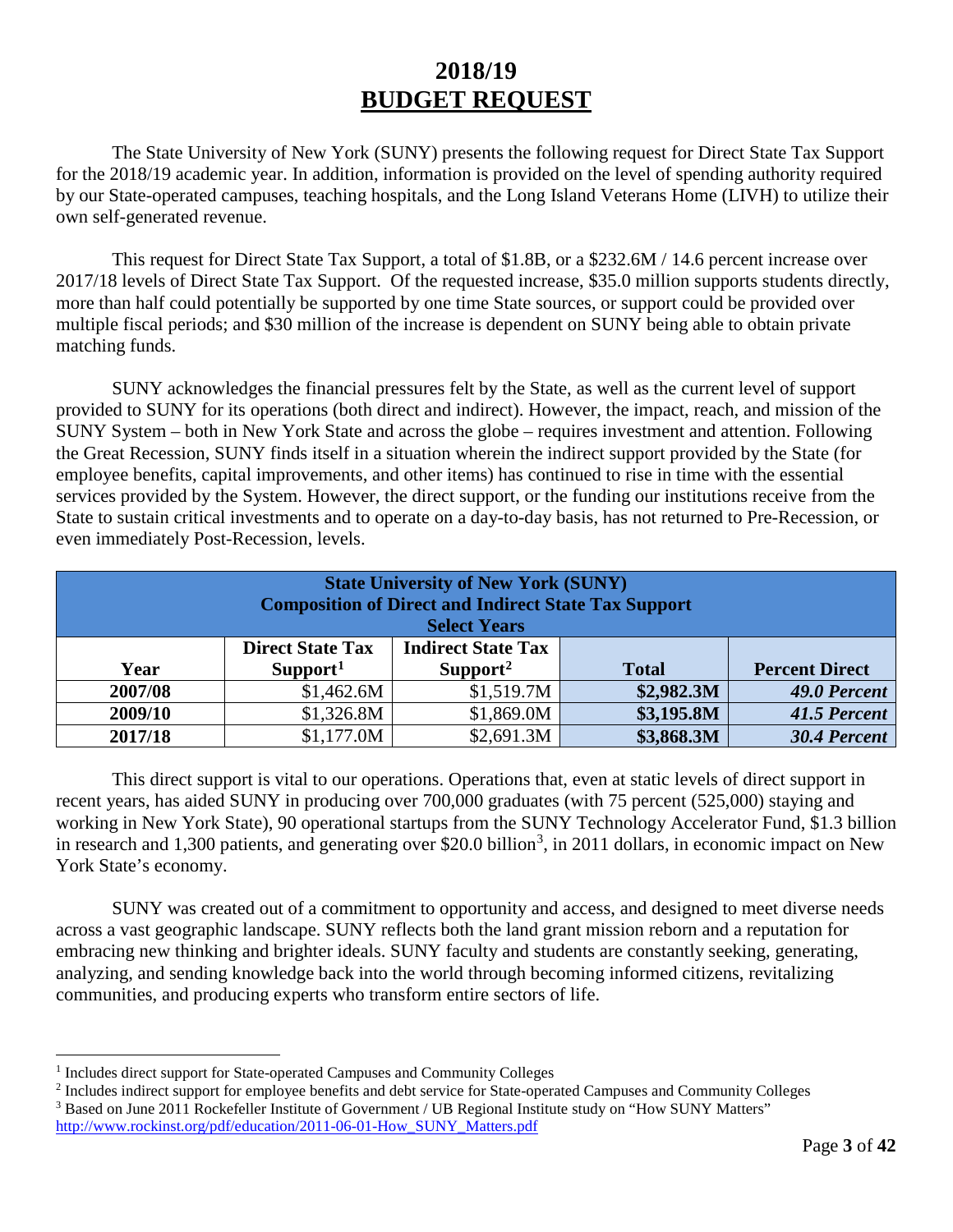SUNY's colleges and universities are proud to be State-supported or State-related, and SUNY graduates have been giving back and transforming the lives of local and global citizens since the System was established. Millions of SUNY alumni are working in their communities every day, changing and improving the world with exceptional contributions—whether defined as a medical breakthrough, a technological innovation, an inspirational piece of art, or the birth of a new business.

The budget, if enacted as proposed in this document, will put SUNY on a path to double its research within seven years, thus doubling its economic impact on the State and preparing New York for the future of an Artificial Intelligence enabled workforce. Further, this budget will stabilize the foundations upon which SUNY, the largest comprehensive public system of postsecondary education in the Nation, and support innovative ways to provide an educated and work-ready population, drive economic development, build a sustainable and resilient operational future, and generate the ideas and transformative initiatives that will help define New York State's future.

*-- Rest of Page Intentionally Left Blank --*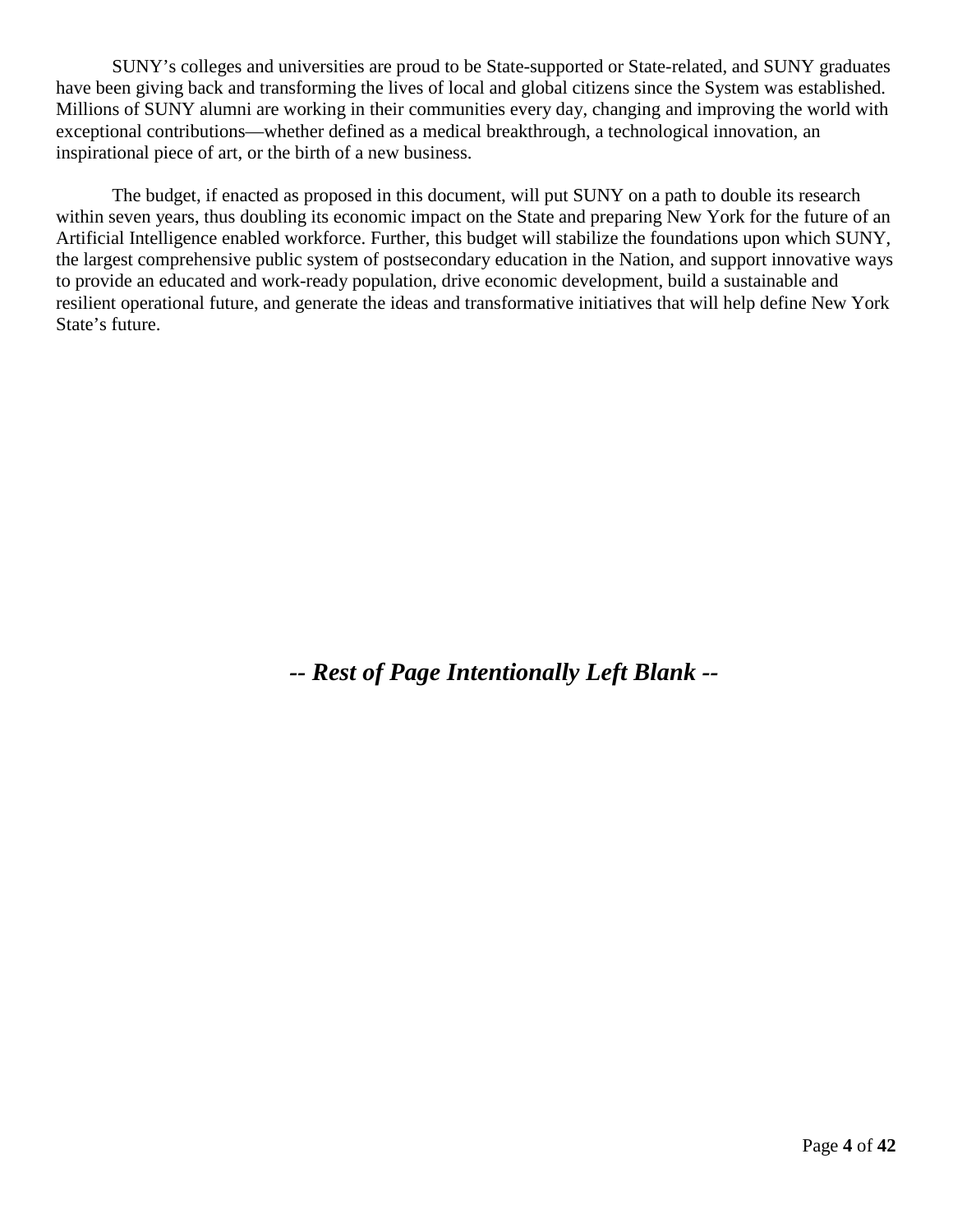### **Operating Budget Request**

The 2018/19 request uses the 2017/18 Enacted Budget as a starting point, anticipating that the following particular items, as well as all other support received in 2015/16 and 2016/17<sup>[4](#page-9-0)</sup>, will be continued and that all additional requests would be provided incrementally to this "base" level of support:

Information on SUNY's 2018/19 operating budget request is summarized below for the entire SUNY System, and discussed in further detail in the following individual sections. A specific section on the capital request is also included. Please note that the funding levels needed for the State's continued support of Stateoperated campus fringe benefit and debt service costs are not reflected, and are assumed to continue to be centrally managed and appropriated by the State as they are for the majority of state agencies.

| <b>Area</b>                                         | 2017/18 Enacted State<br><b>Budget</b> | <b>Requests Associated</b><br>with Monetary<br><b>Settlements</b> | <b>New Investments</b>   | 2018/19 SUNY Budget as<br><b>Requested</b> |
|-----------------------------------------------------|----------------------------------------|-------------------------------------------------------------------|--------------------------|--------------------------------------------|
| <b>State-operated</b><br><b>Campuses</b>            | \$708.0                                | \$72.8                                                            | $\overline{\phantom{0}}$ | \$780.8                                    |
| <b>Statutory Campuses</b>                           | 133.8                                  | ۰                                                                 | 8.2                      | 142.0                                      |
| <b>Community</b><br><b>Colleges</b>                 | 498.8                                  | $\overline{\phantom{0}}$                                          | 19.9                     | 518.7                                      |
| <b>Hospitals and Other</b><br><b>Health Related</b> | $78.6^5$                               | 22.9                                                              | 36.1                     | 137.6                                      |
| <b>University-wide</b><br><b>Programs</b>           | 156.7                                  | ۰                                                                 | 7.8                      | 164.5                                      |
| System-wide<br><b>Activities</b>                    | <b>22.0</b>                            | ۰                                                                 | 65.0                     | 87.0                                       |
| <b>Grand Total</b>                                  | \$1,597.9                              | \$95.7                                                            | \$136.9                  | \$1,830.5                                  |

As New York State's population demographics continue to shift, and more public and private institutions across the State compete for the same population of students, all while dealing with increased costs related to expanded needs for services and the growing demands of operations, many of our colleges are facing fiscal stress.

<span id="page-9-0"></span> <sup>4</sup> Reference is to Community School Grants that were first provided in these years

<span id="page-9-1"></span><sup>5</sup> Reduced by \$9.3M from 2016/17 levels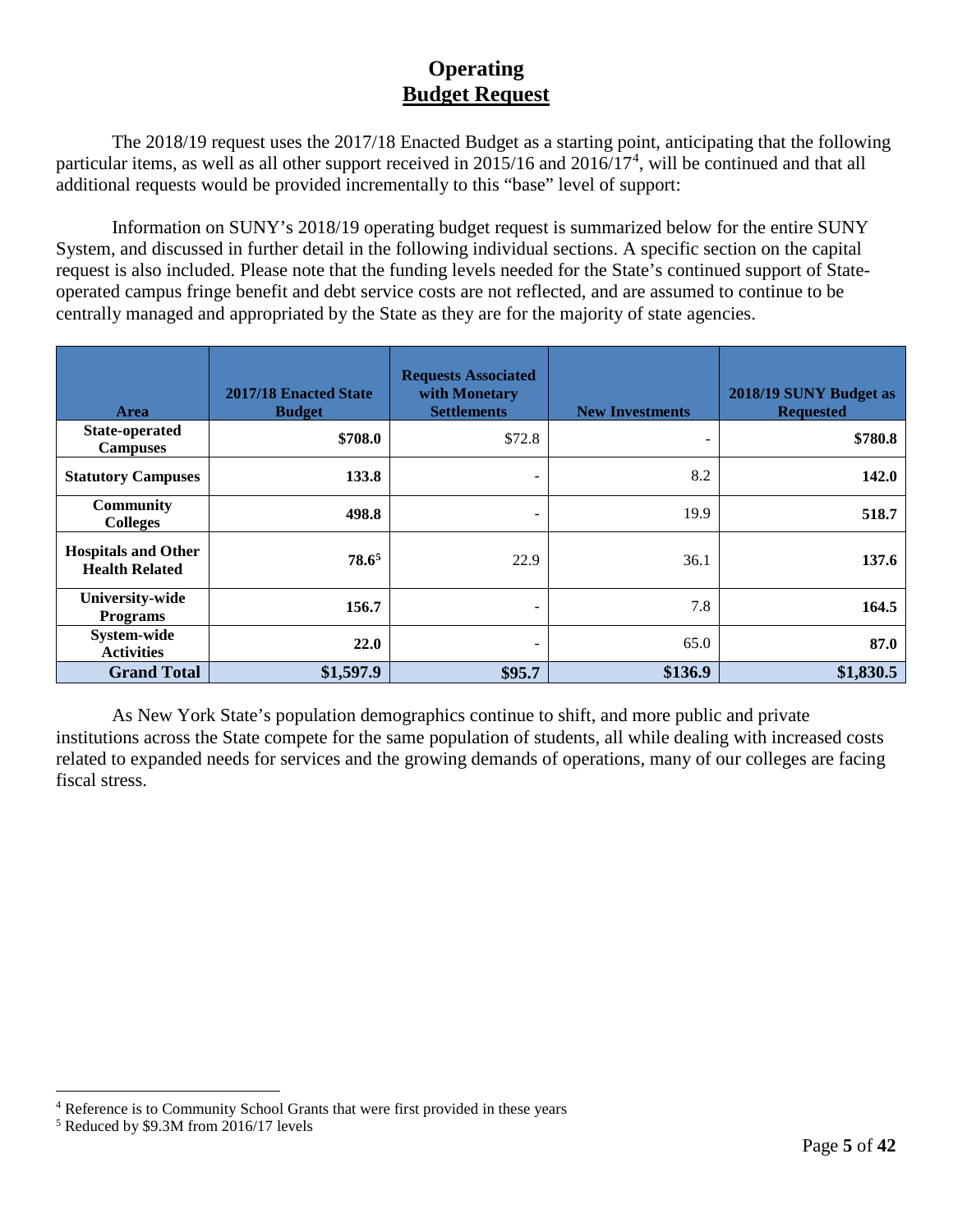

SUNY continues to work with our institutions to manage these pressures by increasing shared services, implementing operational efficiencies, and focusing on strategic sourcing to achieve a maximum amount of savings. However, the implementation of innovative corrective actions, and the restrictions on raising revenues through tuition or other charges, are outpaced by the continued cost challenges from not only within the State of New York, but from the federal government as well.

To aid in SUNY's internal efforts to combat these issues, we ask the State to utilize its limited resources and make investments that will pay future dividends. For our State-operated campuses, this includes the critical component of utilizing a portion of existing extraordinary monetary settlements to partially offset the costs associated with collectively bargained salary contracts as well as continuing – or instituting – a protection from a return to the days of annual Direct State Tax Support reductions.

<span id="page-10-0"></span> <sup>6</sup> The "Most Recent Year Available" for Community Colleges is 2015/16 and 2016/17 for State-operated campuses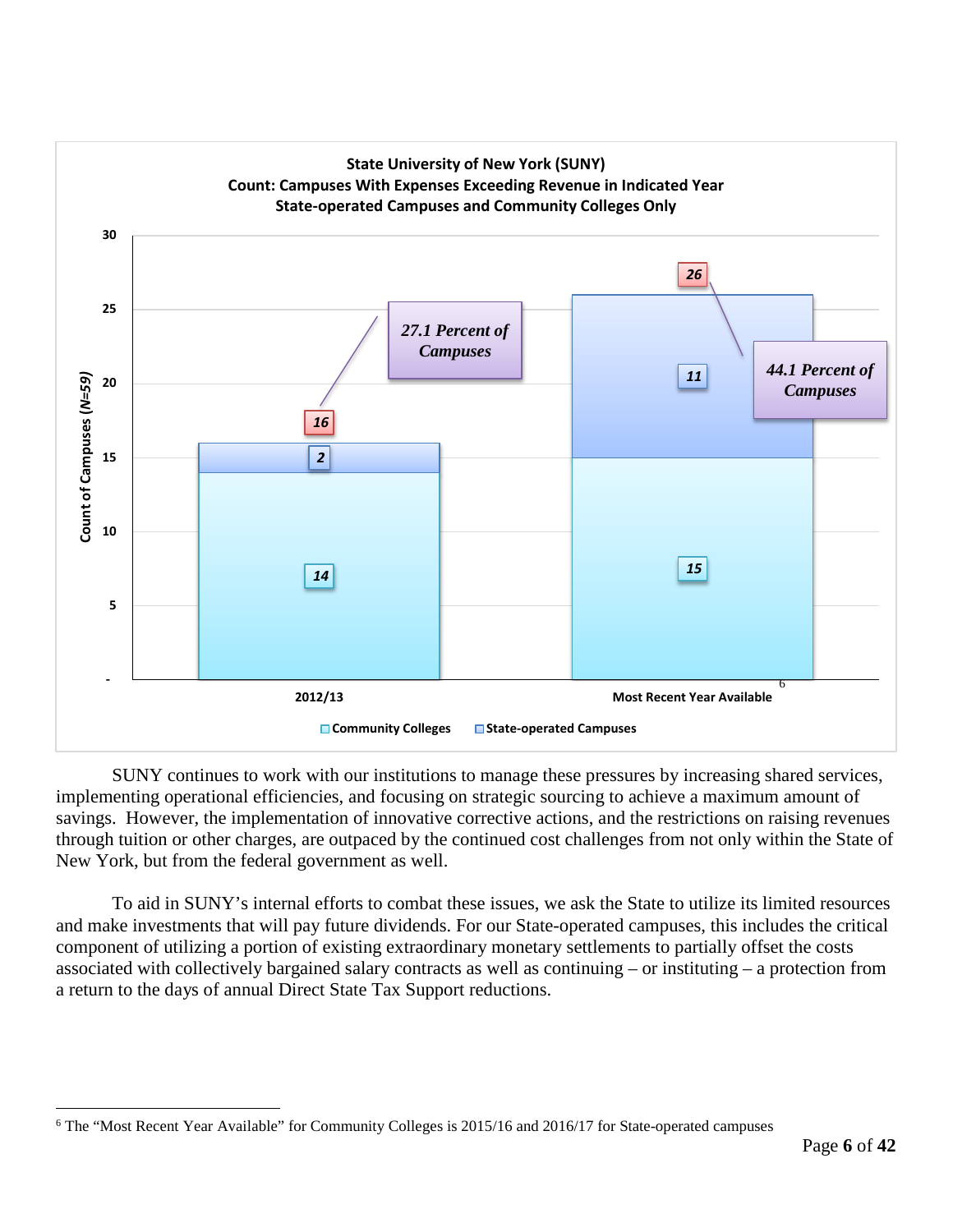#### **1. State-operated Campuses**

|                                                     | 2018/19 State University of New York (SUNY) Community College Request: Direct State Tax Support <sup>7</sup><br>(SM) |                                                                   |                      |                                            |  |  |  |  |  |
|-----------------------------------------------------|----------------------------------------------------------------------------------------------------------------------|-------------------------------------------------------------------|----------------------|--------------------------------------------|--|--|--|--|--|
| Area                                                | <b>2017/18 Enacted</b><br><b>State Budget</b>                                                                        | <b>Requests Associated</b><br>with Monetary<br><b>Settlements</b> | <b>Total Request</b> | 2018/19 SUNY Budget<br><b>As Requested</b> |  |  |  |  |  |
| <b>Base Support</b>                                 | \$708.0                                                                                                              |                                                                   |                      | \$708.0                                    |  |  |  |  |  |
| <b>Base Collective</b><br><b>Bargaining Support</b> |                                                                                                                      | 72.8                                                              | 72.8                 | 72.8                                       |  |  |  |  |  |
| <b>Total</b>                                        | \$708.0                                                                                                              | \$72.8                                                            | \$72.8               | \$780.8                                    |  |  |  |  |  |

#### • **Direct Funding Related Actions**

- o **\$708.0 million: Base Support** *(Existing Support)*
	- Continue 2017/18 levels of Direct State Tax Support for all campuses and System Administration
- o **\$72.8 million: Base Collective Bargaining Support** *(Monetary Settlements)*
	- This proposal would provide support from the State of New York for the base costs of prospective and known Collective Bargaining Costs at the State-operated campuses
	- This would include support for current across the board costs as well as discretionary and applicable longevity costs

In addition, the Board of Trustees would request that SUNY and the State work together to find an avenue to support an additional cost of \$71.3 million primarily related to retroactive Collective Bargaining costs. The impact from absorbing these costs on the current operational base would strain our campuses ability to provide the types of services and educational experience that our students require to complete their college experience within the intended amount of time

To provide context, absorbing the costs of 2016/17, 2017/18, and prospective 2018/19 salary costs entirely on the base of Direct State Tax support provided directly to the 29 State-operated campuses would require redistribution of approximately  $25.0$  percent<sup>[8](#page-11-1)</sup> of this funding

While SUNY recognizes that the State has assumed that all State entities will absorb these costs, SUNY's unique position as a true economic engine, producer of an educated workforce and a massive economic driver should serve as a basis to remove the University System from the broader category of State Operations. Furthermore, these costs could be obviated through the use of a portion of the \$155.0M in extraordinary monetary settlement funds currently held for unsettled bargaining units<sup>[9](#page-11-2)</sup>

Alternatively, SUNY would welcome engaging with the State on a longer term "payment plan" that would allow for these costs to be reimbursed if funds become available due to potential changes in tax law on a State or Federal level

<span id="page-11-0"></span> <sup>7</sup> Please note that totals may not add due to rounding. Community School Grants re-appropriations not shown and are assumed to be continued

<span id="page-11-2"></span><span id="page-11-1"></span><sup>&</sup>lt;sup>8</sup> Exclusive of support for University-wide programs, Hospitals, Open Educational Resources, or Direct State Tax Support received by students for the Tuition Assistance Program (TAP) or the Excelsior Scholarship awards attending a State-operated institution <sup>9</sup> Pages 27 and 29, FY 2018 First Quarterly Update: State Financial Plan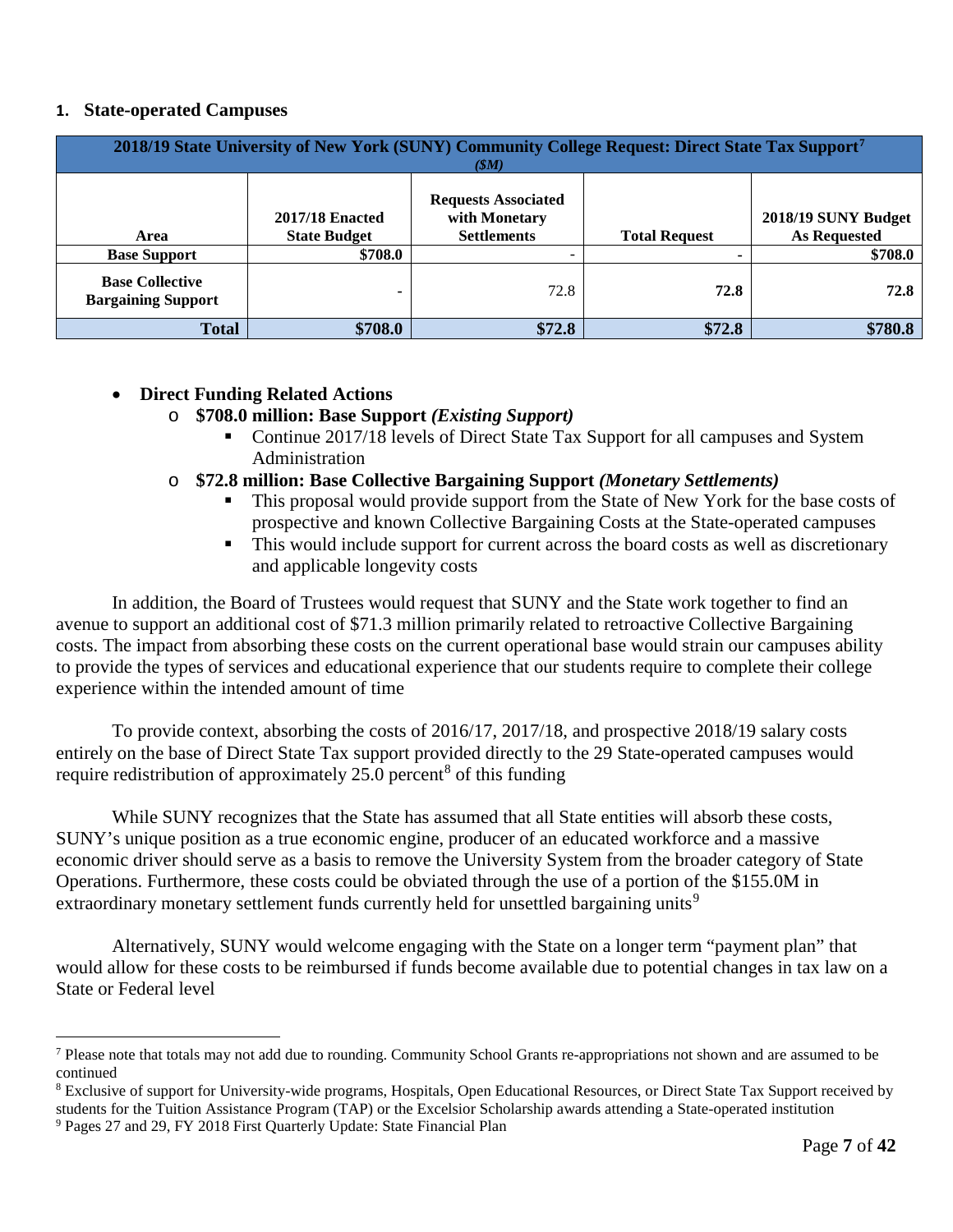#### • **Policy Related Actions**

- o **Continuation of Maintenance of Effort**
	- With only limited interruption since its 2011/12 Enactment, the "MOE" agreement between the State of New York and SUNY has protected the nation's largest comprehensive public university system from a repeat of the massive reductions in direct support experienced during the Great Recession while ensuring that the State and Student investment is wisely utilized to support student success, economic and intellectual development, and programmatic advancement
	- SUNY requests the language passed in the 2017/18 Enacted Budget be continued and remain unchanged, with the possible exception of extending the protections provided by this important legislation to the annual investments made in our myriad programs such as the Educational Opportunity Program (EOP), Educational Opportunity Centers (EOCs), and the Small Business Development Centers (SBDC)

#### o **Continuation of Predictable Tuition**

- At the same time that the State provided the protections of the Maintenance of Effort, it also worked to break the "tuition roulette" cycle of student tuition increases that have plagued SUNY since tuition was first instituted in 1963
- For the first time, students and families could finally plan for their college costs intelligently, operating off the multi-year plan passed by the SUNY Board of Trustees under the strictures provided in the NY-SUNY 2020 legislation
- This benefit has continued almost unbroken since that time, and SUNY would request that intent of the program be continued unchanged, but possibly supplemented through additional tuition rate flexibility being provided to the SUNY Board of Trustees in the areas of setting specific "Border State" tuition rates to properly compete with our neighboring institutions and allowing for differing rates of graduate tuition
- Other potential areas of Direct State Tax Support investment that could benefit both the Stateoperated campuses and their students are included in the University-wide programs portion of this request

In addition, Attachment A reflects (in both the Special Revenue Funds – Other: section and the Fiduciary, Internal Service Funds section) the year-to-year spending authority needs of the State-operated campuses for dormitory operations, fee supported activities, and other academic program needs. Of particular interest:

- A year-to-year increase in tuition revenue related spending authority of \$22.0 million, related to anticipated enrollment changes at the State-operated campuses provided by these institutions as well as Year Two of the Long Term Tuition Plan to be passed by the Board of Trustees in November, 2017
- Re-appropriation of the 2017/18 "General Income Fund Reimbursable ("IFR")" appropriation in order to ensure that existing contracts and operations continue without any impact to our students
- A \$15.0 million appropriation for the two-year "Stabilization" authority, which will allow SUNY campuses to expend prior year Investment Fund awards and support other multi-year activities

To aid in the operations of the State-operated campuses, Attachment C provides for requested policy and language changes, including a technical adjustment to the successful 2017/18 Excelsior Scholarship Program, required land lease legislation to facilitate Stony Brook University's work with the Ronald McDonald House,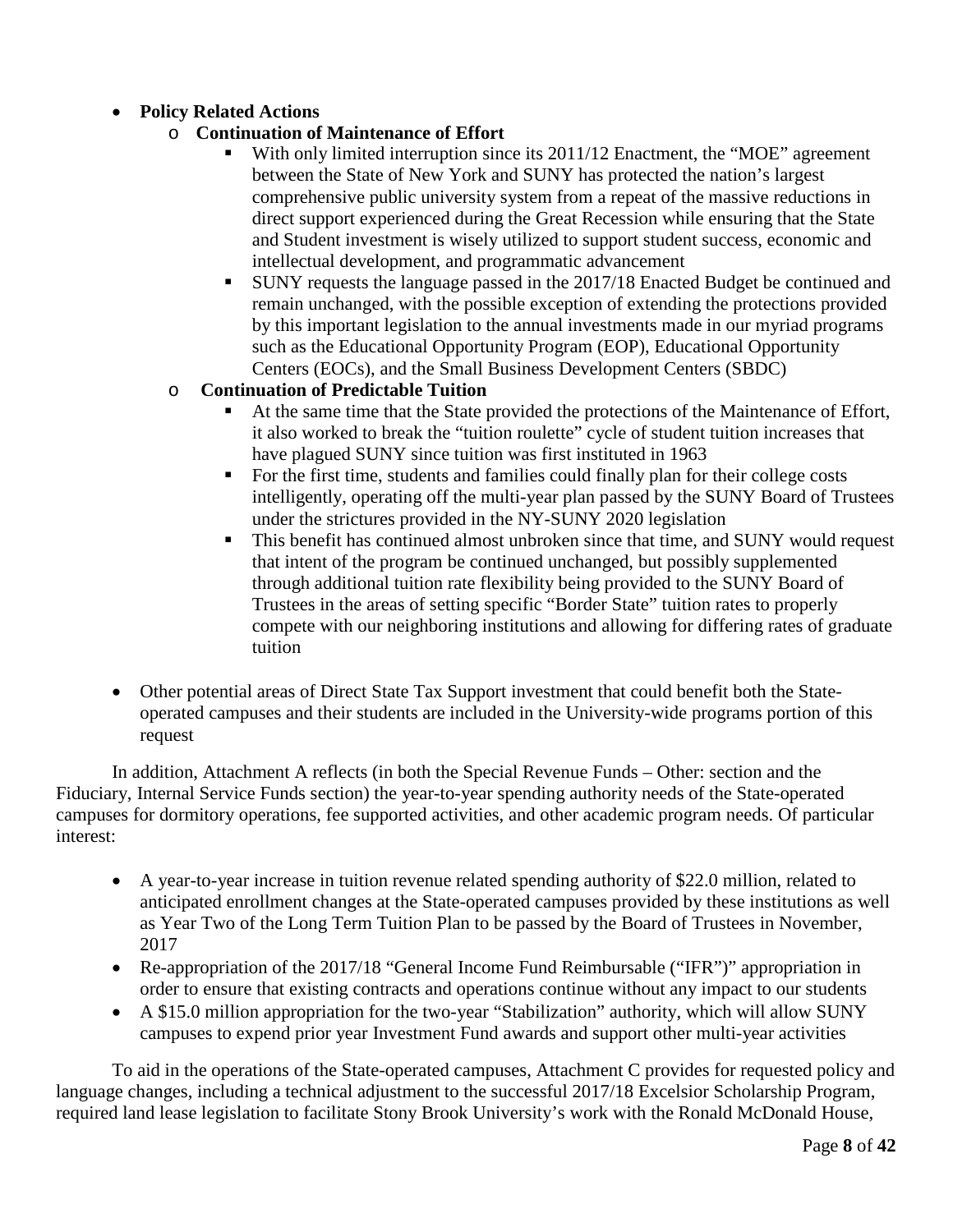changes to procurement requirements to facilitate operations, and support for the continuation of 2017/18 legislation related to the Maintenance of Effort (MOE) and Predictable Tuition Plan through 2020/21.

Finally, while the authority is no longer provided to SUNY directly, the State University is also requesting that the State Tax funding managed centrally to support costs related to the Teacher Retirement System (TRS), Teachers Insurance and Annuity Association-College Retirement Equities Fund (TIAA-CREF), and other programs be appropriated at the appropriate levels to handle all forecasted costs for the 2018/19 academic year.

#### **2. Community Colleges**

| 2018/19 State University of New York (SUNY) Community College Request: Direct State Tax Support <sup>10</sup><br>(SM) |                            |                          |                        |  |  |  |  |
|-----------------------------------------------------------------------------------------------------------------------|----------------------------|--------------------------|------------------------|--|--|--|--|
|                                                                                                                       | <b>2017/18 Enacted</b>     |                          | 2018/19 SUNY Budget As |  |  |  |  |
| Area                                                                                                                  | State Budget <sup>11</sup> | <b>New Investment</b>    | <b>Requested</b>       |  |  |  |  |
| <b>Base Aid: Consistent Support<sup>12</sup>and Inflation</b>                                                         | \$473.1                    | 0.9                      | \$474.0                |  |  |  |  |
| <b>Base Aid: Workforce Development</b>                                                                                |                            | 18.0                     | <i>18.0</i>            |  |  |  |  |
| <b>Total Base Aid</b>                                                                                                 | \$473.1                    | \$18.9                   | \$492.0                |  |  |  |  |
| <b>Rental Aid</b>                                                                                                     | 11.6                       |                          | 11.6                   |  |  |  |  |
| <b>Job Linkage</b>                                                                                                    | 3.0                        |                          | 3.0                    |  |  |  |  |
| <b>Apprentice SUNY</b>                                                                                                | 3.0                        |                          | 3.0                    |  |  |  |  |
| <b>Child Care</b>                                                                                                     | 2.1                        | $\overline{\phantom{0}}$ | 2.1                    |  |  |  |  |
| <b>Contract Courses</b>                                                                                               | 1.9                        |                          | 1.9                    |  |  |  |  |
| <b>High Needs Program</b>                                                                                             | 1.7                        |                          | 1.7                    |  |  |  |  |
| <b>New Community Schools Grants</b>                                                                                   |                            | 1.0                      | 1.0                    |  |  |  |  |
| GAP                                                                                                                   | 1.5                        |                          | 1.5                    |  |  |  |  |
| <b>Low Enrollment</b>                                                                                                 | 0.9                        |                          | 0.9                    |  |  |  |  |
| <b>Orange CC Bridges</b>                                                                                              | 0.1                        | $\overline{\phantom{0}}$ | 0.1                    |  |  |  |  |
| <b>Total</b>                                                                                                          | \$498.9                    | \$19.9                   | \$518.7                |  |  |  |  |

#### • **Policy and Direct Funding Related Actions**

- o **\$492.0 million (***Existing Support and New Investment***)** to Support a Level Funding Formula Redesign $^{13}$  $^{13}$  $^{13}$ :
	- This proposal would transform the way the SUNY Community Colleges are funded by the State of New York, becoming more reflective of the college going age population they serve as well as the essential workforce development role they serve.
	- The components of this level funding formula redesign would be as follows:
		- **\$473.1 million (***Existing Support***)** and **\$0.9 million** *(New Investment)***:** Consistent Support from NYS and Inflation
			- o Existing Support:
				- Similar to the current State-operated campus funding approach, the 30 SUNY community colleges would be provided a set "base" of support from the State that would not vary on a yearto-year basis with enrollment changes
				- In addition, to provide for recognition of this level of base support, each college would be appropriated – by name – in annual enacted State budgets
		- New Investment: Inflation

<span id="page-13-0"></span><sup>&</sup>lt;sup>10</sup> Please note that totals may not add due to rounding. Community School Grants re-appropriations not shown and are assumed to be continued

<span id="page-13-1"></span> $11$  Figures shown on an academic year basis

<span id="page-13-2"></span><sup>&</sup>lt;sup>12</sup> Also known as Base Operating Aid

<span id="page-13-3"></span><sup>&</sup>lt;sup>13</sup> Associated language changes provided as part of Attachment C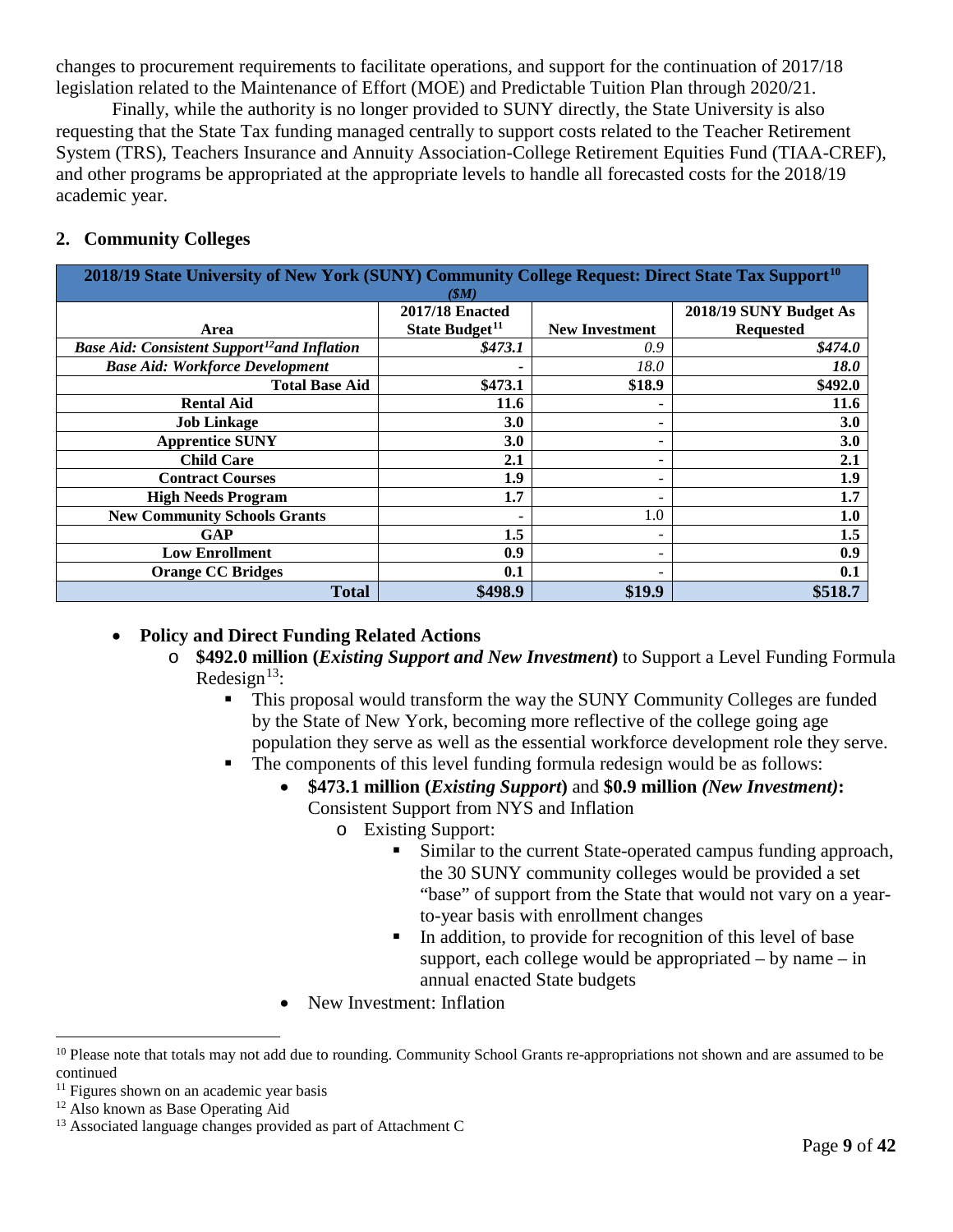- o Provide for an adjustment to the "base level" of support on an annual basis to reflect the changes in basic operational costs experienced by the colleges
- o While this would be applied only to the State's base support levels, the adjustments would still allow for at least this portion of the college's operational support to be more representative of annual cost adjustments
- o In addition, those colleges that serve an inordinate level of low-income students<sup>[14](#page-14-0)</sup> would receive an additional adjustment to their support.
- **\$18.0 million** (*New Investment*): Support for High Cost Programs
	- o Provide for additional investment funding would be provided to the colleges in the form of matching awards to offset the financial impact of high need / high cost programs that meet the workforce needs of the State
- This proposal follows over a year's worth of work by the Presidents and Chief Financial Officers of the 30 Community Colleges operating under the program of the State University of New York along with representatives from System Administration and has been approved by every Community College President in the SUNY System
- o **\$1.0 million (***New Investment***)** to Support a New Round of Community School Grants:
	- Building on the 2015/16 and 2016/17 Enacted State Budgets, SUNY would request \$1.0 million for two new State funded Community School Grant awards, which would be supplemented through private sources, to reinvigorate the potential benefit of these grants across SUNY's expansive institutional footprint
- Other potential areas of Direct State Tax Support investment that could benefit both the Community College campuses and their students are included in the University-wide programs portion of this request

#### **3. University-wide Programs**

A full listing of current University-wide programs is included as Attachment B. However, the table below provides a summary of these programs by appropriated area and reflects a total of **\$7.8 million** in investment in our students:

| 2018/19 State University of New York (SUNY) University-wide Programs: Direct State Tax Support <sup>15</sup><br>(SM) |               |                              |                  |  |  |  |  |  |
|----------------------------------------------------------------------------------------------------------------------|---------------|------------------------------|------------------|--|--|--|--|--|
| 2017/18 Enacted State<br>2018/19 SUNY Budget As                                                                      |               |                              |                  |  |  |  |  |  |
| Area                                                                                                                 | <b>Budget</b> | New Investment <sup>16</sup> | <b>Requested</b> |  |  |  |  |  |
| <b>Opportunity and Diversity Programs</b>                                                                            | \$95.4        | \$6.8                        | \$102.2          |  |  |  |  |  |
| <b>Strategic and System-wide Resources</b>                                                                           | 48.5          | 1.0                          | 49.5             |  |  |  |  |  |
| <b>Student Loans and Grants</b>                                                                                      | 12.7          |                              | 12.7             |  |  |  |  |  |
| <b>Total</b>                                                                                                         | \$156.7       | \$7.8                        | \$164.5          |  |  |  |  |  |

<span id="page-14-0"></span><sup>&</sup>lt;sup>14</sup> Defined, for this purpose, as those colleges having 15 percent or more of their enrollment comprised of students who meet the Educational Opportunity Program (EOP) income requirements, but do not receive EOP funding.

<span id="page-14-1"></span><sup>&</sup>lt;sup>15</sup> Please note that totals may not add due to rounding

<span id="page-14-2"></span><sup>16</sup> Only Direct State Tax Support shown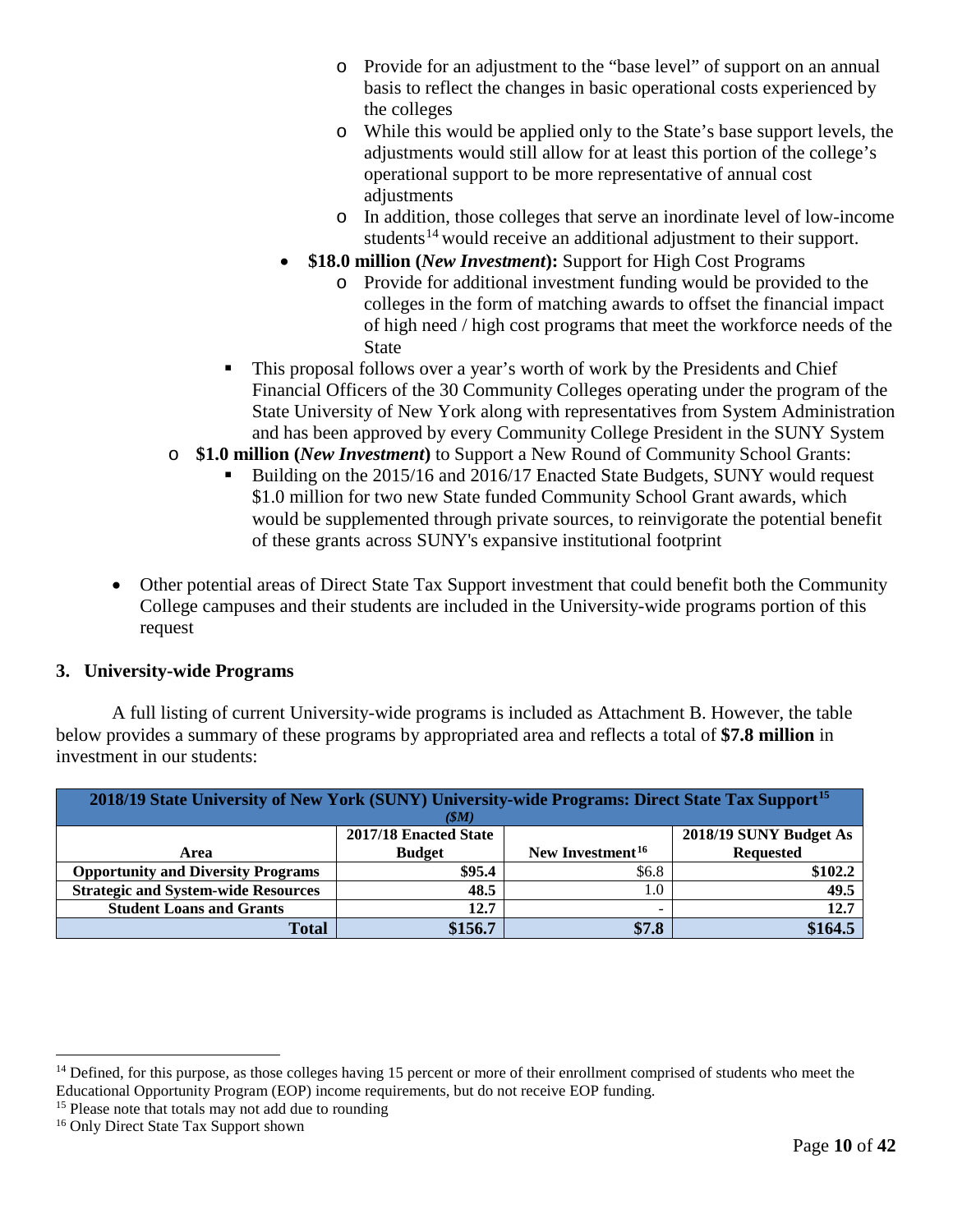#### • **Policy Related Actions:**

- o SUNY would request that the proposed language changes to specific programs outlined in Attachment C be accommodated in the 2018/19 Executive Budget and beyond to facilitate the efficient execution of the programs so adjusted.
- o In addition, the University would request that the existing Maintenance of Effort provision apply to not only the program funding levels themselves, but also include any incremental support associated with State negotiated salary increases.

#### • **Direct Funding Related Actions:**

- o SUNY proposes funding adjustments for the University-wide programs as follows:
	- **Opportunity and Diversity Programs:**
		- **\$5.2 million** *(New Investment)* for the Educational Opportunity Program (EOP):
			- o This support would be comprised of two pieces:
				- \$4.1 million: To increase the amount of direct student aid that can be provided by the EOP program
				- \$1.1 million: To support the increased level of enrollment experienced by the EOP program
		- **\$1.6 million** *(New Investment, State)* and **\$0.3 million (***New Investment, federal***)** for the Educational Opportunity Centers (EOC) and ATTAIN Labs
			- o This support would be a combination of Direct State Tax Support and Federal Funds as follows:
				- \$1.6 million (Direct State Tax Support) to offset lease escalations and contractual costs
					- EOCs do not charge for their services and therefore have no ability to generate their own revenue to handle increased costs
					- In addition, for those programs run by EOC in tandem with the outside entities like CUNY, the cost of employee benefits are not supported by the State and instead impact EOCs programmatic offerings
				- \$0.3 million (Federal Funding) to address staffing inequities at ATTAIN labs through the State
	- **Strategic Priorities and System-wide Resources:**
		- **\$0.5 million** *(New Investment)* to expand offerings to New York State businesses through the Small Business Development Centers (SBDC)
			- o This new investment will aid the SBDC in continuing its work in the areas lined out below by aiding in the development of a technology professional development series:
				- **Technology:** SBDC has been focused on technology advisement, with the Entrepreneur in Residence (EIR), where SBDC Centers hire serial entrepreneurs with technology startup experience, and our Accelerator Teams engaged across the State
				- **Cyber-Security:** SBDC recently developed the Cyber-Security workbook to address the major issue of Cyber-Security in small businesses in NY. This is largely an un-serviced need even in most of the nation where the focus has been on the financial industry and larger commercial or agency areas. Small business protection, in small and medium-sized firms, is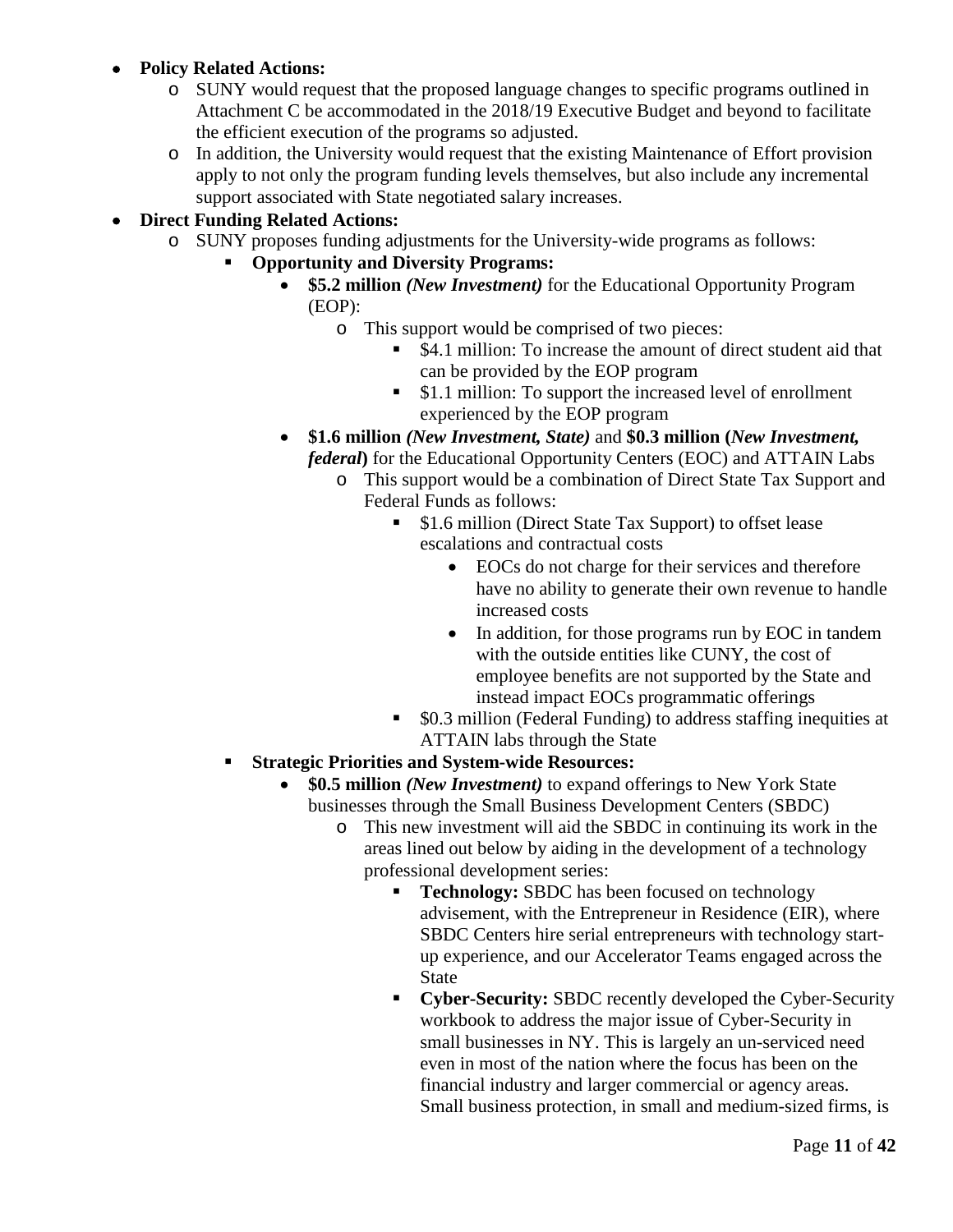largely ignored and a recent Verizon study showed that the average loss in small businesses due to Cyber-attacks yields \$180,000 in losses and has grown to thousands of cases per year

- **\$0.5 million** (*New Investment*): to support the enrollment growth at the Cornell College of Veterinary Medicine
	- o This support, additional to the \$0.5M already provided, would support the increased enrollment experienced by the expanded school. This support will come in the way of additional faculty and teaching support, student support, and held offset increased facility operating costs

#### **4. Statutory Campuses**

| 2018/19 State University of New York (SUNY) Statutory Colleges: Direct State Tax Support <sup>17</sup><br>(SM) |               |                       |                     |  |  |  |  |
|----------------------------------------------------------------------------------------------------------------|---------------|-----------------------|---------------------|--|--|--|--|
| 2017/18 Enacted State<br>2018/19 SUNY Budget                                                                   |               |                       |                     |  |  |  |  |
| Area                                                                                                           | <b>Budget</b> | <b>New Investment</b> | <b>As Requested</b> |  |  |  |  |
| <b>Cornell</b>                                                                                                 | \$121.2       | \$5.9                 | \$127.1             |  |  |  |  |
| <b>Alfred Ceramics</b>                                                                                         | 8.1           | 1.9                   | 10.0                |  |  |  |  |
| Cornell Coop. Ext.                                                                                             | 4.5           | 0.4                   | 4.9                 |  |  |  |  |
| <b>Total</b>                                                                                                   | \$133.8       | \$8.2                 | \$142.              |  |  |  |  |

#### • **Direct Funding Related Actions:**

- o **Cornell**
	- **\$2.4 million (***New Investment)* to support salary and wage increases:
		- This proposal would support the anticipated salary program increases for faculty and staff for the 2018/19 academic year and aid in the recruitment and retention of high quality faculty
	- **\$1.0 million (***New Investment)* to support advanced instrumentation for the plant sciences
		- This proposal would support the deployment of new equipment capable of fostering excellence in plat metabolomics
	- **<sup>80.5</sup> million (***New Investment***)** to support accessory instruction costs
		- Support for the costs of New York State resident students who are enrolled at the Contract side of Cornell University to take any course within any college in Cornell University, offsetting the cost of the lower tuition charged to these students
	- **\$0.5 million (***New Investment***)** to support the Cornell Magnetic Resonance Imaging Facility (CMRIF) (Year One of Three)
		- This proposal would provide for seed grants to support scanning time and technical support for use of the Magnetic Resonance Imaging Facility by researchers at Cornell and other participating SUNY schools
	- **\$0.5 million (***New Investment***)** to support a Masters of Public Health (Year One of Two)
		- This proposal would support the launch of a new Masters of Public Health degree program until such time as it becomes self-supporting (currently estimated at Year Three)

<span id="page-16-0"></span><sup>&</sup>lt;sup>17</sup> Please note that totals may not add due to rounding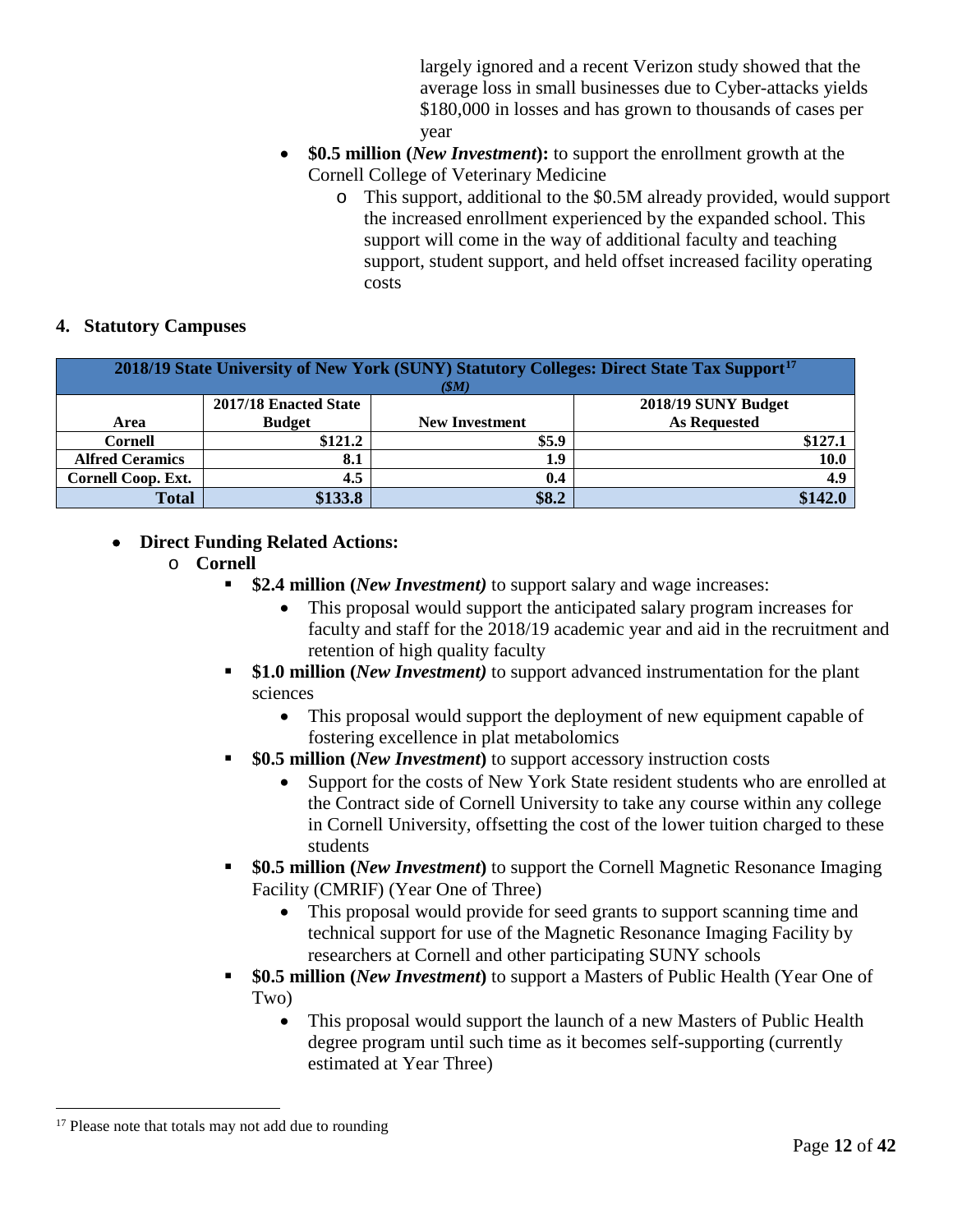- Funds would be used for program start-up costs related to faculty hires and course development, including investment in digital learning components.
- **\$0.3 million (***New Investment***)** to support the Digital Countryside
	- This proposal would support the collaboration of the Cornell School of Industrial and Labor Relations (ILR), corporate and labor partners, and SUNY campuses to develop programs at local libraries to aid potential work seekers in finding employment by teaching people what is possible with their current skillset
- **\$0.3 million (***New Investment***)** to support the Mediation and Conflict Resolution Program
	- This proposal would allow Cornell's ILR school to partner with other SUNY colleges to create a campus-based, student-led conflict resolution and mediation program to resolve disputes in a more formal and structured manner
- **\$0.2 million (***New Investment***)** to support a projected utilities cost increase
	- This proposal would support anticipated rising fuel costs in 2018/19
- **\$0.1 million (***New Investment*) to support Facilities Operations and Maintenance costs
	- This proposal would support a small inflationary adjustment for annual building custodial care, grounds care, and annual routine / planned / preventive maintenance expenses for the contract college facilities

#### o **Alfred Ceramics**

- **\$1.9 million (***New Investment***) to support:**
	- Compensation adjustments:
		- o Requested funds would aid Alfred Ceramics in remaining competitive with other employers by serving to address salary compression and basic cost of living adjustments
	- Start-up costs for off-site engineering degree completion programs in Corning and Rochester:
		- o Requested funds would support degree completion programs in Corning, expanding offerings to include certain engineering programs
		- o This is a joint enterprise with Monroe Community College to offer engineering degree completion programs to meet anticipated needs in the photonics hub that is being created in the Rochester Area
		- o As part of this, Alfred Ceramics has been approached by Corning Incorporated to bring engineering degree completion programs to Corning Community
	- Recruitment and retention of faculty:
		- o Requested funds would support the hiring of additional professors in glass and biomedical, both teaching and research oriented, reversing the issues of recent years related to attracting and retaining faculty due to better offers
	- Equipment costs for start-up packages:
		- o Requested funds would support start-up packages for new faculty in glass and biomedical fields

#### o **Cornell Cooperative Extension**

- **\$0.4 million (***New Investment***)** to expand the Harvest New York Initiative
	- This proposal would expand the current \$0.6M Harvest New York Program within the Cornell Cooperative Extension initiative to reach the entire State, far beyond its current Western and Northern New York service area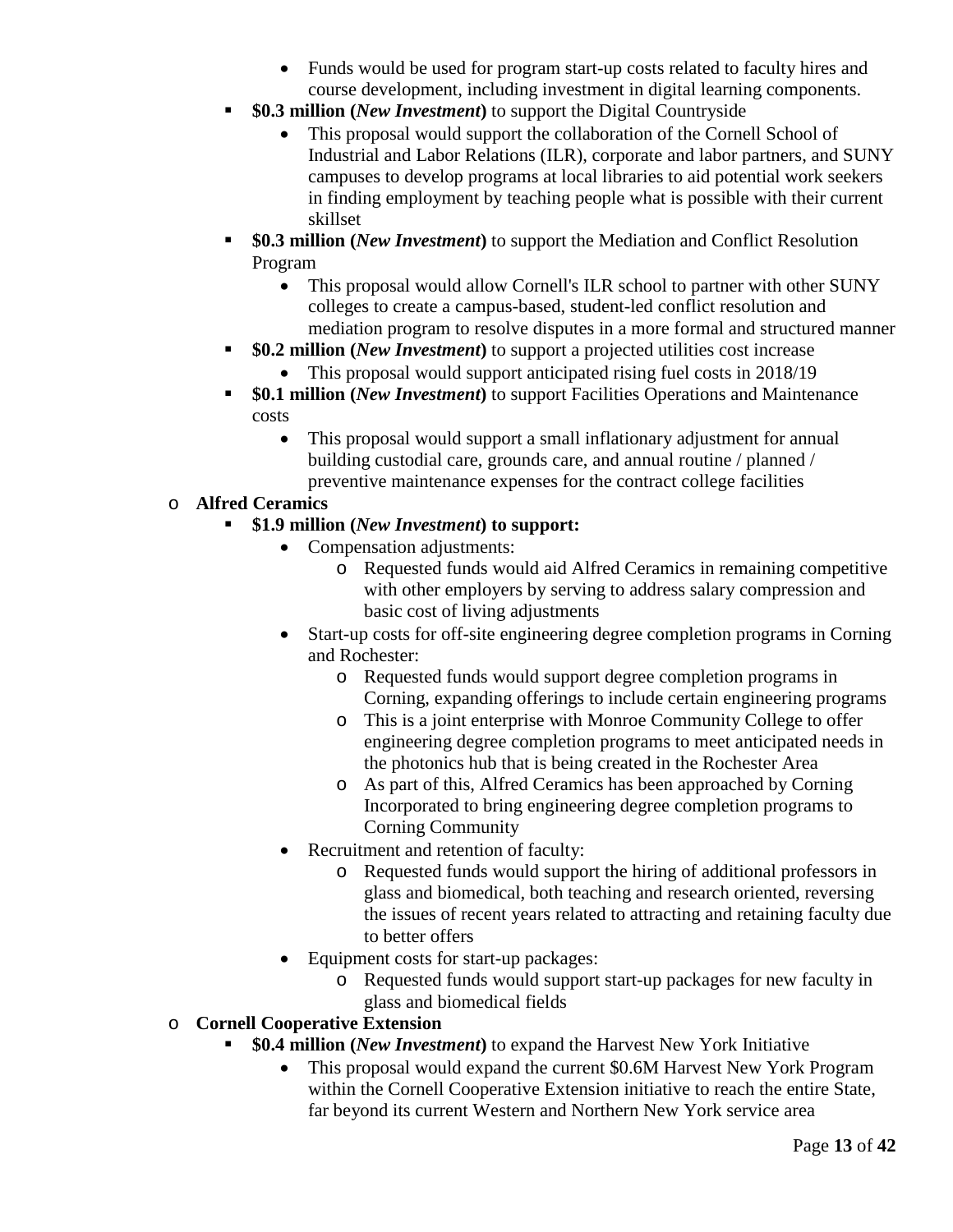- **\$20.0K (***New Investment***)** to meet the needs of the Cornell Cooperative Extension funding formula:
	- This proposal reflects a minor adjustment related to the established Cornell Cooperative Extension funding formula, reflected in Section 224 of County Law
- **5. State University of New York Teaching Hospitals, Long Island Veterans Home (LIVH), and Other Healthcare Related Activity**

|                                                                                                     | 2018/19 State University of New York (SUNY) Hospitals/Health: Direct State Tax Support <sup>18</sup><br>(SM) |                                                                                    |                                                                  |                      |                                                             |  |  |  |  |
|-----------------------------------------------------------------------------------------------------|--------------------------------------------------------------------------------------------------------------|------------------------------------------------------------------------------------|------------------------------------------------------------------|----------------------|-------------------------------------------------------------|--|--|--|--|
| Area                                                                                                | <b>2017/18 Enacted</b><br><b>State Budget</b>                                                                | <b>Requests</b><br><b>Associated with</b><br><b>Monetary</b><br><b>Settlements</b> | <b>Requests</b><br><b>Associated with</b><br>Model<br>Adjustment | <b>Total Request</b> | <b>2018/19 SUNY</b><br><b>Budget</b><br><b>As Requested</b> |  |  |  |  |
| <b>Operating</b><br><b>Support</b>                                                                  | \$78.6                                                                                                       |                                                                                    |                                                                  | ۰                    | \$78.6                                                      |  |  |  |  |
| <b>Targeted</b><br><b>Support: Base</b><br><b>Collective</b><br><b>Bargaining</b><br><b>Support</b> | ۰                                                                                                            | 22.9                                                                               |                                                                  | 22.9                 | 22.9                                                        |  |  |  |  |
| <b>Targeted</b><br><b>Support: Debt</b><br><b>Service Relief</b>                                    | ۰                                                                                                            |                                                                                    | 36.1                                                             | <b>36.1</b>          | 36.1                                                        |  |  |  |  |
| <b>Total</b>                                                                                        | \$78.6                                                                                                       | \$22.9                                                                             | \$36.1                                                           | \$59.0               | \$137.6                                                     |  |  |  |  |

#### • **Policy Related Actions**

- o The SUNY Teaching Hospitals, much like many providers of health care, are facing a new reality based upon recent actions by the federal government, as well as self-imposed fiscal actions by State government
- o As the State itself moves to address these concerns, it is essential that the SUNY Hospitals, and SUNY writ large, is represented at these conversations to help in identifying future strategic plans to mitigate the impact of recent changes to Disproportionate Share (DSH) reimbursements
- o Other, procedural, policy and language related changes are provided in Attachment C, including adjusted "Sweeps and Transfers" language to facilitate more efficient employee benefit payments, and the creation of a new Affiliation Escrow Account for Stony Brook Hospital's prospective work with Eastern Long Island Hospital

#### • **Direct Funding Related Actions:**

- o **59.0million (***New Investment***)** for Targeted Support
	- SUNY's three teaching hospitals have, since 2000/01, operated under a slowly fracturing financial structure that relied on the hospitals themselves, the federal government, and the State of New York to effectively treat the people of the State
	- Under hospital reform in the early 2000s, the three SUNY Teaching Hospitals were required to pay the costs of their own fringe benefits as well as reimburse the State for payment of debt service costs on capital improvements. In return, the State pledged to provide an "operating subsidy" (generated by formula) that was intended to offset some of the costs the Teaching Hospitals incurred due to their State-related status.

<span id="page-18-0"></span><sup>&</sup>lt;sup>18</sup> Please note that totals may not add due to rounding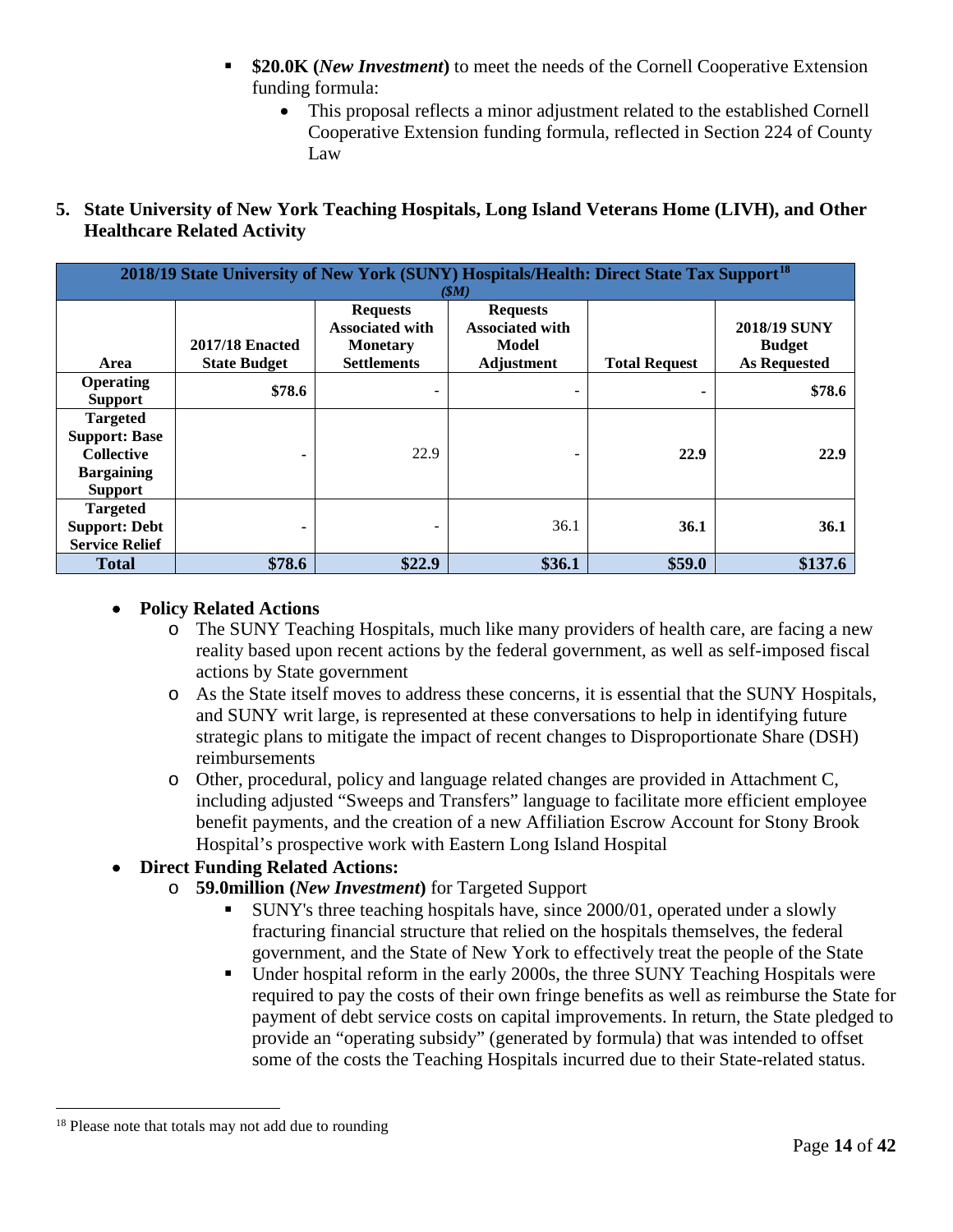- This formula has not been followed in many years, and while the hospitals have managed to continue operations, the lack of both sustained investment in their day-today activities and the availability of ultimately repaid borrowing authority have had an impact
- Therefore, SUNY is requesting that the State provide funding for Health and Hospital Related activities as follows:
	- \$36.1 million to support the costs of repayment to the State of New York for bonded capital improvements
	- \$22.9 million to fund the costs of salary agreements
		- o Similar to the request in the State-operated campus section of this request, the Board of Trustees would request that SUNY and the State work together to identify an alternative source of funding to support an estimated \$26.8 million in primarily retroactive salary agreement costs at the three Teaching Hospitals and the Long Island Veterans Home
- o **\$78.6 million (***Continued Support***)** for Hospital Operations

Attachment A (the Special Revenue Funds- Hospitals and other Healthcare Related Activities section) reflects requested year-to-year self-generated revenue spending authority for the three teaching hospitals, as well as for LIVH, for the 2018/19 academic year. Areas of interest include:

- A \$48.6 million year-to-year increase in spending authority in the Hospital Operating Account, reflecting the appropriation value needed to support the expenditure of new Direct State Tax Support for Collectively Bargained Contracts
	- This smaller increase is possible due to the request, provided for on Attachment C, to adjust the way that the three teaching hospitals pay New York State entities for their fringe benefit costs, moving from an expenditure basis (which would require expenditure authority) to a transfer item in the annual "Sweeps and Transfers" portion of the Enacted State Budget
- A \$1.8 million year-to-year increase in spending authority for the Long Island Veterans Home, tied primarily to new salary costs and allowing for the expenditure of additionally requested Direct State Tax Support

| 2018/19 State University of New York (SUNY) System-wide Activities <sup>19</sup> |               |              |                     |  |  |  |  |  |
|----------------------------------------------------------------------------------|---------------|--------------|---------------------|--|--|--|--|--|
| (SM)                                                                             |               |              |                     |  |  |  |  |  |
| 2017/18 Enacted State<br>2018/19 SUNY Budget<br><b>Requested Additional</b>      |               |              |                     |  |  |  |  |  |
| Area                                                                             | <b>Budget</b> | <b>Funds</b> | <b>As Requested</b> |  |  |  |  |  |
| <b>Addressing Student Debt</b>                                                   |               | $$35.0^{20}$ | \$35.0              |  |  |  |  |  |
| <b>Enhanced Performance</b>                                                      |               |              |                     |  |  |  |  |  |
| <b>Improvement Fund for</b>                                                      | 18.0          | <b>30.0</b>  | 48.0                |  |  |  |  |  |
| <b>Competitive Innovation</b>                                                    |               |              |                     |  |  |  |  |  |
| <b>Open Educational Resources</b>                                                | 4.0           |              | 4.0                 |  |  |  |  |  |
| <b>Total</b>                                                                     | \$22.0        | \$65.0       |                     |  |  |  |  |  |

#### **6. System-wide Activities**

<span id="page-19-0"></span> $19$  Please note that totals may not add due to rounding

<span id="page-19-1"></span><sup>&</sup>lt;sup>20</sup> While Direct State Tax Support is currently requested, the possibility of utilizing bond proceeds to pay for this initiative should be explored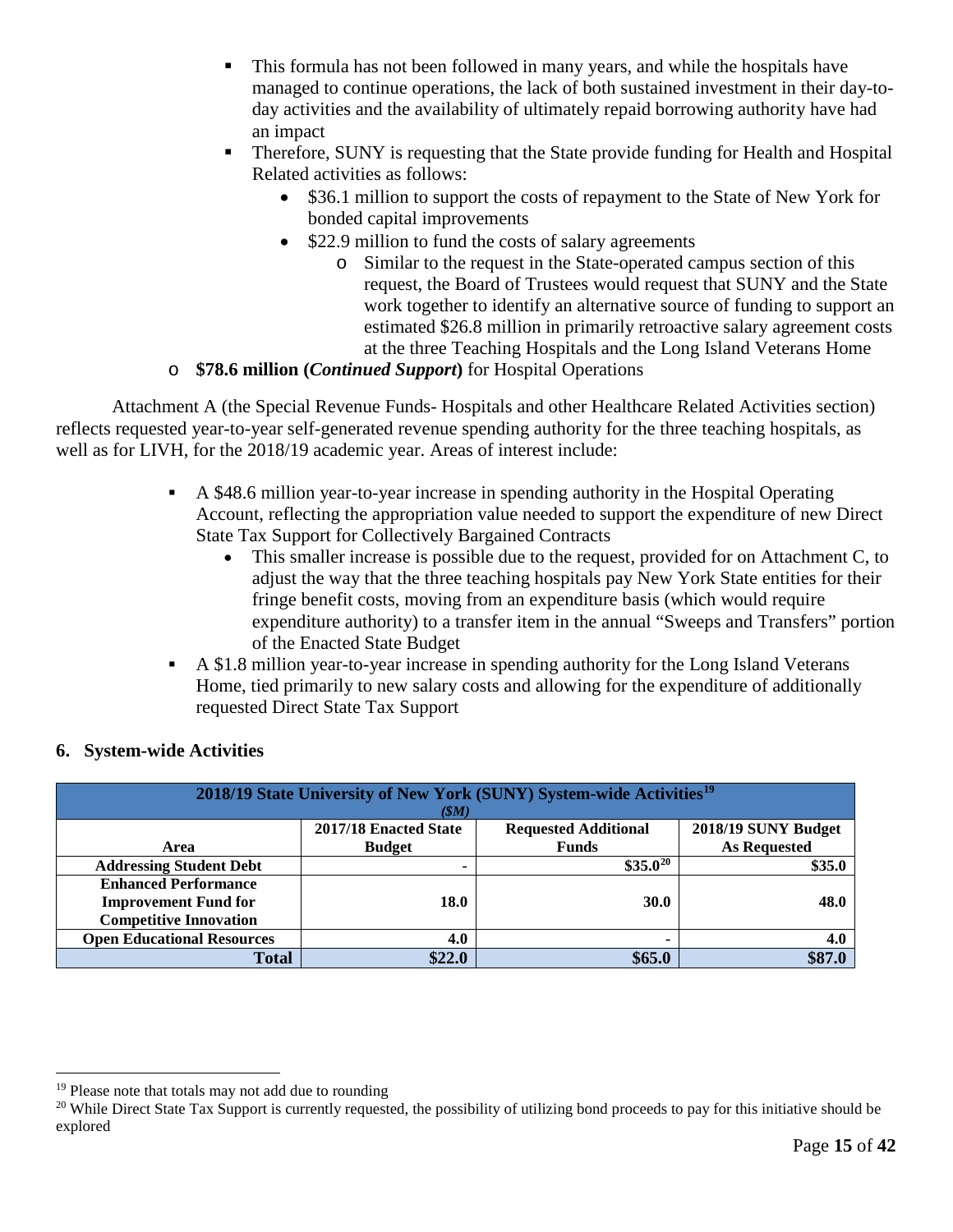#### • **Policy and Direct Funding Related Actions**

- o **\$35.0 million (***New Investment in Students***)** Addressing Student Debt
	- This proposal would provide for funding not directly for the SUNY system, but instead to those students who, through either personal crisis, financial struggles, or other influence outside their control were forced to withdraw from their postsecondary degree pursuits without said degree.

|                                                                                                                                                                  | <b>State University of New York (SUNY)</b>                                                                       |          |          |          |          |          |          |          |          |  |
|------------------------------------------------------------------------------------------------------------------------------------------------------------------|------------------------------------------------------------------------------------------------------------------|----------|----------|----------|----------|----------|----------|----------|----------|--|
|                                                                                                                                                                  | <b>Brief History of Withdrawn Matriculated Students With Outstanding Debt</b><br><b>Fall 2012 to Spring 2016</b> |          |          |          |          |          |          |          |          |  |
| Fall<br>Fall<br>Fall<br>Fall<br><b>Spring</b><br><b>Spring</b><br><b>Spring</b><br><b>Spring</b><br>2012<br>2013<br>2013<br>2015<br>2014<br>2014<br>2015<br>2016 |                                                                                                                  |          |          |          |          |          |          |          |          |  |
|                                                                                                                                                                  | Withdrawn<br><b>Students</b>                                                                                     | 1,442    | 1,235    | 1,425    | 1,113    | 1,471    | 1,223    | 1,385    | 1,193    |  |
| State-<br>operated                                                                                                                                               | Average<br>Debt                                                                                                  | \$11,650 | \$13,360 | \$13,263 | \$13,926 | \$14,004 | \$14,881 | \$13,502 | \$15,675 |  |
|                                                                                                                                                                  | <b>Total Debt</b>                                                                                                | \$16.8M  | \$16.5M  | \$18.9M  | \$15.5M  | \$20.6M  | \$18.2M  | \$18.7M  | \$18.7M  |  |
|                                                                                                                                                                  | Withdrawn<br><b>Students</b>                                                                                     | 3,390    | 3,291    | 3,497    | 3,368    | 3,323    | 3,223    | 2,992    | 2,746    |  |
| <b>Community</b><br><b>Colleges</b>                                                                                                                              | Average<br><b>Debt</b>                                                                                           | \$5,133  | \$5,621  | \$5,347  | \$6,087  | \$5,928  | \$6,236  | \$5,247  | \$6,154  |  |
|                                                                                                                                                                  | <b>Total Debt</b>                                                                                                | \$17.4M  | \$18.5M  | \$18.7M  | \$20.5M  | \$19.7M  | \$20.1M  | \$15.7M  | \$16.9M  |  |
|                                                                                                                                                                  | Withdrawn<br><b>Students</b>                                                                                     | 4,832    | 4,526    | 4,922    | 4,481    | 4,794    | 4,446    | 4,377    | 3,939    |  |
| <b>Total</b>                                                                                                                                                     | Average<br><b>Debt</b>                                                                                           | \$7,078  | \$7,733  | \$7,639  | \$8,034  | \$8,406  | \$8,614  | \$7,859  | \$9,038  |  |
|                                                                                                                                                                  | <b>Total Debt</b>                                                                                                | \$34.2M  | \$35.0M  | \$37.6M  | \$36.0M  | \$40.3M  | \$38.3M  | \$34.4M  | \$35.6M  |  |

- More than 7,000 students per year are estimated to generate over \$70.0M in outstanding debt (or \$10,000 a student on average)
- **Therefore, SUNY proposes that the University System and the State of New York** create a statewide program that allows for a forgiveness of a portion of these student's outstanding debt, contingent upon the student returning to a SUNY institution and completing their degree in specific fields and pledging to remain in the State for a set period of time following graduation
- o **\$30.0 million** *(New Investment)* for Enhanced Performance Improvement Fund for Competitive Innovation
	- This Enhanced Performance Improvement Fund will become the Competitive Innovation Fund, building on the \$18.0 million already provided by the State, SUNY will use this \$48.0 million dollar fund to commit and attract up to \$52.0 million of industry and private philanthropy matching dollars to New York State. In addition, SUNY requests that the language surrounding this appropriation be adjusted to allow inclusion of the 30 Community Colleges. SUNY will utilize these funds to build on its world-class research in areas that are VITAL to the future of the State of New York. Namely artificial intelligence, cognitive computing and cyber security, critical energy and environmental infrastructure, disaster preparedness and recovery, healthcare, just in time learning and innovation and entrepreneurship across the State.
	- To do this, SUNY proposes to establish the Excelsior Engagement Scholars with the steady Direct State Tax Support of \$18.0 million supplemented by the additionally requested \$30.0 million, which will be entirely contingent upon support from industry and private philanthropy, to hire 300 of the most outstanding entrepreneurial faulty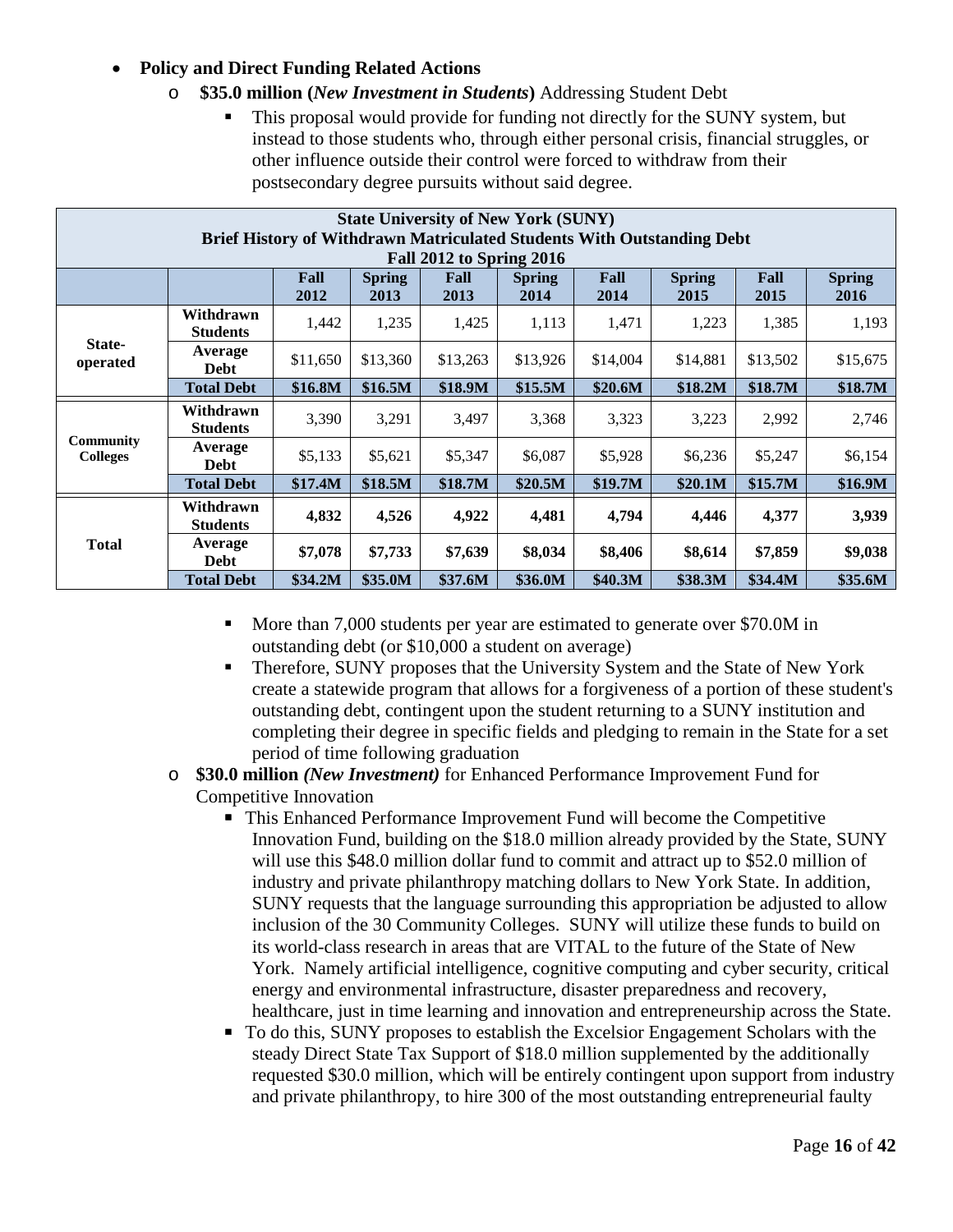per year for the next five years in the following targeted cross disciplinary areas of State and national importance:

- 1. Artificial Intelligence applied to cognitive computing, pain management, just in time learning and behavioral, and social science;
- 2. Sustainable Critical Infrastructure with special emphasis on reducing our energy use, and greenhouse gas emissions, predicting and preparing for natural and manmade disasters and recovery;
- 3. Innovation and Entrepreneurship across the 64 campuses in all fields of applied and new knowledge building on the fact that many of the regional economic development centers are chaired by SUNY academic leaders;
- 4. Integrative healthcare delivery in the communities SUNY serves focused on the highest quality care at the lowest cost; affordable, high quality education with access and strong supporting services for all.
- o **\$4.0 million (***Continued Support***)** to provide for the continued successes related to the development, execution, and deployment of Open Educational Resources (OER) at SUNY institutions to help keep student classroom costs low

#### **Other**

- **Administration of the State's Voluntary Defined Contribution (VDC) Program**
	- While no new incremental funding is requested, SUNY is proposing that the **\$0.5 million** in Direct State Tax appropriated in both 2016/17 and 2017/18 ultimately be provided for workforce needs and travel related to SUNY's administration of this program on behalf of the State, as well as the continuance of these funds in the 2018/19 budget

*-- Rest of Page Intentionally Left Blank --*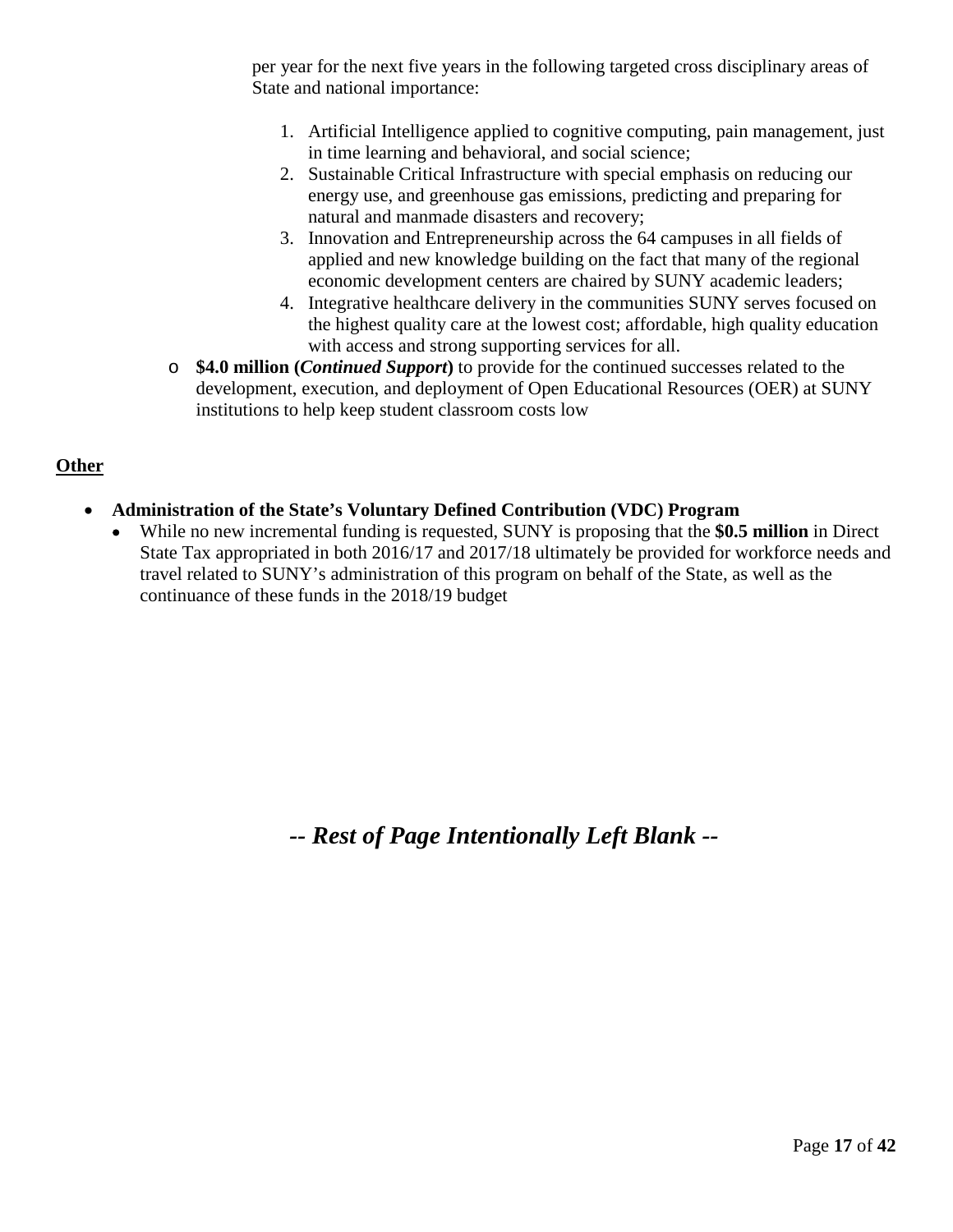## **2018/19 CAPITAL BUDGET REQUEST**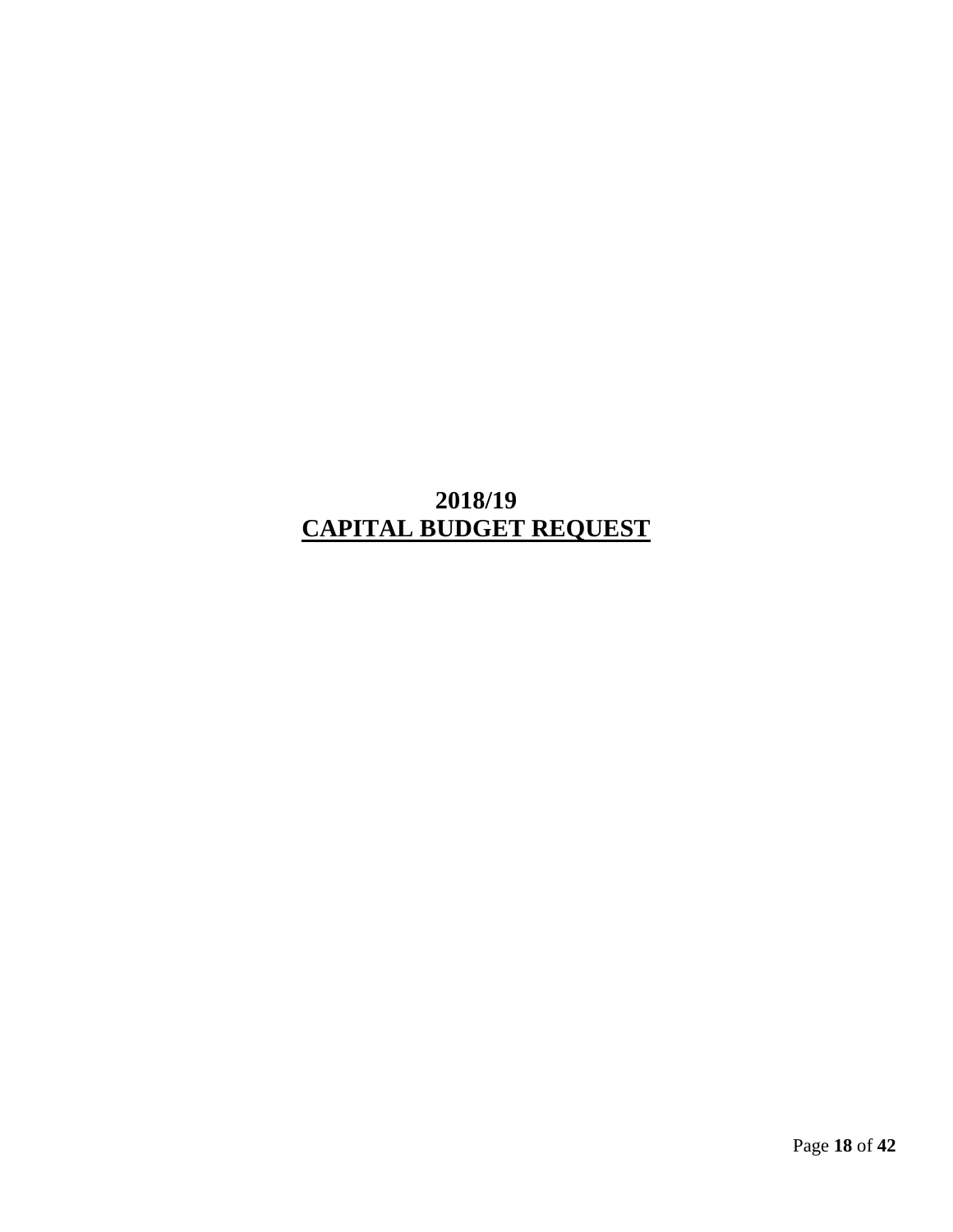## **2018/19 CAPITAL BUDGET REQUEST**

The Capital Budget Request focuses on student success, achievement, and overall wellbeing by investing in the physical environment necessary to provide students with an excellent college education. Modern and well-designed buildings and classrooms are essential to achieving the high performing learning environments necessary for today's students and future generations to succeed. Evolving methods of teaching and learning, based in technology, require investment in state-of-the art buildings to support the education and career advancement of hundreds of thousands of current and future students, solidifying the intellectual capacity of the State. Also, campuses that are physically appealing, pleasing and modern enhance SUNY's national recognition as a premier educational institution.

| <b>Program</b>                                                                                                                                             | 2018/19<br>1-Year<br><b>Request</b> | 5-Year<br><b>Request</b>        | Appropriation<br><b>Type</b>      |
|------------------------------------------------------------------------------------------------------------------------------------------------------------|-------------------------------------|---------------------------------|-----------------------------------|
| <b>Educational Facilities</b><br><b>Base Critical Maintenance</b><br>Additional Amount for 21 <sup>st</sup> Century Strategic<br>$\bullet$<br><b>Needs</b> | \$550.0<br>250.0<br>800.0           | \$2,750.0<br>1,250.0<br>4,000.0 | <b>Bonded</b>                     |
| SUNY-Wide – Sustainable/Net Zero Buildings                                                                                                                 | 80.0                                | 400.0                           | <b>Bonded</b>                     |
| Hospitals                                                                                                                                                  | 600.0                               | 600.0                           | <b>Bonded</b>                     |
| Residence Hall                                                                                                                                             | 50.0                                | 250.0                           | Hard Dollar, Self-<br>Pay         |
| Community Colleges – State Share                                                                                                                           | 99.8                                | 296.5                           | Bonded, 50% State<br><b>Share</b> |
| <b>Total</b>                                                                                                                                               | \$1,629.8                           | \$5,546.5                       |                                   |

Request includes reappropriations totaling \$3.3 billion in support of all four programs.

 Hospital request does *not* include a new appropriation need of \$77.3 million to replenish Upstate Medical University Hospital (\$40.8 million) and Stony Brook Medical Center (\$36.5 million) for prior year capital appropriations that may be utilized to maximize Disproportionate Share Hospital (DSH) reimbursement.

 $\checkmark$  A \$100 million appropriation to support campus-funded capital projects is also requested.

#### **1. Educational Facilities**

SUNY's State-operated campuses account for 40 percent of all state-owned assets, with more than 1,800 academic buildings covering 62 million gross square feet. Nearly half of these buildings were constructed between 1965 and 1975, and the average age of all academic buildings is 47 years. An aging physical plant of this size requires continuous investment to address ongoing maintenance needs, achieve a good state of repair, ensure student safety, modernize facilities and provide state-of-the-art technology.

• **\$4.0 billion** over five years provides an annual investment of \$800 million, and reflects a net increase of \$250 million over the planned annual level of \$550 million for critical maintenance currently included in the State's Five-Year Capital Program and Financing Plan (through 2021/22).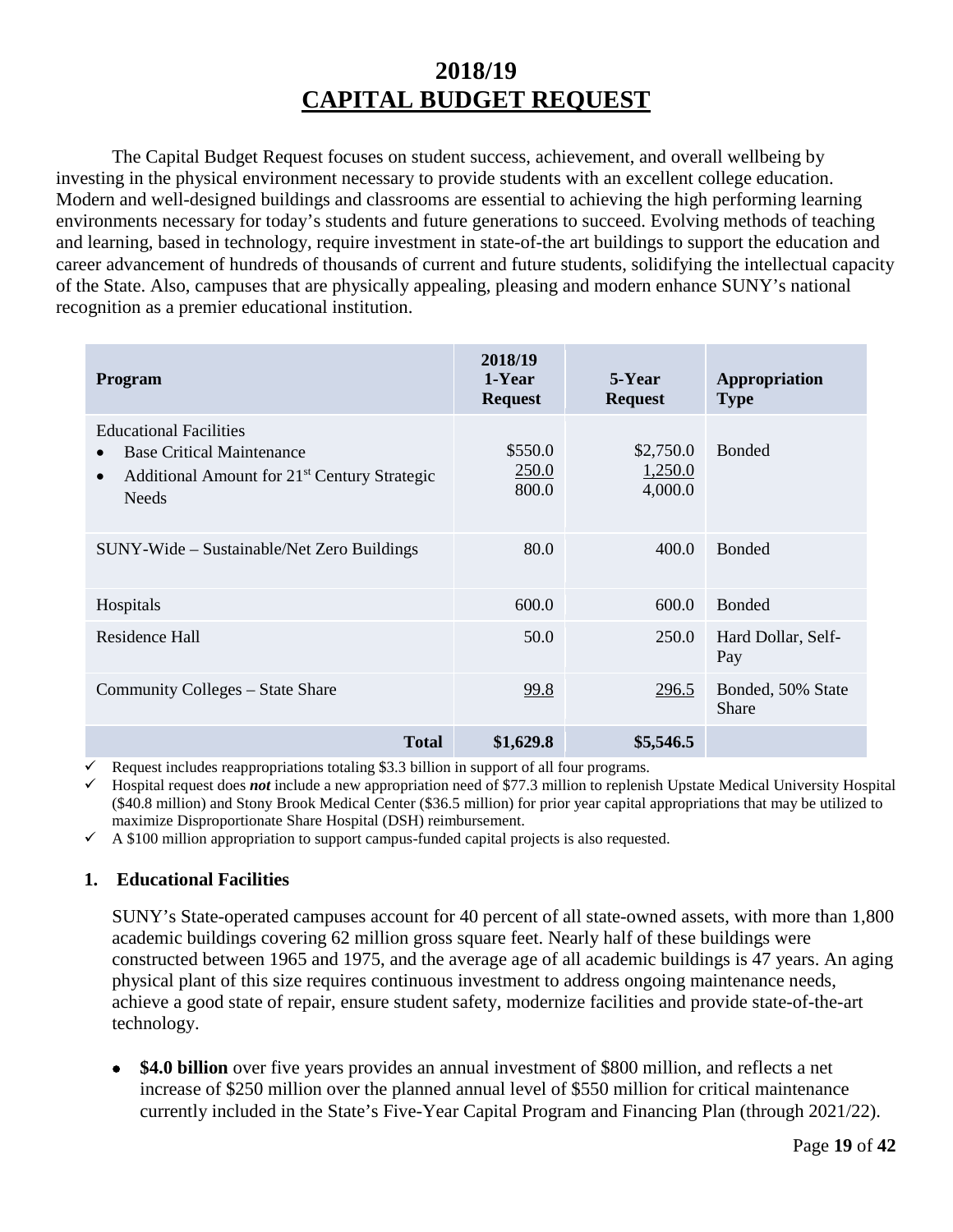While the \$550 million provided in 2017/18, as well as the plan to continue this level of funding in the future, is certainly appreciated, this level of investment is simply not sufficient to keep SUNY's vast physical plant in a state of good repair. Increasing the planned level of annual investment to \$800 million is necessary to address immediate asset renewal needs, renovate aging academic facilities to support growing programs, expand SUNY's research capabilities, and continue to demonstrate exemplary stewardship of 40 percent of the State's building assets. Justification for this increased level of investment is supported by enrollment data and facility renewal needs.

• A new life cycle model implemented over the past year now provides real-time information on the condition of over 42,000 building component and infrastructure assets. System-wide, the model indicates assets totaling \$3.3 billion in value are in need of immediate renewal, with ongoing average annual asset renewal needs of \$800 million thereafter. Of the \$3.3 billion in immediate asset renewal needs, 80 percent of immediate needs reflect outdated, energy-inefficient building systems (mechanical, electrical, plumbing, heating and cooling) and outdated building interiors.



• An investment of \$800 million annually, or \$4.0 billion over five years, would enable SUNY to maintain its current Facility Condition Index (FCI) at 9.5 percent, an industry benchmark which considers the cumulative immediate asset renewal need (\$3.3 billion) as a percentage of total current replacement value of all assets (\$34.7 billion). While SUNY's current FCI of 9.5 percent is above the industry standard of 5 percent, it is within an acceptable range. However, without additional investment, the FCI will quickly rise to over 10 percent, indicating that the overall condition of SUNY's assets are either fair or poor. The following chart below demonstrates the resulting increase to the FCI if there was no investment in SUNY's educational facilities program, as compared to the State's planned annual investment level of \$550 million (growing to 12.5 percent in five years), and the requested investment of \$800 million annually (maintaining FCI at 9.5 percent).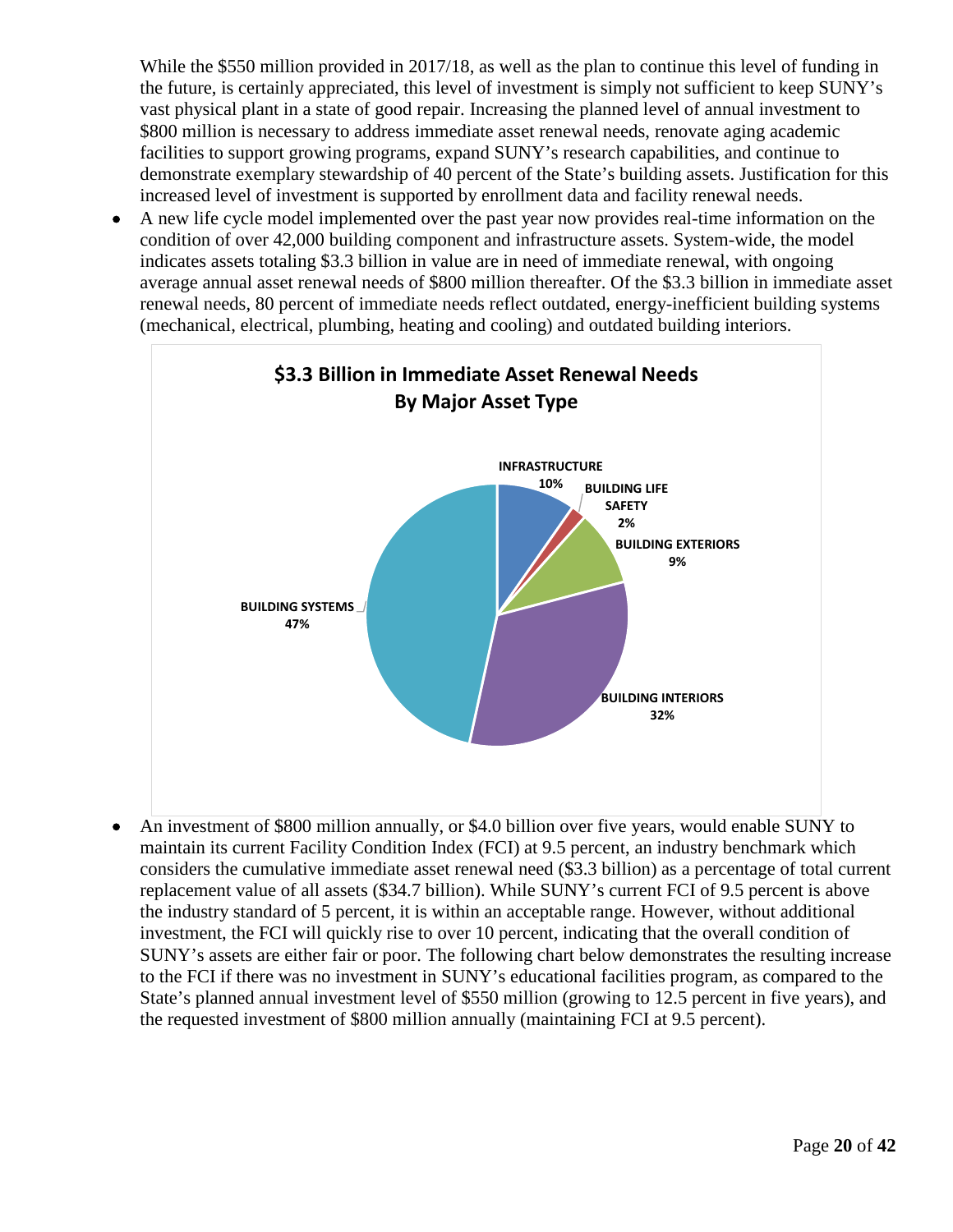Annual Investment of \$800 Million Necessary to Maintain Overall Condition of SUNY's Facilities



- **Of the \$4 billion requested** over five years, \$1.0 billion would enable SUNY to advance projects based on 21<sup>st</sup> century strategic needs, which would include major building rehabilitations, or to a lesser extent, new construction. While increased funding for critical maintenance continues to be SUNY's highest capital priority, additional investment that provides flexibility to address other strategic priorities would, in most cases, address asset renewal needs related to building systems and interiors that make up 80 percent of immediate renewal needs, expedite the modernization of existing facilities to support growing programs and enhance student access and achieve recruitment and retention goals. More specifically, investment is necessary to:
	- o Upgrade laboratories, classrooms and libraries to meet evolving standards of teaching and learning, and facilitate the expansion of research and applied learning opportunities;
	- o Promote student success by renovating or expanding facilities to provide collaborative learning environments and co-locating student academic support services; and
	- o Enhance student recruitment and retention by investing in facilities and spaces that support the total student experience, such as student activity spaces, student unions, as well as athletic and recreational facilities.
- Examples of full building renovations that could be advanced and expeditiously completed with additional funding include:
	- o Stony Brook University Rehabilitation of Chemistry Research Labs, Phase I
		- Originally constructed in 1973 with only minor partial interior renovations since completion
		- Most building systems and building interior assets are in poor condition and the current mechanical system no longer supports all the fume hoods in the building.
		- Renovation is essential to provide modern laboratories and teaching space for growing program and research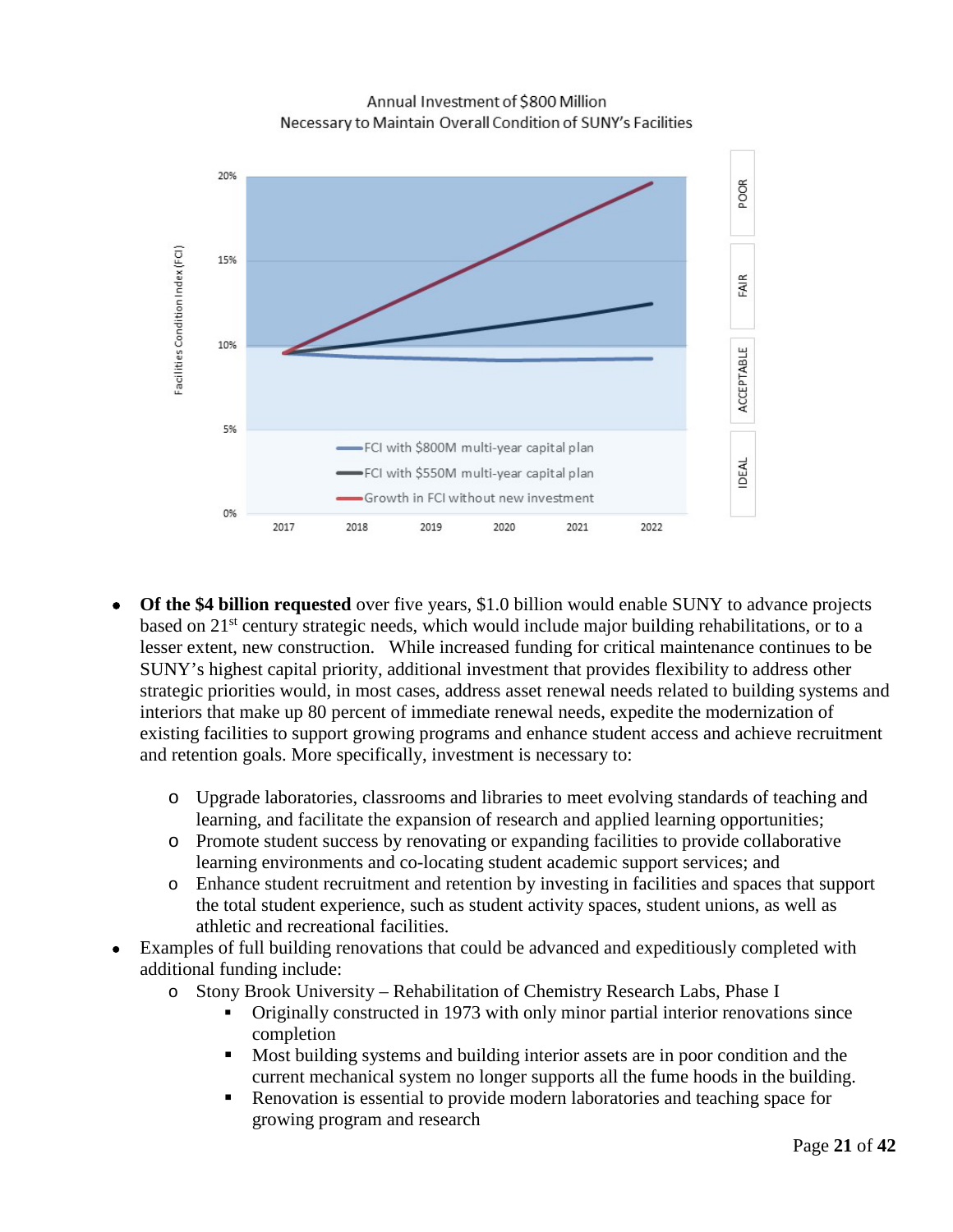- o University at Buffalo Rehabilitation of Cooke/Hochstetter for Sciences, One Floor
	- Originally constructed in 1977 with only minor systems replacements.
	- Overall the building is in poor condition, and modernization of classrooms and labs are necessary to support growing programs, including biology
- o SUNY Oneonta Rehabilitation of Alumni Hall for Business and Economics
	- Originally constructed in 1960 as a library and retrofitted as an office building in the mid-1970's. Some minor renovations and building systems upgrades have taken place since that time
	- Full renovation is necessary to facilitate the relocation of the rapidly growing School of Business and Economics into Alumni Hall
- o SUNY Geneseo Renovate Sturges Hall for Communications & History
	- Originally constructed in 1938, this historic building in the heart of the campus, is in need of major upgrades to building systems, exterior doors, windows and masonry repairs, as well as building interiors
	- Full renovation is necessary for the relocation of the Communications and History Departments to facilitate future building renovations, such as Milne Library, that are consistent with the campus Facilities Master Plan
- o SUNY Farmingdale Construct School of Applied Social Sciences
	- As proposed in the campus Facilities Master Plan as a high priority, construction of a new academic building is needed to accommodate growing student enrollment.
	- The building has been fully designed and is need of additional funding for construction
	- There has been a 46 percent growth in the academic programs that will be located in this new building. Failure to construct this building will impact student access.

#### **2. SUNY-Wide – SUNY Network of Resilient and Sustainable Net Zero Facilities**

- **\$400 million,** or \$80 million annually over five years, is requested to supplement planned capital projects to support deep energy retrofits of existing SUNY campus facilities and to pilot the development of microgrids at select SUNY campus facilities. Eligible projects would incorporate innovative new products and technology solutions not yet widely available. The goal is to reduce energy consumption, reduce greenhouse gases and lower carbon footprint
- The infusion of \$800 million annually, as requested for the Educational Facilities Capital Program, and the additional investment requested of \$80 million for deep energy retrofits of existing facilities and the construction of net zero facilities for both educational, hospital, and residence hall facilities would produce significant energy savings for SUNY's State-operated campuses and statutory colleges. Since 2007, all new SUNY buildings and major rehabilitation projects have been designed and built to a LEED Silver standard and capital investments have been targeted to upgrading and replacing energy inefficient buildings, building systems and infrastructure. These investments have contributed to SUNY's ability to reduce its total energy cost by 20 percent over the past decade. SUNY could do even more. By augmenting SUNY's capital program by \$400 million largely dedicated to deep energy retrofits of buildings, SUNY could reduce its total energy costs by millions of dollars.
- This level of investment will the opportunity for SUNY to utilize cutting edge technologies in planned building renovations and new facilities to further promote resiliency and sustainable facilities. Examples of the enhancements that could be supported by this additional support include:
	- o Maximizing opportunities for passive solar heating and cooling, such as incorporating sun shading and natural ventilation into building designs;
	- o Incorporating high efficiency systems such as triple glazed windows, and enhanced wall and roof insulation in new and renovated building envelopes;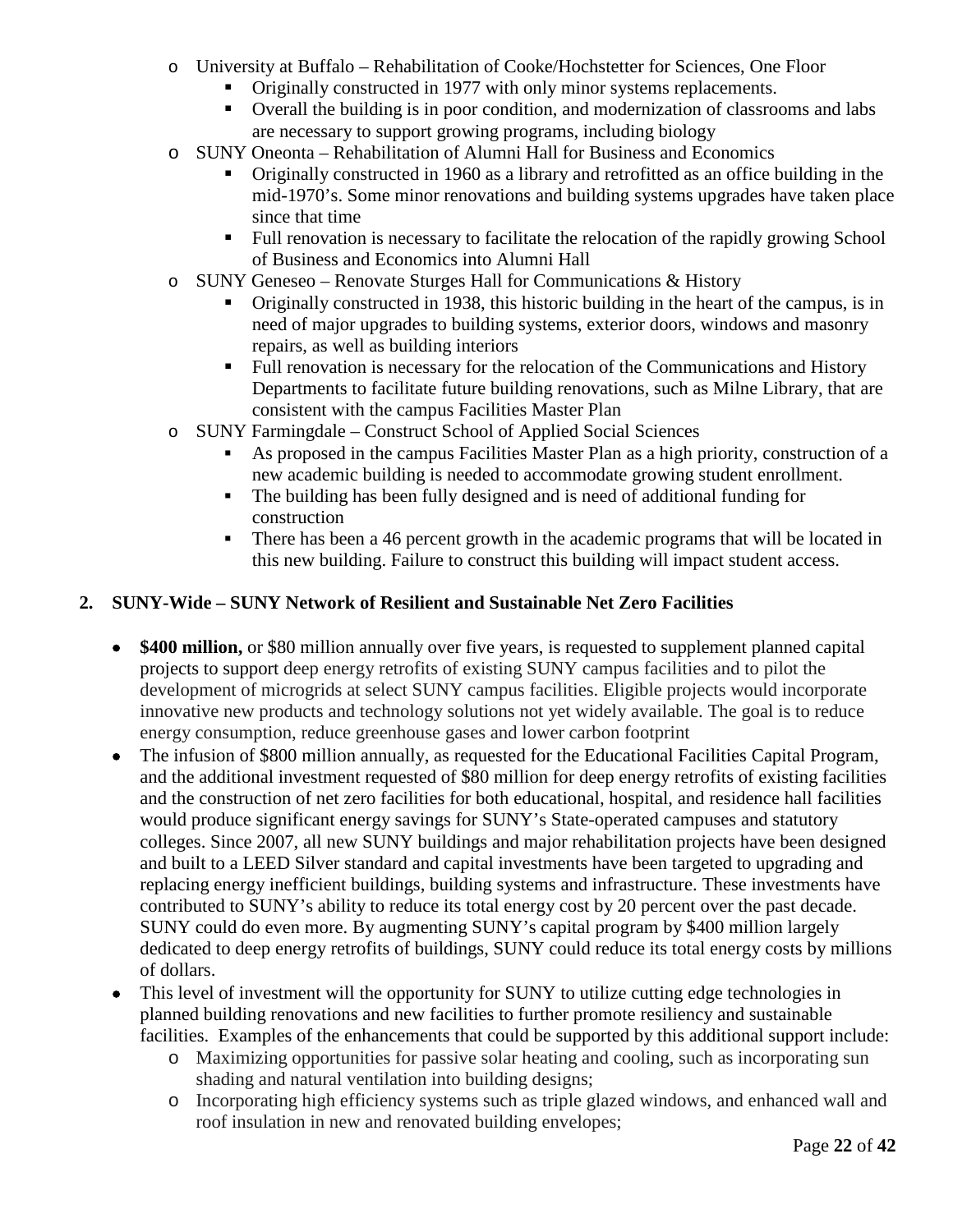- o Upgrading aging building systems with higher energy efficient systems, such as high efficiency magnetic bearing chillers or natural gas fired condensing boilers, and installing energy management control systems; and
- o Maximizing the potential to utilize renewable energy in building projects, such as solar arrays, wind generation, and geothermal wells to reduce reliance on fossil fuels, thus reducing SUNY's carbon footprint.

#### **3. Hospitals**

Hospitals are capital intensive operations requiring very complex building systems to provide safe, quality care. Capital investment is crucial to ensure that the three SUNY teaching hospitals can sustain their \$2.7 billion operation, which include 1,680 licensed beds, more than 265,000 emergency room visits, and more than one billion outpatient visits every year

- **\$600 million** over five years to support the vital long-term planning and capital funding needs of SUNY's three teaching hospitals.
- SUNY is currently partnering with the Department of Health on developing a transformation plan for the University Hospital of Brooklyn. Any additional capital necessary to implement that transformation plan is not included in this request.
- The graph below depicts the capital investment needs that the \$600 million request would adress over the next five years



- Recognizing that critical maintenance projects are essential to ensuring patient safety and vital to the continuing operations of the hospitals, SUNY hospitals must be incentivized to address their critical infrastructure needs. New life cycle modeling data indicates that there is an immediate investment need of \$170 million across the three hospitals to replace aging assets, and an ongoing annual need of \$55 million. Therefore, a waiver from the current debt service obligation is requested, particularly for critical maintenance projects, as these critical infrastructure and utility investments do not generate additional revenues
- Due to the continuously evolving health care sector, hospital capital needs will be reviewed annually, with additional amounts to support essential projects requested as necessary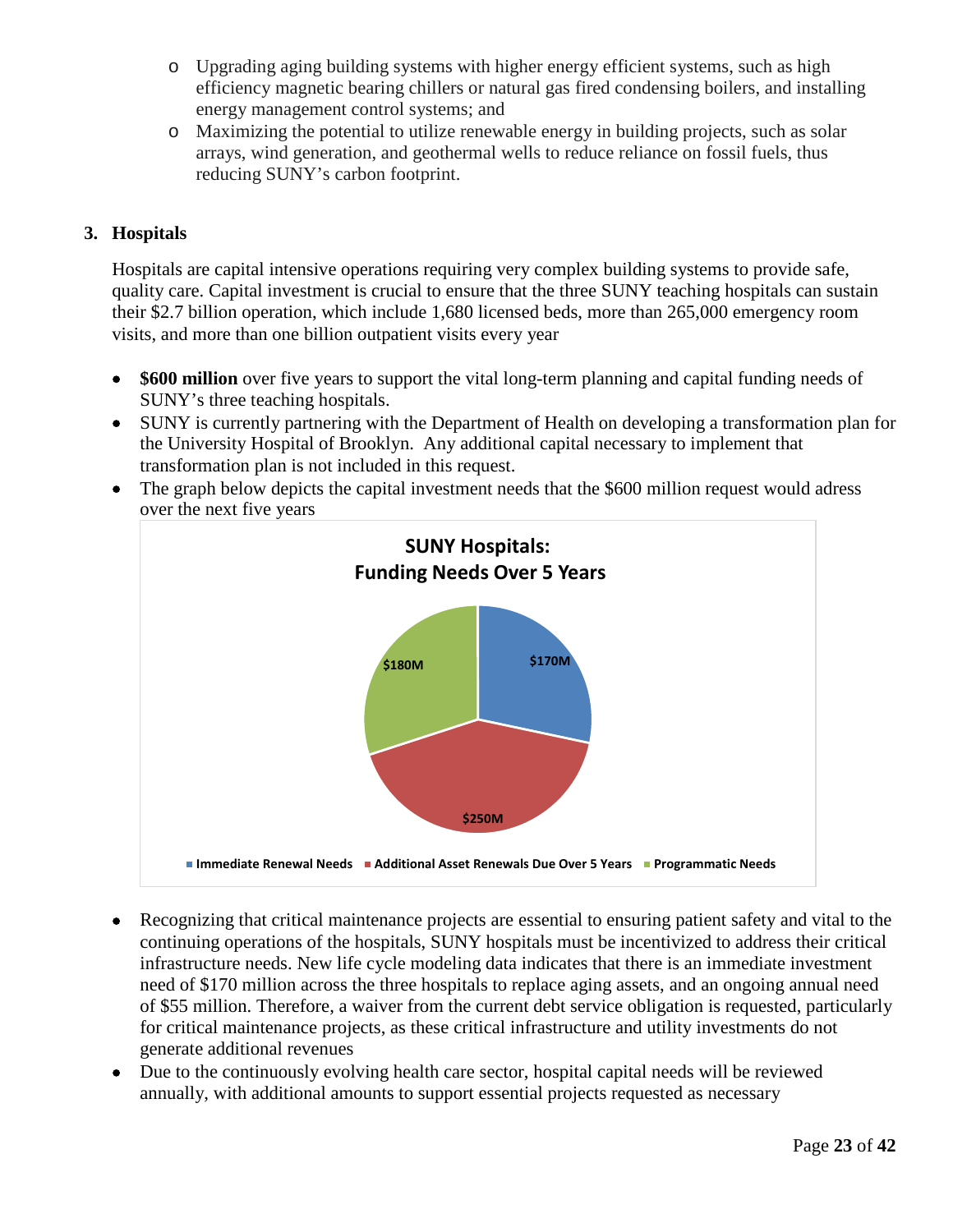#### **4. Residence Halls**

Currently, there are approximately 500 residence halls supported through SUNY's Residence Hall program that include 72,000 beds, of which 95 percent are currently occupied

- **\$250 million** in hard dollar (pay-as-you-go) funding for five years is requested to support small maintenance and repair projects. The Residence Hall program was restructured in 2013/14 to eliminate the need for future capital bonded appropriations, with future debt issuances eliminated from the State debt cap calculations
- While the bond-financed portion of this self-supporting program, financed by student room rents, is no longer subject to the annual State budget process, the existing bond limit of \$944 million established for the program is sufficient to meet the \$477 million issued through 2017, as well as the additional bond issuances totaling \$467 million estimated to be needed over the next three State fiscal years

#### **5. Community Colleges**

The SUNY Community Colleges ensure open access to high quality postsecondary education by offering comprehensive learning opportunities ranging from transfer and career degrees to programs customized to serve specific individual, community, business and economic development needs. To meet their missions, the community colleges offer constantly evolving programs and services, which requires modern facilities and technology.

The State supports half of the capital costs for community college capital projects, with the other half funded through the local sponsor to maintain and upgrade more than 500 buildings covering nearly 20 million gross square feet. This year's capital request represents a continued multi-level strategic effort to ensure that facilities are in good working condition, and that the colleges have appropriate academic facilities and student services space. Each college performs long-range master planning for facilities and evaluates annual capital activities based upon building conditions and operational needs in coordination with local funding resources which fund 50 percent of project costs.

- **\$99.8 million** is the current request for 2018/19, which represents the 50 percent State share of projects identified and planned by the community colleges. Local sponsors must commit to provide local matching funds and provide necessary documentation prior to projects being considered for inclusion in the State budget
- Figures represented indicate estimated request as of October 31, 2017 as some of the colleges are still working to obtain local sponsor funding support
- There is potential the request may change after the colleges submit their final requests for 2018/19. The Community College Capital Request will be finalized by December 15, 2017 after final decisions are made on affordability and prioritization by the colleges and their respective sponsors.
- Currently 24 colleges are requesting funds to advance \$63.9 million for 61 critical maintenance/safety and infrastructure projects and \$35.9 million for 7 projects related to new academic program needs
- An additional \$200 million will be needed over the subsequent four-years of the five-year capital plan to support long-term plans which address critical maintenance, health and safety needs, as well as renovations and several new facilities that incorporate changing academic needs. Funding for future projects will be contingent on the college securing local support from the sponsor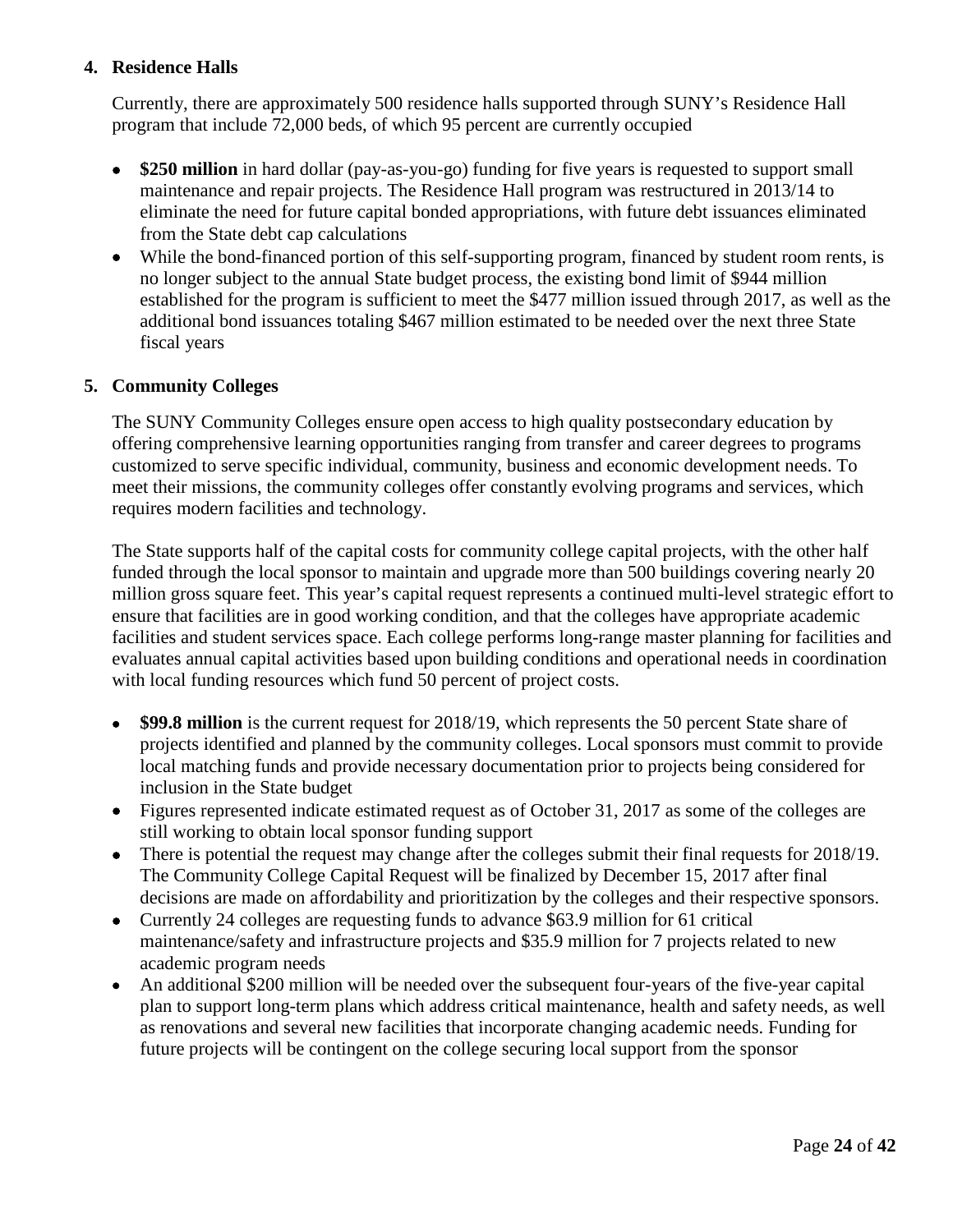#### **Requested Capital Language Changes**

- Redirect \$44 million for three appropriations originally provided in 2006/07, 2007/08 and 2008/09 for a new Academic Research Building at the SUNY College of Environmental Science and Forestry (SUNY ESF) to support the renovation and potential addition to either Marshall Hall or Illick Hall. This would provide ESF with the unspent balance from these appropriations of \$34 million to update much needed laboratory, research and teaching space. The original appropriations supported the design of a new academic research building adjacent to Illick Hall, but because of delays in the project and subsequent failure to obtain the necessary approvals, the project was not bid for construction as planned in January 2017. With construction escalation costs that have accrued over the past year, sufficient funding is no longer available to advance the project as designed. As an alternative, the campus seeks to utilize the remaining funding to renovate Marshall Hall, thereby creating the surge space necessary to sequence the future renovation of Illick Hall
- Provide authorization for the State University Construction Fund to utilize the Construction Manager-at-Risk and the Design-Build procurement methods to expedite project delivery, thereby reducing costs and producing administrative efficiencies. These methods are particularly effective in reducing the cost of construction by leveraging the knowledge, expertise and creativity of the contracting world to find innovative ways to build more efficiently. Contracts using these methods continue to follow all rules and regulations related to prevailing wages and MWBE goals. Both methodologies are particularly effective for development of innovation related to the goal of building net zero facilities which are critical to meeting the overall greenhouse gas reduction goals

*-- Rest of Page Intentionally Left Blank --*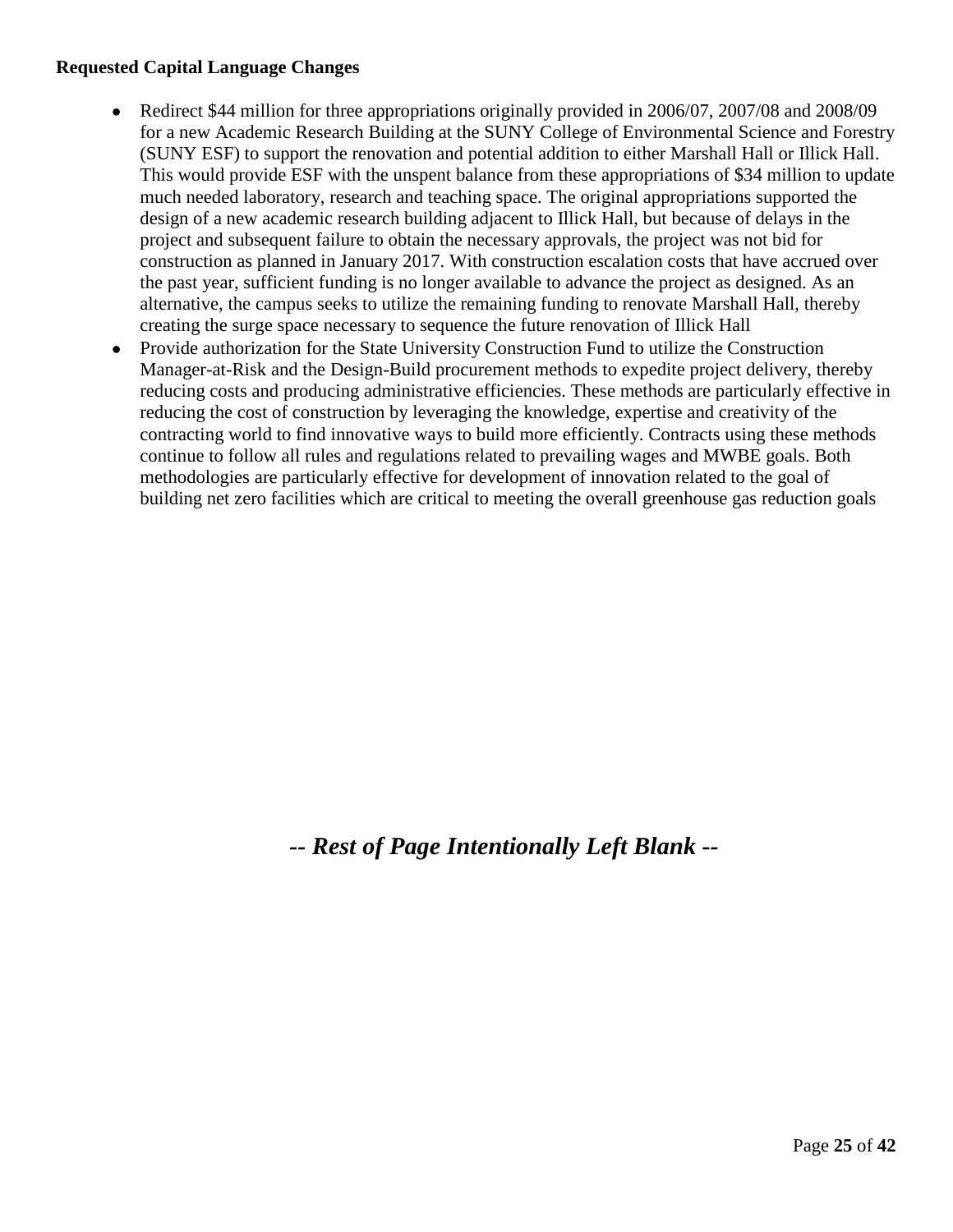#### **State University of New York (SUNY)**

#### *2018/19 Requested Direct State Tax Support and Revenue Authority Values Versus 2017/18 Enacted State Budget*

*Ranked High to Low by 2018/19 Requested Values Within Each Section*

|                                                                                                |     |                  |     |                   | Change |                         |        |
|------------------------------------------------------------------------------------------------|-----|------------------|-----|-------------------|--------|-------------------------|--------|
|                                                                                                |     | 2017/18 Enacted  |     | 2018/19 Budget As |        |                         |        |
| Area                                                                                           |     | <b>Budget</b>    |     | Requested         |        | \$                      | %      |
|                                                                                                |     |                  |     |                   |        |                         |        |
| Direct State Tax Support:<br>State-operated Campuses, System Administration Tax Dollar Support | \$  | 707,998,900 \$   |     | 780,814,169       |        | \$72,815,269            | 10.3%  |
| <b>Community Colleges</b>                                                                      |     | 498,841,823      |     | 518,692,158       |        |                         | 4.0%   |
| <b>University-wide Programs</b>                                                                |     | 156,671,600      |     | 164,471,600       |        | 19,850,335<br>7,800,000 | 5.0%   |
| <b>Hospital Support</b>                                                                        |     | 78,564,000       |     | 137, 172, 884 *   |        |                         | 74.6%  |
| <b>Statutory Colleges</b>                                                                      |     | 129,319,800      |     | 137,064,800 **    |        | 58,608,884<br>7,745,000 | 6.0%   |
| <b>Addressing Student Debt</b>                                                                 |     |                  |     | 35,000,000 ***    |        | 35,000,000              | N/A    |
| <b>Competitive Innovation Fund (CIF)</b>                                                       |     | 18,000,000       |     | 48,000,000        |        | 30,000,000              | 166.7% |
| <b>Cornell Cooperative Extension</b>                                                           |     | 4,520,000        |     | 4,940,000         |        | 420,000                 | 9.3%   |
| <b>Open Educational Resources (OER)</b>                                                        |     | 4,000,000        |     | 4,000,000         |        |                         | 0.0%   |
| Long Island Veterans' Home                                                                     |     |                  |     | 387,361           |        | 387,361                 | N/A    |
| <b>Subtotal Direct State Tax Support</b>                                                       | \$  | 1,597,916,123 \$ |     | 1,830,542,972     |        | \$232,626,849           | 14.6%  |
|                                                                                                |     |                  |     |                   |        |                         |        |
| Special Revenue Funds - Other:                                                                 |     |                  |     |                   |        |                         |        |
| <b>Tuition Revenue Offset Appropriation</b>                                                    | \$  | 1,900,789,800    | \$. | 1,922,663,800     |        | \$21,874,000            | 1.2%   |
| <b>General Income Fund Reimbursable</b>                                                        |     | 837,800,000      |     | 837,800,000       |        |                         | 0.0%   |
| <b>Residence Hall Operations</b>                                                               |     | 343,400,000      |     | 343,400,000       |        |                         | 0.0%   |
| <b>State University Tuition Reimbursable Account</b>                                           |     | 151,900,000      |     | 151,900,000       |        |                         | 0.0%   |
| <b>Total Special Revenue Funds - Other</b>                                                     | \$  | 3,233,889,800 \$ |     | 3,255,763,800     |        | \$21,874,000            | 0.7%   |
|                                                                                                |     |                  |     |                   |        |                         |        |
| Special Revenue Funds - Hospitals and other Healthcare Related Activities:                     |     |                  |     |                   |        |                         |        |
| <b>Hospital Operations</b>                                                                     | \$  | 2,697,800,000    | \$. | 2,746,374,891     | \$.    | 48,574,891              | 1.8%   |
| <b>Hospital IFR</b>                                                                            |     | 100,000,000      |     | 100,000,000       |        |                         | 0.0%   |
| Long Island Veterans' Home                                                                     |     | 49,945,000       |     | 51,718,000        |        | 1,773,000               | 3.5%   |
| Special Revenue Funds - Hospitals                                                              | \$. | 2,847,745,000 \$ |     | 2,898,092,891     |        | \$50,347,891            | 1.8%   |
|                                                                                                |     |                  |     |                   |        |                         |        |
| Special Revenue - Federal:                                                                     |     |                  |     |                   |        |                         |        |
| <b>Pell Grants</b>                                                                             | \$  | 375,000,000 \$   |     | 375,000,000       | \$     |                         | 0.0%   |
| <b>Teach Grants</b>                                                                            |     | 20,000,000       |     | 20,000,000        |        |                         | 0.0%   |
| <b>College Work Study</b>                                                                      |     | 13,000,000       |     | 13,000,000        |        |                         | 0.0%   |
| <b>Supplemental Educational Opportunity Grants</b>                                             |     | 7,000,000        |     | 7,000,000         |        |                         | 0.0%   |
| <b>Scholarship for Disadvantaged Students</b>                                                  |     | 500,000          |     | 500,000           |        |                         | 0.0%   |
| Iraq and Afghanistan Service Grant                                                             |     | 100,000          |     | 100,000           |        |                         | 0.0%   |
| Special Revenue - Federal                                                                      | \$  | 415,600,000 \$   |     | 415,600,000       | \$     |                         | 0.0%   |
|                                                                                                |     |                  |     |                   |        |                         |        |
| <b>Fiduciary and Internal Service Funds</b>                                                    |     |                  |     |                   |        |                         |        |
| <b>Fiduciary Funds - Student Loans</b>                                                         |     | 34,000,000       |     | 34,000,000        |        |                         | 0.0%   |
| <b>Internal Service Funds - Banking Services</b>                                               |     | 24,300,000       |     | 24,300,000        |        |                         | 0.0%   |
| <b>Total Special Revenue, Fiduciary, Internal Services</b>                                     | \$  | 58,300,000 \$    |     | 58,300,000        | \$     |                         | 0.0%   |
| Total                                                                                          | \$  | 8,153,450,923 \$ |     | 8,458,299,663     |        | \$304,848,740           | 3.7%   |

*\* Direct State Tax Support Transfer shown and reflected in Attachment C. However, transfer from Hospital to General Fund for 2018/19 AY Debt Service could simply be removed if reimbursement is waived*

*\*\* Does not include \$500K increase for Veterinary College located in University-wide programs area*

*\*\*\* Would be support to returning students, not SUNY*

*Note: Does not reflect requested re-appropriations of 2017/18 General IFR authority or changes needed if Sweeps and Transfers Language not accepted*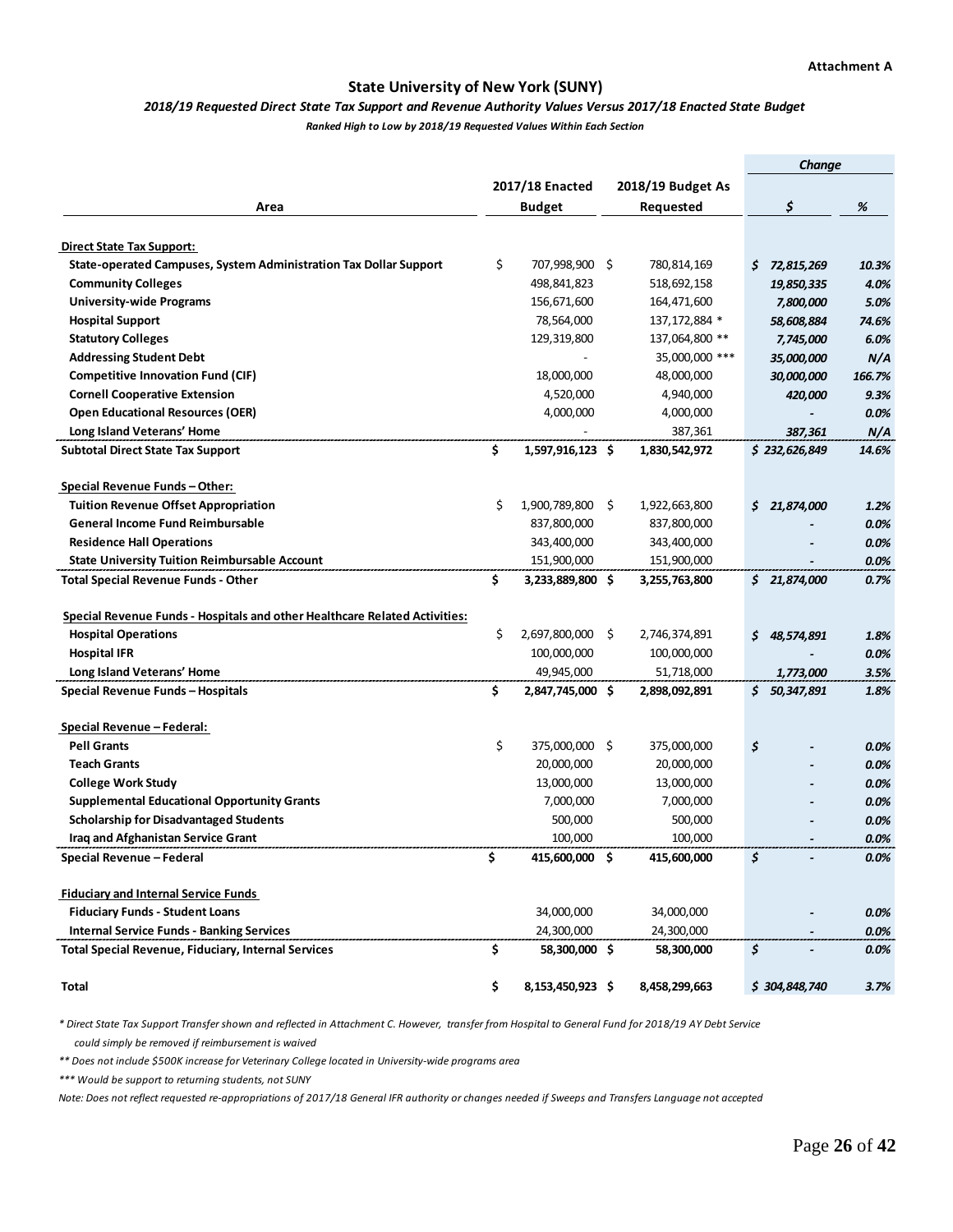#### **State University of New York (SUNY) University-wide Programs**

#### Sorted Highest to Lowest By 2018/19 Individual Appropriated "Program" Within Each Section. Sections Shown as Appropriated

|                                                                                                    |    |                      |     |                      |    | Change      |                    |
|----------------------------------------------------------------------------------------------------|----|----------------------|-----|----------------------|----|-------------|--------------------|
|                                                                                                    |    |                      |     |                      |    |             |                    |
| Program                                                                                            |    | 2017/18 Enacted      |     | 2018/19 Requested    |    | \$          | %                  |
| <b>Student Grants and Loans</b>                                                                    |    |                      |     |                      |    |             |                    |
|                                                                                                    | \$ |                      |     |                      | \$ |             |                    |
| <b>Graduate Diversity Fellowships</b>                                                              |    | 6,639,300            | \$  | 6,639,300            |    |             | $0.0\%$            |
| <b>Various Student Loans: Match</b>                                                                |    | 3,114,100            |     | 3,114,100            |    |             | $0.0\%$<br>$0.0\%$ |
| <b>State University Student Tuition Assistance (SUSTA)</b>                                         |    | 1,570,700            |     | 1,570,700            |    |             | $0.0\%$            |
| <b>Empire State Diversity Honor Scholarships</b><br><b>Services for Students with Disabilities</b> |    | 621,900              |     | 621,900              |    |             | $0.0\%$            |
|                                                                                                    |    | 544,100              |     | 544,100              |    |             | $0.0\%$            |
| <b>Maritime Appointments Program</b><br><b>Subtotal: Student Grants and Loans</b>                  | Ś  | 239,600              | \$  | 239,600              | \$ |             | $0.0\%$            |
|                                                                                                    |    | 12,729,700           |     | 12,729,700           |    |             |                    |
| <b>Opportunity and Diversity Programs</b>                                                          |    |                      |     |                      |    |             |                    |
| <b>Educational Opportunity Centers (EOC)</b>                                                       |    | 60,036,300           | \$  | 61,636,300           |    | \$1,600,000 | 2.7%               |
| <b>Educational Opportunity Program (EOP)</b>                                                       |    | 32,170,000           |     | 37,370,000           |    | 5,200,000   | 16.2%              |
| <b>Advanced Technology Training and Information Networking (ATTAIN)</b>                            |    | 2,000,000            |     | 2,000,000            |    |             | $0.0\%$            |
| Office of Diversity, Equity, and Inclusion / Hispanic Leadership Inst.                             |    | 591,400              |     | 591,400              |    |             | 0.0%               |
| <b>Faculty Diversity Program</b>                                                                   |    | 422,000              |     | 422,000              |    |             | 0.0%               |
| <b>Native American Program</b>                                                                     |    | 215,200              |     | 215,200              |    |             | $0.0\%$            |
| <b>Subtotal: Opportunity and Diversity Programs</b>                                                | Ś  | 95,434,900           | \$  | 102,234,900          |    | \$6,800,000 | 7.1%               |
| <b>Strategic Priorities and System-wide Resources</b>                                              |    |                      |     |                      |    |             |                    |
|                                                                                                    |    |                      |     |                      |    |             |                    |
| <b>Empire Innovation Program</b>                                                                   | \$ | 9,497,400            | \$  | 9,497,400            | \$ |             | 0.0%               |
| <b>Educational Technology and Library Services</b>                                                 |    | 5,081,600            |     | 5,081,600            |    |             | 0.0%               |
| <b>System-Wide IT Services</b>                                                                     |    | 4,764,400            |     | 4,764,400            |    |             | $0.0\%$            |
| <b>Academic Equipment Replacement</b>                                                              |    | 4,373,200            |     | 4,373,200            |    |             | $0.0\%$            |
| <b>Small Business Development Centers (SBDC)</b>                                                   |    | 3,473,200            |     | 3,973,200            |    | 500,000     | 14.4%              |
| <b>High Needs Program</b>                                                                          |    | 3,164,300            |     | 3,164,300            |    |             | $0.0\%$            |
| <b>Teacher Education and Support</b>                                                               |    | 2,050,000            |     | 2,050,000            |    |             | $0.0\%$            |
| <b>Nanoscale Science and Engineering</b>                                                           |    | 1,928,600            |     | 1,928,600            |    |             | 0.0%               |
| <b>SUNY and the World</b>                                                                          |    | 1,800,000            |     | 1,800,000            |    |             | $0.0\%$            |
| <b>Strategic Partnership for Industrial Resurgence (SPIR)</b>                                      |    | 1,747,400            |     | 1,747,400            |    |             | $0.0\%$            |
| <b>High Needs Program: Nursing</b>                                                                 |    | 1,663,600            |     | 1,663,600            |    |             | 0.0%               |
| <b>Innovative Instruction and Academic Excellence</b>                                              |    | 1,607,700            |     | 1,607,700            |    |             | $0.0\%$            |
| <b>Child Care</b>                                                                                  |    | 1,567,800            |     | 1,567,800            |    |             | $0.0\%$            |
| <b>Rockefeller Institute of Government</b>                                                         |    | 1,104,200            |     | 1,104,200            |    |             | 0.0%               |
| <b>Cornell Veterinary College</b>                                                                  |    | 500,000              |     | 1,000,000            |    | 500,000     | 100.0%             |
| <b>Charter Schools</b>                                                                             |    | 848,600              |     | 848,600              |    |             | $0.0\%$            |
| <b>SUNY Polytechnic Staffing and Research Faculty</b>                                              |    | 500,000              |     | 500,000              |    |             | $0.0\%$            |
| <b>Seamless Education Pipeline</b>                                                                 |    | 435,600              |     | 435,600              |    |             | $0.0\%$            |
| <b>Sea Grant Institute</b>                                                                         |    | 411,800              |     | 411,800              |    |             | $0.0\%$            |
| <b>SUNY Leadership Institute</b>                                                                   |    | 360,400              |     | 360,400              |    |             | $0.0\%$            |
| <b>Library Conservation and Preservation</b><br><b>Mental Health Services</b>                      |    | 350,000              |     | 350,000              |    |             | 0.0%               |
|                                                                                                    |    | 300,000              |     | 300,000              |    |             | 0.0%               |
| <b>Energy Smart and Healthier NY</b>                                                               |    | 279,300              |     | 279,300              |    |             | $0.0\%$            |
| <b>Cord Blood Center</b>                                                                           |    | 205,600              |     | 205,600              |    |             | $0.0\%$            |
| <b>SUNY Multimedia Services</b>                                                                    |    | 118,500              |     | 118,500              |    |             | 0.0%               |
| <b>Community College Employee Tuition Reimbursement</b>                                            |    | 116,700              |     | 116,700              |    |             | $0.0\%$            |
| <b>Benjamin Center</b>                                                                             |    | 100,000              |     | 100,000              |    |             | $0.0\%$            |
| <b>American Chestnut Research &amp; Restoration Project</b><br><b>Student Assembly</b>             |    | 100,000              |     | 100,000              |    |             | 0.0%<br>$0.0\%$    |
| <b>Subtotal: Strategic Priorities and System-wide Resources</b>                                    | \$ | 57,100<br>48,507,000 | \$  | 57,100<br>49,507,000 |    | \$1,000,000 | 2.1%               |
|                                                                                                    |    |                      |     |                      |    |             |                    |
| <b>Grand Total: University-wide Programs</b>                                                       | \$ | 156,671,600          | \$. | 164,471,600          | s  | 7,800,000   | 5.0%               |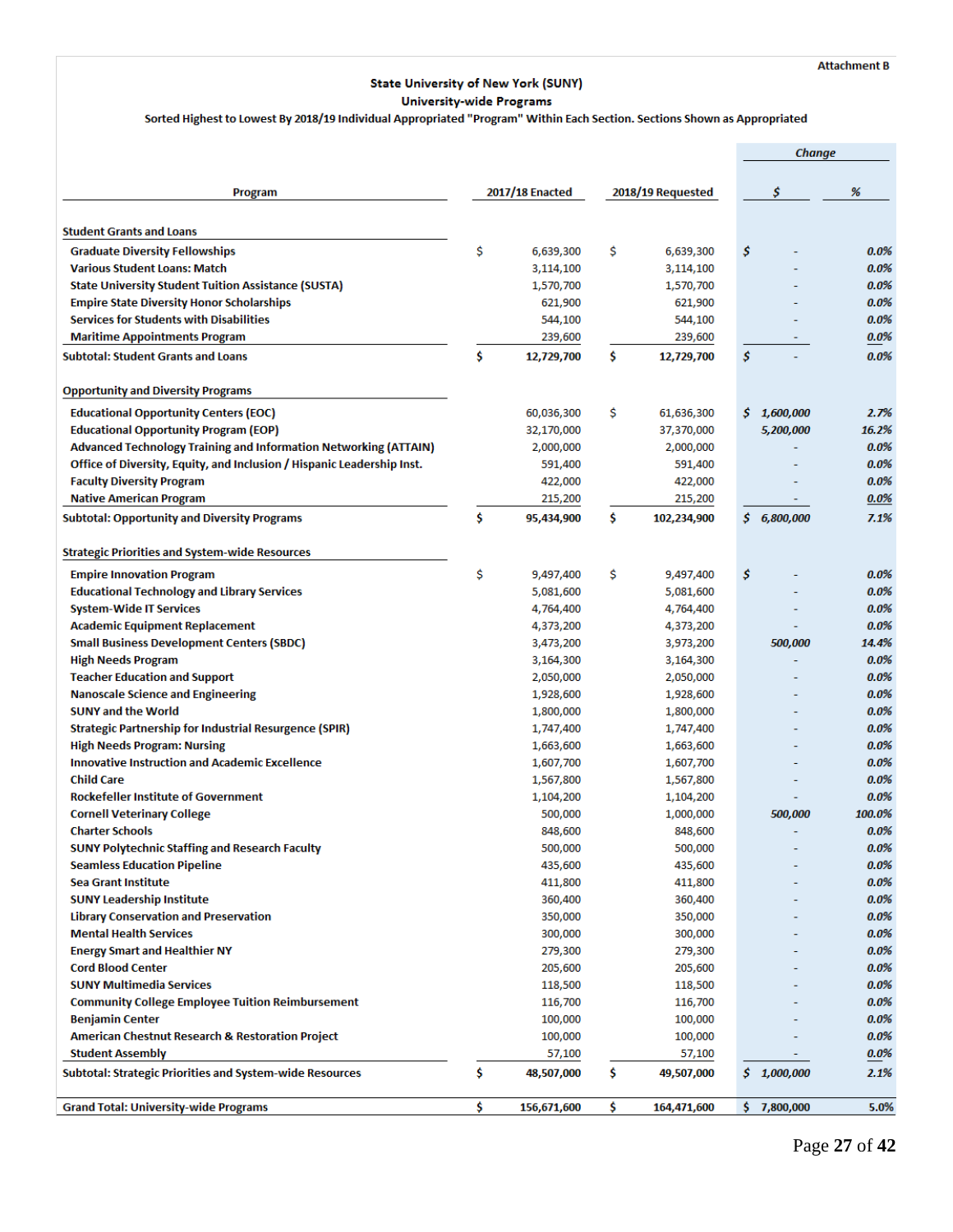#### **State University of New York (SUNY) Requested Adjustments / Requests for New Legislation**

- **Adjustments to 2017/18 Enacted "Sweeps and Transfers" for SUNY 2018/19 Budget Request**
	- o *Transfers related to, in addition to other items:*
		- *Direct State Tax Support for State-operated Campuses, Statutory Campuses, System Administration, the Competitive Innovation Fund (CIF), and Open Educational Resources (OER)*
		- *Direct State Tax Support for SUNY Hospitals and the Long Island Veterans Home*
		- *Transfers of funds between the SUNY Hospitals to Civil Service and the Office of the State Comptroller (OSC) to facilitate employee benefit payments*
- **New language required to effectuate specific components of the 2018/19 Budget Request**
	- o *Appropriation Changes*
		- *Community College Funding Model Redesign Related Changes as follows:*
			- *New appropriation language to individually line out each community college and their related level of support from the State of New York*
		- *Adjustments to Standing Appropriations for Certain University-wide Programs*
	- o *Non-Appropriation Language Additions:*
		- *Land Lease legislation for Stony Brook University*
			- *To facilitate the prospective interactions between the campus and the Ronald McDonald House*
		- *Creation of a New Escrow Account for Stony Brook Hospital*
			- *To facilitate the prospective affiliation of Stony Brook Hospital and Eastern Long Island Hospital (ELI)*
- **Requests for Technical Adjustments and Support for Existing Legislation**
	- o *Technical Changes:*
		- *Pairing the time that tuition rates are held flat for Excelsior recipients with the students receiving the benefit*
		- *Permitting SUNY to be more efficient in responding to victims of disasters*
	- o *Support for Existing Legislation:*
		- *Maintenance of Effort (MOE) for State-operated Campuses, Statutory Campuses, System Administration, University-wide Programs, CIF, and OER,*
		- *Predicable Tuition at the State-operated Campuses, with suggested adjustments to facilitate operations*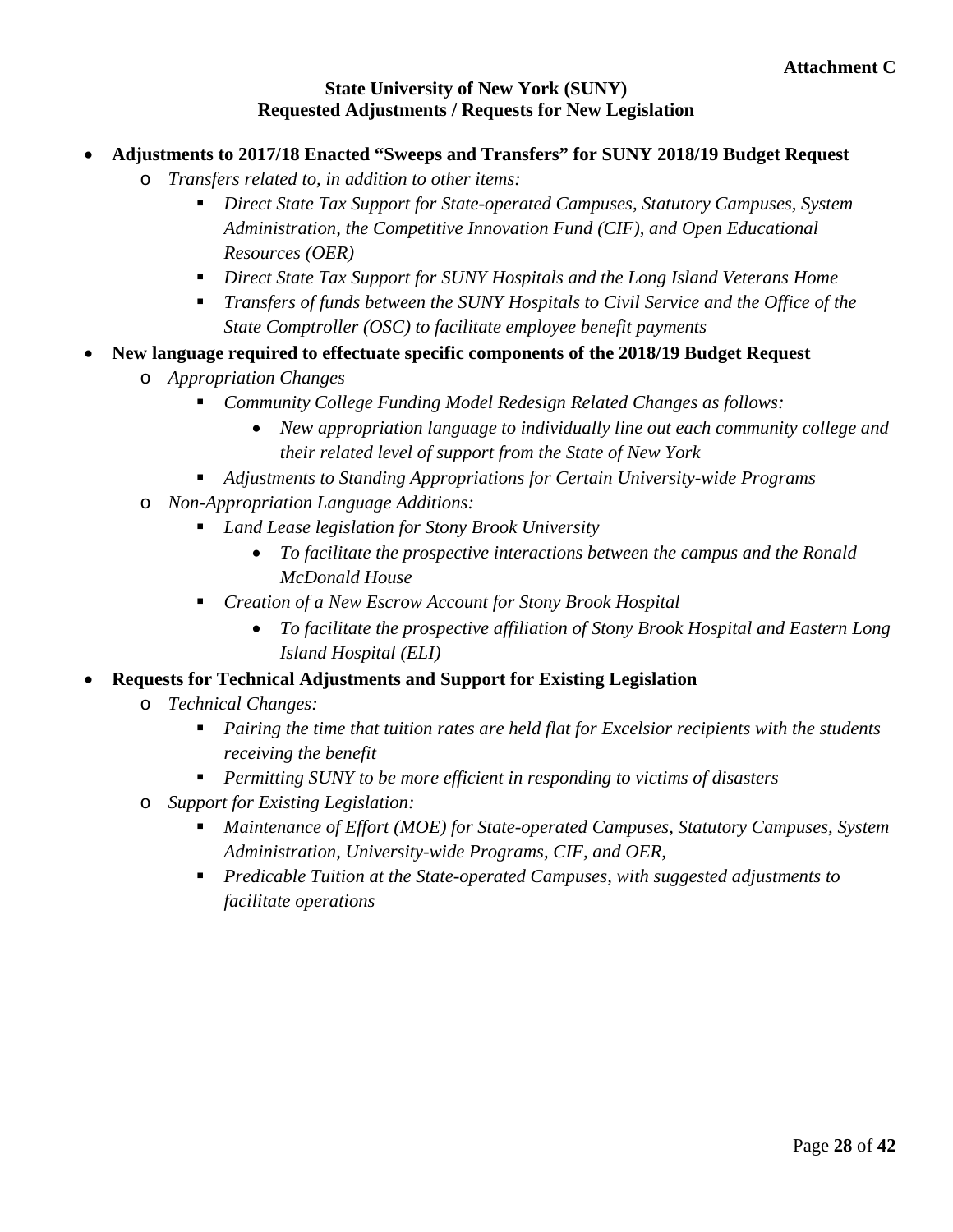#### **State University of New York (SUNY) Adjustments to 2017/18 Sweeps and Transfers Bill (A3009C / S2009C) Chapter 59 of the Laws of 2017 for the 2018/19 SUNY Budget Request** *Red Denotes New Language, Strikethrough Denotes Deletions*

#### **Adjustments Related to SUNY Budget Request Items**

| Item:                         | 10. \$44,000,000 from the state university income fund, state university hospitals<br>income reimbursable account (22656) to the general fund for hospital debt service<br>for the period April 1, $2018$ through March 31, $2019$ .                                                                                                                                                                                                                                                                                                                                  |
|-------------------------------|-----------------------------------------------------------------------------------------------------------------------------------------------------------------------------------------------------------------------------------------------------------------------------------------------------------------------------------------------------------------------------------------------------------------------------------------------------------------------------------------------------------------------------------------------------------------------|
| <b>Reason for Adjustment:</b> | Date changes and adjustments for total planned debt costs                                                                                                                                                                                                                                                                                                                                                                                                                                                                                                             |
| Item:                         | XX. \$36,118,564 from the general fund to state university income fund, state<br>university hospitals income reimbursable account (22656) to support<br>reimbursement to the State of New York for hospital debt service costs for the<br>period July 1, 2018 through June 30, 2019.                                                                                                                                                                                                                                                                                  |
| <b>Reason for Adjustment:</b> | To provide for Direct State Tax support for projected 2018/19 hospital debt service<br>reimbursements.                                                                                                                                                                                                                                                                                                                                                                                                                                                                |
| Item:                         | § 9. Notwithstanding any law to the contrary, and in accordance with section 4 of<br>the state finance law, the comptroller is hereby authorized and directed to transfer,<br>upon request of the director of the budget, $up to $101,054,320$ from the general<br>fund to the state university income fund, state university hospitals income<br>reimbursable account (22656) during the period July 1, 2018 through June 30, 2019<br>to reflect ongoing state subsidy of SUNY hospitals and to pay costs attributable to<br>the SUNY hospitals' state agency status |
| <b>Reason for Adjustment:</b> | Adjusted for support requested under the 2018/19 SUNY Budget Request                                                                                                                                                                                                                                                                                                                                                                                                                                                                                                  |
| Item:                         | § XX. Notwithstanding any law to the contrary, and in accordance with<br>section 4 of the state finance law, the comptroller is hereby authorized and<br>directed to transfer, upon request of the director of the budget \$387,361 from<br>the general fund to the state university income fund, long island veterans'<br>home account (22652) during the period July 1, 2018 through June 30, 2019 to<br>reflect support for collectively bargained salary costs.                                                                                                   |
| <b>Reason for Adjustment:</b> | Adjusted for support requested under the 2018/19 SUNY Budget Request                                                                                                                                                                                                                                                                                                                                                                                                                                                                                                  |
| Item:                         | § 10. Notwithstanding any law to the contrary, and in accordance with section 4 of<br>the state finance law, the comptroller is hereby authorized and directed to transfer,<br>upon request of the director of the budget, $up to$ \$1,134,350,569 from the general<br>fund to the state university income fund, state university general revenue offset                                                                                                                                                                                                              |

Page **29** of **42 Attachment C**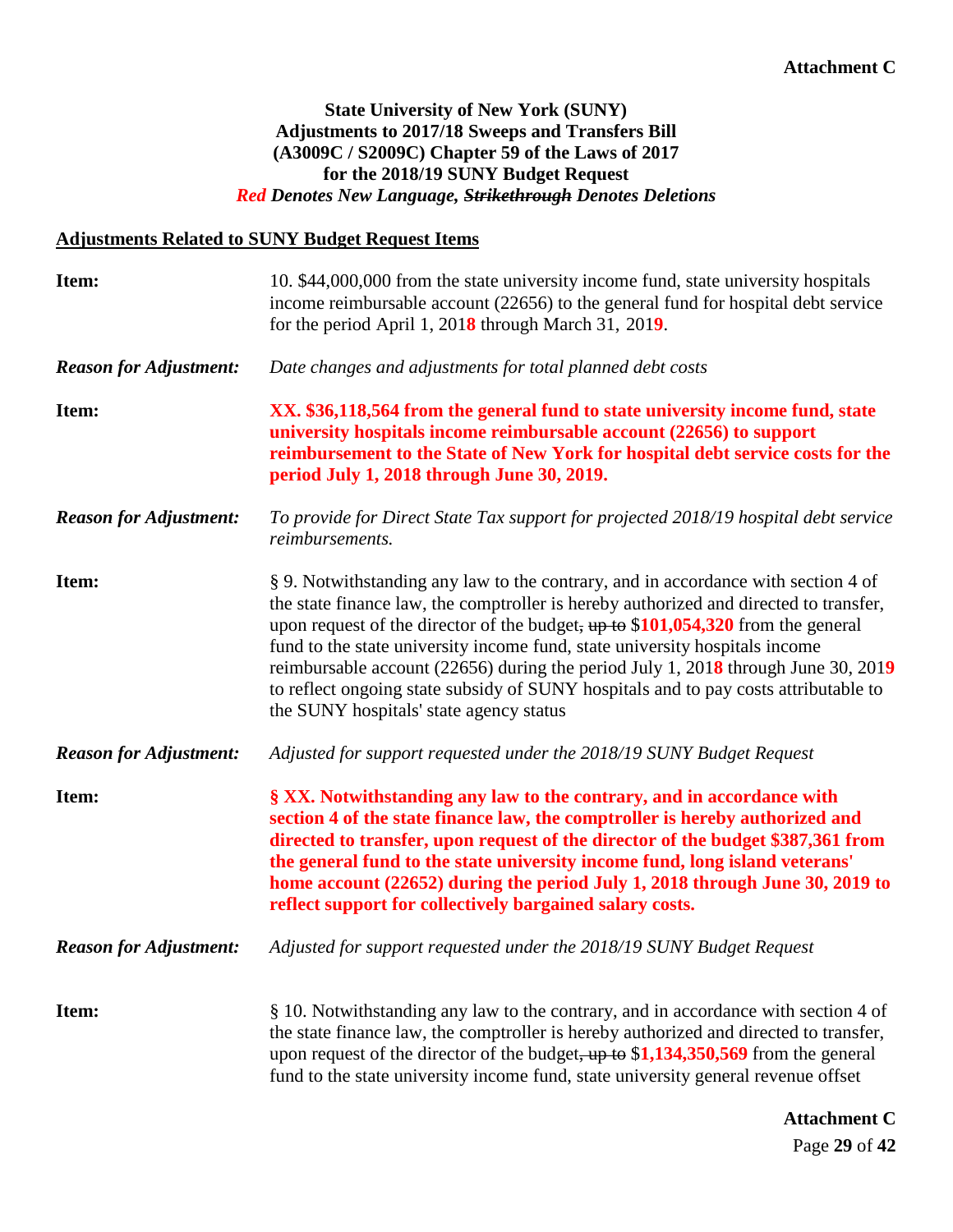|                               | account (22655) during the period of July 1, 2018 through June 30, 2019 to support<br>operations at the state university.                                                                                                                                                                                                                                                                                                                                                                                                                                                                                                                                                                                                                 |
|-------------------------------|-------------------------------------------------------------------------------------------------------------------------------------------------------------------------------------------------------------------------------------------------------------------------------------------------------------------------------------------------------------------------------------------------------------------------------------------------------------------------------------------------------------------------------------------------------------------------------------------------------------------------------------------------------------------------------------------------------------------------------------------|
| <b>Reason for Adjustment:</b> | Adjusted for support requested under the 2018/19 SUNY Budget Request                                                                                                                                                                                                                                                                                                                                                                                                                                                                                                                                                                                                                                                                      |
| Item:                         | § 12. Notwithstanding any law to the contrary, and in accordance with section 4 of<br>the state finance law, the comptroller is hereby authorized and directed to transfer,<br>upon request of the state university chancellor or his or her designee, up \$55<br>126,000,000 from the state university income fund, state university hospitals<br>income reimbursable account (22656), for services and expenses of hospital<br>operations and capital expenditures at the state university hospitals; and the state<br>university income fund, Long Island veterans' home account (22652) to the state<br>university capital projects fund (32400) on or before June 30, 2019.                                                          |
| <b>Reason for Adjustment:</b> | Adjusted to support transfer of funds from Upstate Medical to support a<br>reimbursable eligible Delivery System Reform Incentive Payment (DSRIP)<br>Program capital project initiative.                                                                                                                                                                                                                                                                                                                                                                                                                                                                                                                                                  |
| Item:                         | § 11-a. Notwithstanding any law to the contrary, and in accordance with section 4<br>of the state financial law, the comptroller is hereby authorized and directed to<br>transfer, upon request of the director of the budget, $up to$ \$20,000,000 from the<br>general fund to the state university income fund, state university general revenue<br>offset account (22655) during the period of July 1, 2018 to June 30, 2018 to<br>support operations at the state university in accordance with the maintenance of<br>effort pursuant to clause (v) of subparagraph $(4)$ of paragraph h of subdivision 2 of<br>section 355 of the education law.                                                                                     |
| <b>Reason for Adjustment:</b> | Adjusted for dates and to ensure proper value is transferred. It is expected that the<br>amount will be adjusted as appropriate for Excelsior Scholarship recipient<br>projections developed by the Division of the Budget (DOB) and SUNY.                                                                                                                                                                                                                                                                                                                                                                                                                                                                                                |
| Item:                         | § XX. Notwithstanding any law to the contrary, and in accordance with<br>section 4 of the state finance law, the comptroller is hereby authorized and<br>directed to transfer, upon request of the director of the budget and<br>consultation with the Chancellor of the State University of New York an<br>amount up to \$360,000,000 from the state university income fund, state<br>university hospitals income reimbursable account (22656) to appropriate<br>accounts at the State of New York Department of Civil Service and the Office<br>of the State Comptroller during the period July 1, 2018 through June 30, 2019<br>to reflect payment of costs related to employee health benefits, pension, and<br>workers compensation. |
| <b>Reason for Adjustment:</b> | Adjusted for technical changes posited by the 2018/19 SUNY Budget Request                                                                                                                                                                                                                                                                                                                                                                                                                                                                                                                                                                                                                                                                 |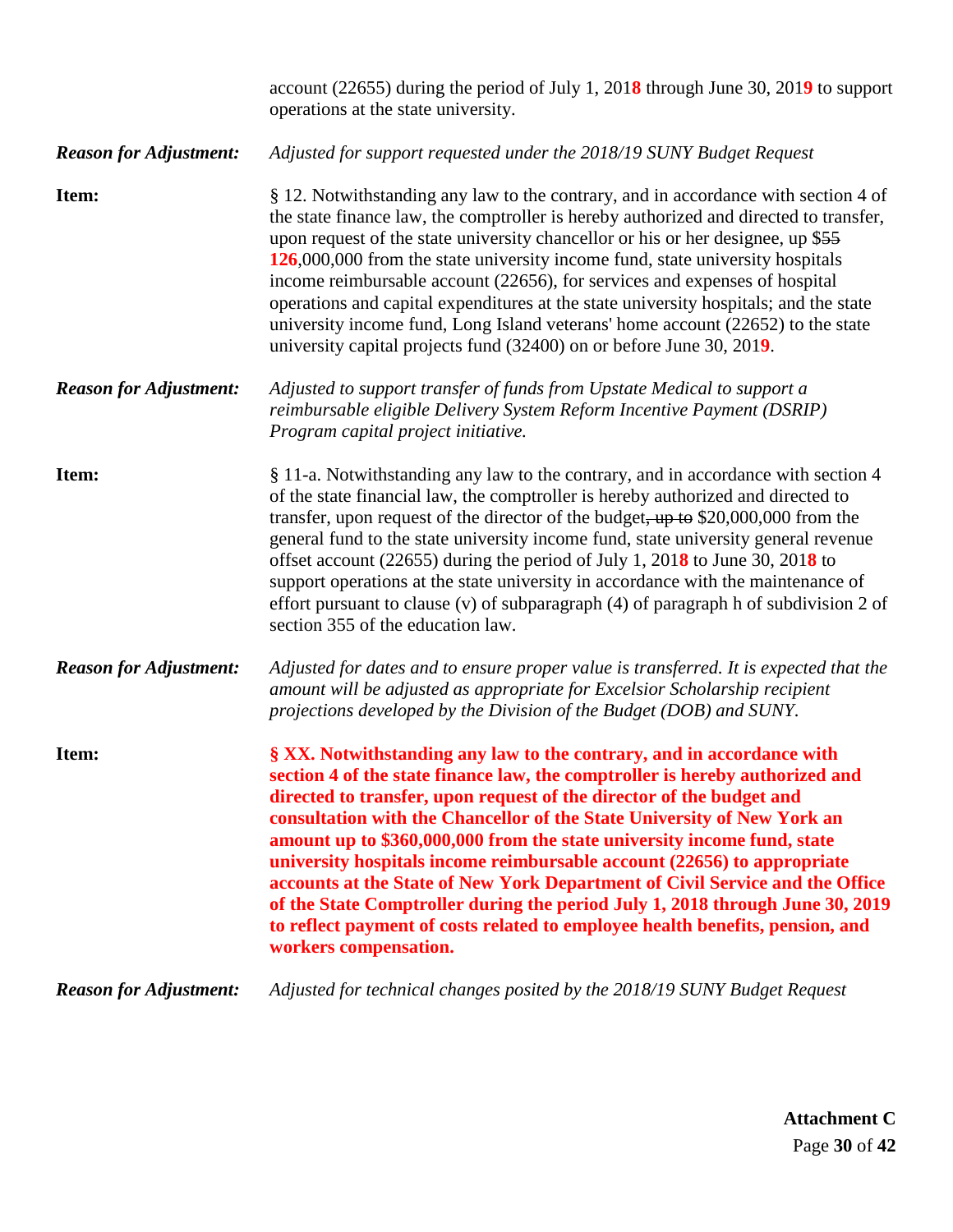## **Adjustments Related to Dates Only**

| Item: | § 6. Notwithstanding any law to the contrary, and in accordance with section 4 of<br>the state finance law, the comptroller is hereby authorized and directed to transfer,<br>upon request of the director of the budget and upon consultation with the state<br>university chancellor or his or her designee, on or before March 31, 2019, up to<br>\$16,000,000 from the state university income fund general revenue account<br>(22653) to the state general fund for debt service costs related to campus supported<br>capital project costs for the NY-SUNY 2020 challenge grant program at the<br>University at Buffalo.                                                                                                                                                                                                                                                                                                                                                                                                                                                                                                                                                                                                                                                                                                                                                                                                                                                                                                                                                                                                                            |
|-------|-----------------------------------------------------------------------------------------------------------------------------------------------------------------------------------------------------------------------------------------------------------------------------------------------------------------------------------------------------------------------------------------------------------------------------------------------------------------------------------------------------------------------------------------------------------------------------------------------------------------------------------------------------------------------------------------------------------------------------------------------------------------------------------------------------------------------------------------------------------------------------------------------------------------------------------------------------------------------------------------------------------------------------------------------------------------------------------------------------------------------------------------------------------------------------------------------------------------------------------------------------------------------------------------------------------------------------------------------------------------------------------------------------------------------------------------------------------------------------------------------------------------------------------------------------------------------------------------------------------------------------------------------------------|
| Item: | § 7. Notwithstanding any law to the contrary, and in accordance with section 4 of<br>the state finance law, the comptroller is hereby authorized and directed to transfer,<br>upon request of the director of the budget and upon consultation with the state<br>university chancellor or his or her designee, on or before March 31, 2019, up to<br>\$6,500,000 from the state university income fund general revenue account (22653)<br>to the state general fund for debt service costs related to campus supported capital<br>project costs for the NY-SUNY 2020 challenge grant program at the University at<br>Albany.                                                                                                                                                                                                                                                                                                                                                                                                                                                                                                                                                                                                                                                                                                                                                                                                                                                                                                                                                                                                                              |
| Item: | § 8. Notwithstanding any law to the contrary, the state university chancellor or his<br>or her designee is authorized and directed to transfer estimated tuition revenue<br>balances from the state university collection fund (61000) to the state university<br>income fund, state university general revenue offset account (22655) on or before<br>March 31, 2019.                                                                                                                                                                                                                                                                                                                                                                                                                                                                                                                                                                                                                                                                                                                                                                                                                                                                                                                                                                                                                                                                                                                                                                                                                                                                                    |
| Item: | § 13. Notwithstanding any law to the contrary, and in accordance with section 4 of<br>the state finance law, the comptroller, after consultation with the state university<br>chancellor or his or her designee, is hereby authorized and directed to transfer<br>moneys, in the first instance, from the state university collection fund, Stony Brook<br>hospital collection account (61006), Brooklyn hospital collection account (61007),<br>and Syracuse hospital collection account (61008) to the state university income<br>fund, state university hospitals income reimbursable account (22656) in the event<br>insufficient funds are available in the state university income fund, state university<br>hospitals income reimbursable account (22656) to permit the full transfer of<br>moneys authorized for transfer, to the general fund for payment of debt service<br>related to the SUNY hospitals. Notwithstanding any law to the contrary, the<br>comptroller is also hereby authorized and directed, after consultation with the state<br>university chancellor or his or her designee, to transfer moneys from the state<br>university income fund to the state university income fund, state university<br>hospitals income reimbursable account (22656) in the event insufficient funds are<br>available in the state university income fund, state university hospitals income<br>reimbursable account (22656) to pay hospital operating costs or to permit the full<br>transfer of moneys authorized for transfer, to the general fund for payment of debt<br>service related to the SUNY hospitals on or before March 31, 2019. |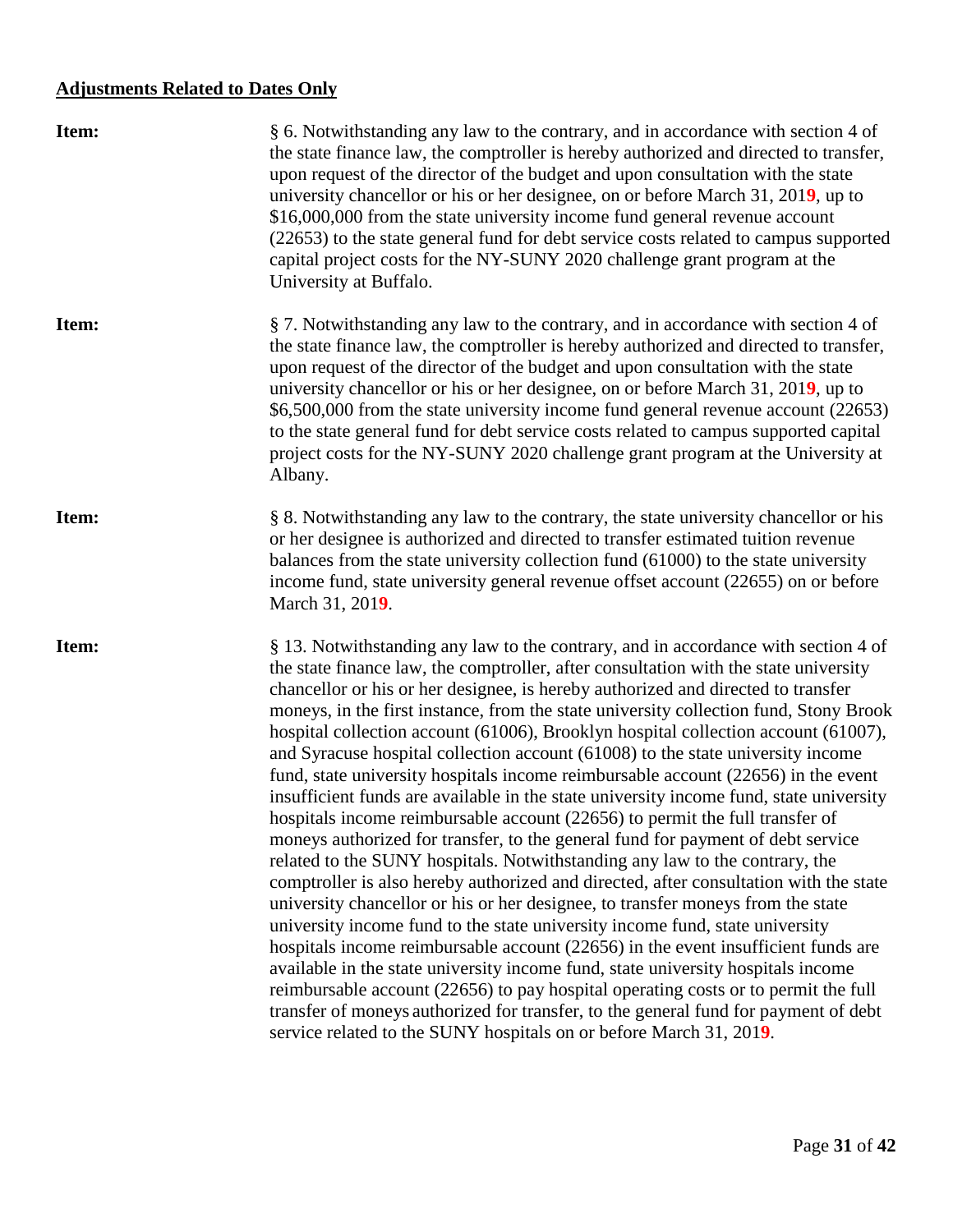## **Eliminated as No Longer Required**

| Item:            | § 11. Notwithstanding any law to the contrary, and in accordance with section 4 of<br>the state financial law, the comptroller is hereby authorized and directed to transfer,<br>upon request of the director of the budget, up to \$100,000 from the general fund to<br>the state university income fund, state university general revenue offset account<br>(22655) during the period of April 1, 2017 through June 30, 2017 to support<br>operations at the state university.                                                                                                                                                                        |
|------------------|---------------------------------------------------------------------------------------------------------------------------------------------------------------------------------------------------------------------------------------------------------------------------------------------------------------------------------------------------------------------------------------------------------------------------------------------------------------------------------------------------------------------------------------------------------------------------------------------------------------------------------------------------------|
| <b>Unchanged</b> |                                                                                                                                                                                                                                                                                                                                                                                                                                                                                                                                                                                                                                                         |
| Item:            | 9. \$8,318,000 from the general fund to the state university income fund, state<br>university income offset account (22654), for the state's share of repayment of the<br>STIP loan.                                                                                                                                                                                                                                                                                                                                                                                                                                                                    |
| Item:            | § 5. Notwithstanding any law to the contrary, upon the direction of the director of<br>the budget and upon requisition by the state university of New York, the dormitory<br>authority of the state of New York is directed to transfer, up to \$22,000,000 in<br>revenues generated from the sale of notes or bonds, the state university income<br>fund general revenue account (22653) for reimbursement of bondable equipment<br>for further transfer to the state's general fund.                                                                                                                                                                  |
| Item:            | § 14. Notwithstanding any law to the contrary, upon the direction of the director of<br>the budget and the chancellor of the state university of New York or his or her<br>designee, and in accordance with section 4 of the state finance law, the comptroller<br>is hereby authorized and directed to transfer monies from the state university<br>dormitory income fund (40350) to the state university residence hall rehabilitation<br>fund (30100), and from the state university residence hall rehabilitation fund<br>(30100) to the state university dormitory income fund (40350), in an amount not to<br>exceed \$80 million from each fund. |
| Item:            | 8. \$41,930,000 from the miscellaneous special revenue fund, state university<br>dormitory income reimbursable account (21937).                                                                                                                                                                                                                                                                                                                                                                                                                                                                                                                         |
| Item:            | 9. \$830,000 from the miscellaneous special revenue fund, long island veterans'<br>home account (22652).                                                                                                                                                                                                                                                                                                                                                                                                                                                                                                                                                |
| Item:            | 10. \$5,379,000 from the miscellaneous special revenue fund, state university<br>general income reimbursable account (22653).                                                                                                                                                                                                                                                                                                                                                                                                                                                                                                                           |
| Item:            | 11. \$112,556,000 from the miscellaneous special revenue fund, state university<br>revenue offset account (22655).                                                                                                                                                                                                                                                                                                                                                                                                                                                                                                                                      |
| Item:            | 12. \$557,000 from the miscellaneous special revenue fund, state university of New<br>York tuition reimbursement account (22659).                                                                                                                                                                                                                                                                                                                                                                                                                                                                                                                       |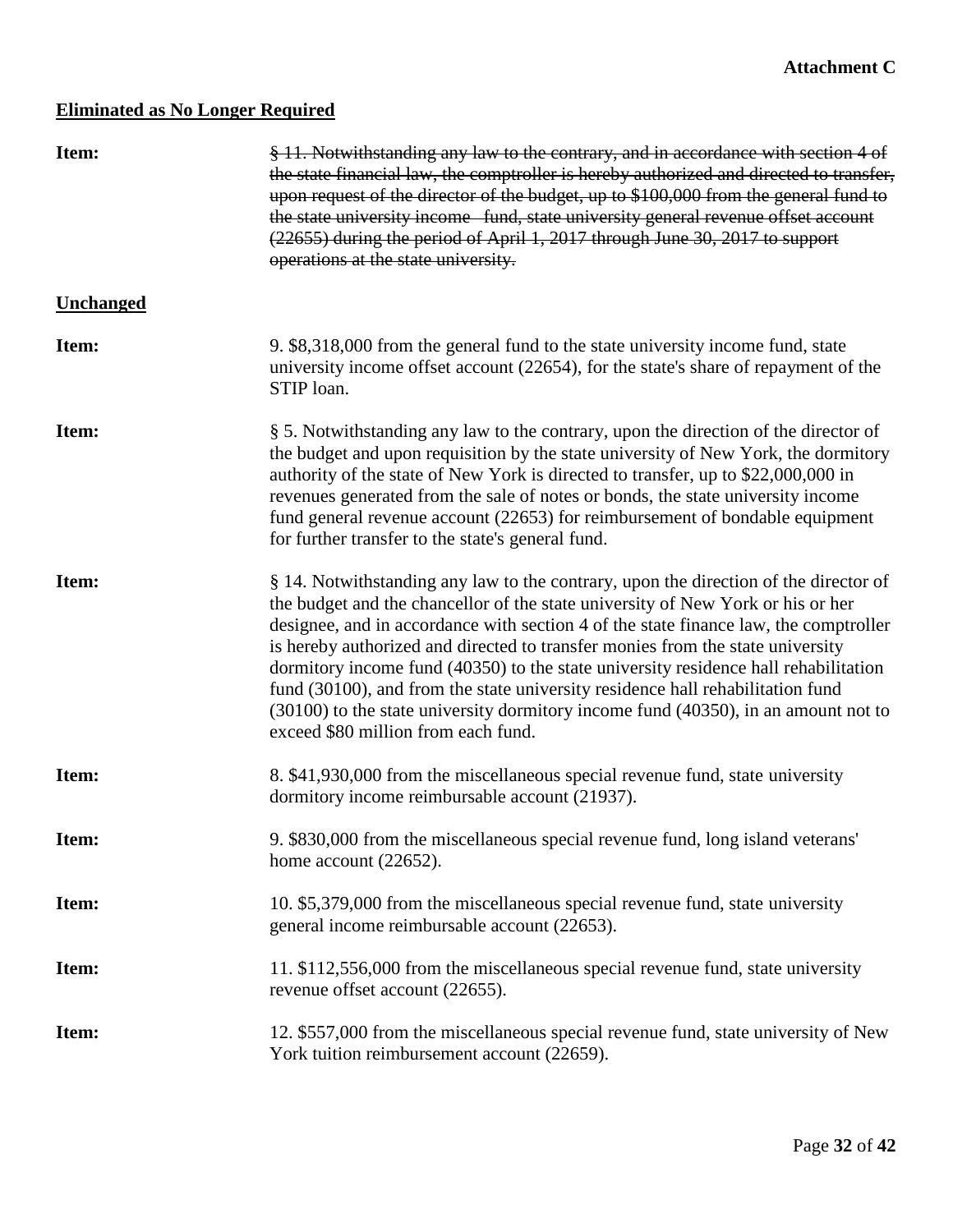#### **State University of New York (SUNY) Appropriation Language Requirements for Community College Funding Formula Redesign**

Notwithstanding any law, rule, regulation, or practice to the contrary, funding for community colleges for the college fiscal year 2018-19 as provided under this appropriation shall represent amounts per college not less than that provided in the college fiscal year 2017-18 or the three year average of 2017-18, 2016-17, and 2015-16, whichever is higher, adjusted for inflationary impact as represented by the most recently available higher education price index (HEPI) and further adjusted by one-half of this inflationary value for those colleges that serve a disproportionate share of low income students as defined by the board of trustees of the state university of New York. Provided, however, that local sponsors may use funds contained in reserves for excess student revenue for operating support of a community college program even though said expenditures may cause expenses and student revenues to exceed one-third of the college's net operating costs for the college fiscal year 2018-19 provided that such funds do not cause the college's revenues from the local sponsor's contributions in aggregate to be less than the comparable amounts for the previous community college fiscal year and further provided that pursuant to standards and regulations of the state university trustees and the city university trustees for the college fiscal year 2018-19, community colleges may increase tuition and fees above that allowable under current education law if such standards and regulations require that in order to exceed the tuition limit education law, local sponsor contributions either in the aggregate or for each full-time equivalent student shall be no less than the comparable amounts for the previous community college fiscal year.

For payment to the community colleges operating under the program of the state university of New York according to the following:

| Adirondack        | 8,021,258     |
|-------------------|---------------|
| Broome            | 14,102,400    |
| Cayuga            | 7,673,484     |
| Clinton           | 3,213,389     |
| Columbia-Greene   | 3,385,272     |
| Corning           | 7,612,741     |
| Dutchess          | 18,595,087    |
| Erie              | 30,609,313    |
| Fashion Institute | 25,576,295    |
| Finger Lakes      | 12,351,142    |
| Fulton-Montgomery | 5,168,628     |
| Genesee           | 11,307,235    |
| Herkimer          | 6,635,152     |
| Hudson Valley     | 23,351,076    |
| Jamestown         | 8,829,326     |
| Jefferson         | 7,563,385     |
| Mohawk Valley     | 14,012,856    |
| Monroe            | 35,216,860    |
| Nassau            | 47,693,593    |
| Niagara           | 12,535,087    |
| North Country     | 3,173,815     |
| Onondaga          | 22,077,840    |
| Orange County     | 13,296,646    |
| Rockland          | 17,168,035    |
| Schenectady       | 9,411,753     |
|                   | Page 33 of 42 |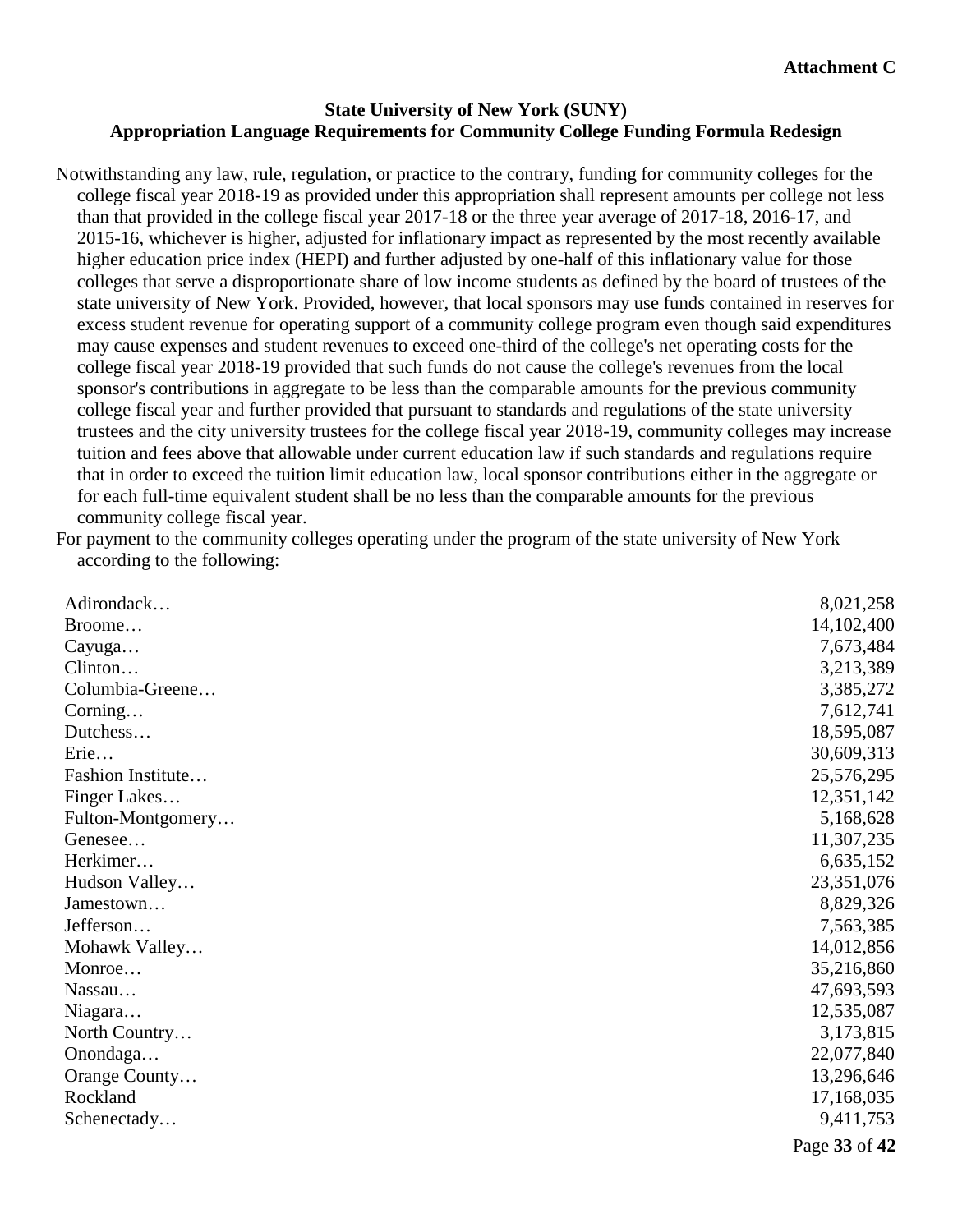|                            | <b>Attachment C</b> |
|----------------------------|---------------------|
| Suffolk                    | 52, 357, 575        |
| Sullivan                   | 3,093,371           |
| Tompkins-Cortland          | 10,239,997          |
| Ulster                     | 5,805,230           |
| Westchester                | 33,827,047          |
| Subtotal – College Support | 473,905,158         |

Notwithstanding any law, rule, regulation, or practice to the contrary the funding made available by this appropriation shall be available for distribution to community colleges operating under the program of the state university of New York upon certification by chancellor of the state university of New York, or designee, that such colleges have a preponderance of costs associated with high need / high cost programs that are in excess of revenues generated by students attending these programs . . . \$18,000,000

*-- Rest of Page Intentionally Left Blank --*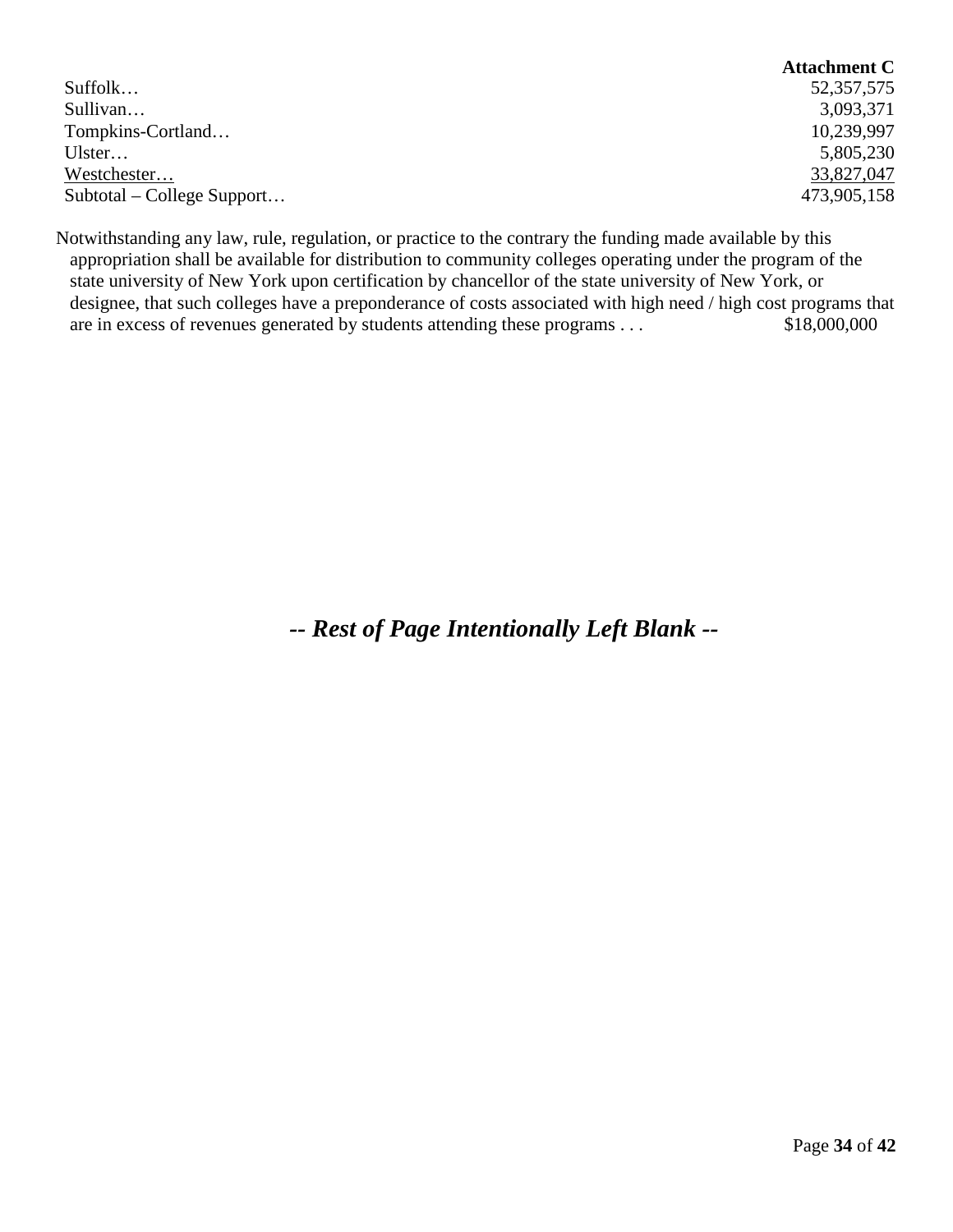#### **State University of New York (SUNY) Changes to Specific University-wide Program Appropriations to Allow for More Efficient Operations**

#### **Educational Opportunity Programs:**

*Changes below (RED denotes new language) would remove time and resource consuming steps that require SUNY to engage in a contract process with its own community colleges to meet the needs of the program. As these colleges are the only entity that can perform the work needed to fulfill the program (i.e., serve SUNY students), this extra step is not needed and merely detrimentally impacts SUNY students.*

- Educational opportunity programs, for services and expenses to expand opportunities in institutions of higher learning for the educationally and economically disadvantaged in accordance with chapter 917 of the laws of 1970, for educational opportunity programs on state university campuses, a summer program and educational opportunity programs in state university community colleges. **A portion of the funds herein appropriated may be transferred to the general fund-local assistance account of the state university of New York to accomplish the purposes of this appropriation and to make payments to community colleges**
- For additional services and expenses of educational opportunity programs. **A portion of the funds herein appropriated may be transferred to the general fund-local assistance account of the state university of New York to accomplish the purposes of this appropriation and to make payments to community colleges**

#### **Educational Opportunity Centers:**

*Changes below (RED denotes new language) would remove time and resource consuming steps that require SUNY to engage in a contract process with its own community colleges to meet the needs of the program. As these colleges are the only entity that can perform the work needed to fulfill the program (i.e., serve SUNY students), this extra step is not needed and merely detrimentally impacts SUNY students and operations. Contracts with CUNY or other, independent, Universities will still facilitated through the normal contract process.*

- For services and expenses related to the operation of educational opportunity centers and their outreach programs including, but not limited to, necessary programs, services, and financial assistance, for educationally and economically disadvantaged adults, recipients of federal temporary assistance to needy families (TANF) and out-of-school youth who have attained the age of 16 years. \$4,500,000 of this appropriation shall be used for the services and expenses related to the operation of the ATTAIN lab program. For the purpose of this appropriation, the term "economically disadvantaged" shall be defined as set forth in regulations promulgated by the state university. **A portion of the funds herein appropriated may be transferred to the general fund-local assistance account of the state university of New York to accomplish the purposes of this appropriation and to make payments to community colleges**
- For additional services and expenses of educational opportunity centers. **A portion of the funds herein appropriated may be transferred to the general fund-local assistance account of the state university of New York to accomplish the purposes of this appropriation and to make payments to community colleges**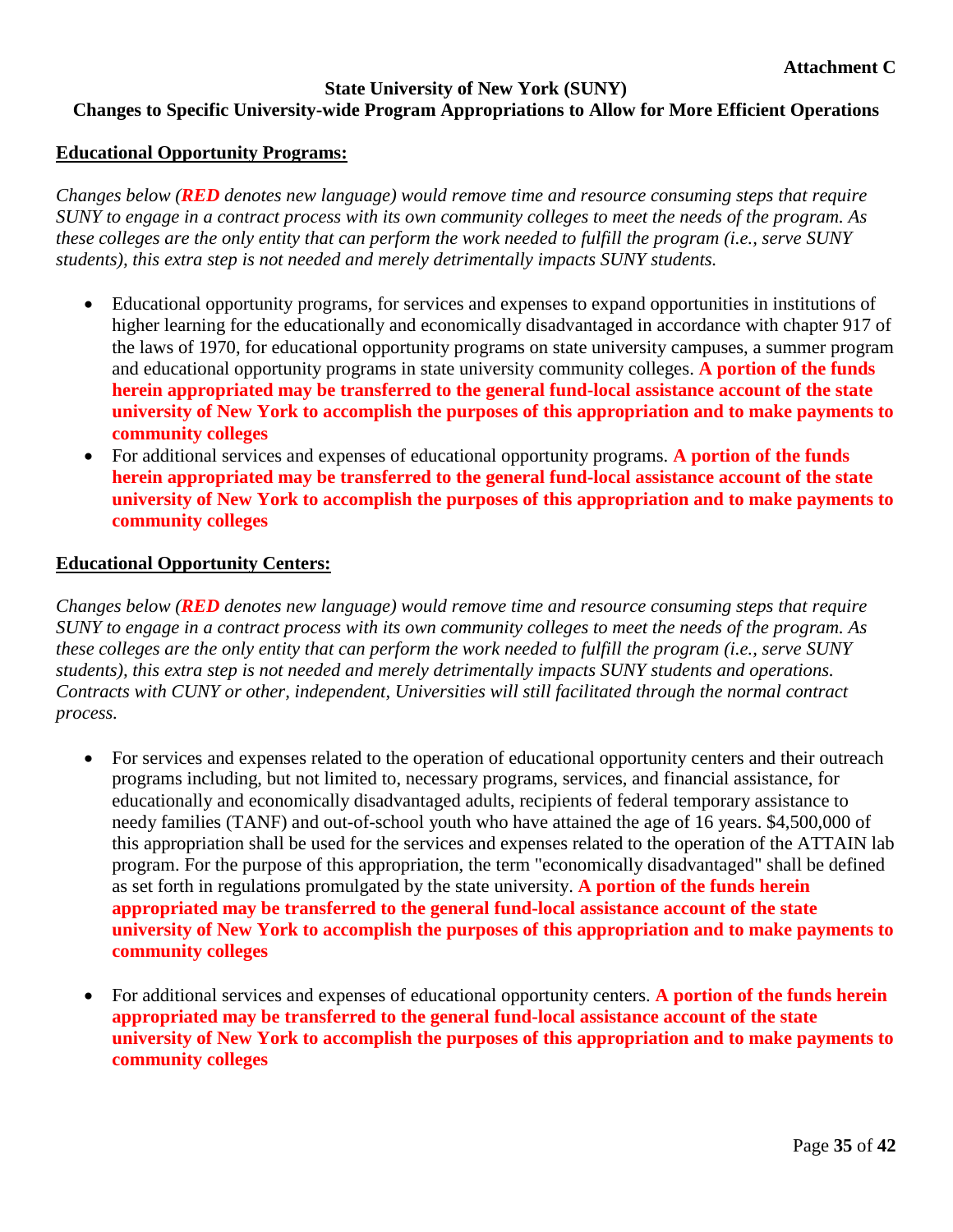#### **Small Business Development Centers:**

*Changes below (RED denotes new language) would remove time and resource consuming steps that require SUNY to engage in a contract process with its own community colleges to meet the needs of the program. As these colleges are the only entity that can perform the work needed to fulfill the program (i.e., serve SUNY students), this extra step is not needed and merely detrimentally impacts SUNY operations. Contracts with CUNY or other, independent, Universities will still facilitated through the normal contract process.*

• For services and expenses of the small business development centers. **A portion of the funds herein appropriated may be transferred to the general fund-local assistance account of the state university of New York to accomplish the purposes of this appropriation and to make payments to community colleges**

#### **Foster Youth Funding Provided Through the State Education Department:**

*Changes below (RED denotes new language) would remove time and resource consuming steps that require SUNY to engage in a contract process with its own community colleges to meet the needs of the program. As these colleges are the only entity that can perform the work needed to fulfill the program (i.e., serve SUNY students), this extra step is not needed and merely detrimentally impacts SUNY students.*

- For services and expenses of a foster youth initiative to ensure support is available through current postsecondary opportunity programs at public and independent institutions for foster youth including summer transition programs, and to provide foster youth with financial aid outreach, counseling services, and direct financial support. A portion of these funds may be suballocated to other state departments, agencies, the State University of New York, and the City University of New York. **Notwithstanding any law, rule, regulation, or practice to the contrary, funds provided to the State University of New York may be utilized to support State-operated Campuses, Statutory Colleges, or Community Colleges as appropriate.**
- For additional services and expenses of a foster youth initiative to ensure support is available through current post-secondary opportunity programs at public and independent institutions for foster youth including summer transition programs, and to provide foster youth with financial aid outreach, counseling services, and direct financial support. A portion of these funds may be suballocated to other state departments, agencies, the State University of New York, and the City University of New York **Notwithstanding any law, rule, regulation, or practice to the contrary, funds provided to the State University of New York may be utilized to support State-operated Campuses, Statutory Colleges, or Community Colleges as appropriate.**

#### **System Administration, Competitive Investment Fund, and Open Educational Resources:**

#### *Changes below (RED denotes new language) would support the 2018/19 Operating Budget Request*

- For services and expenses for system administration, including minority and women business enterprise contracting and purchasing and the internal and independent audit programs
- Provided further, \$18,000,000 of this appropriation shall be made available for services and expenses of state operated campuses **and community colleges** to be distributed according to a plan approved by the state university board of trustees**. and provided further that an amount of up to \$30,000,000 will be**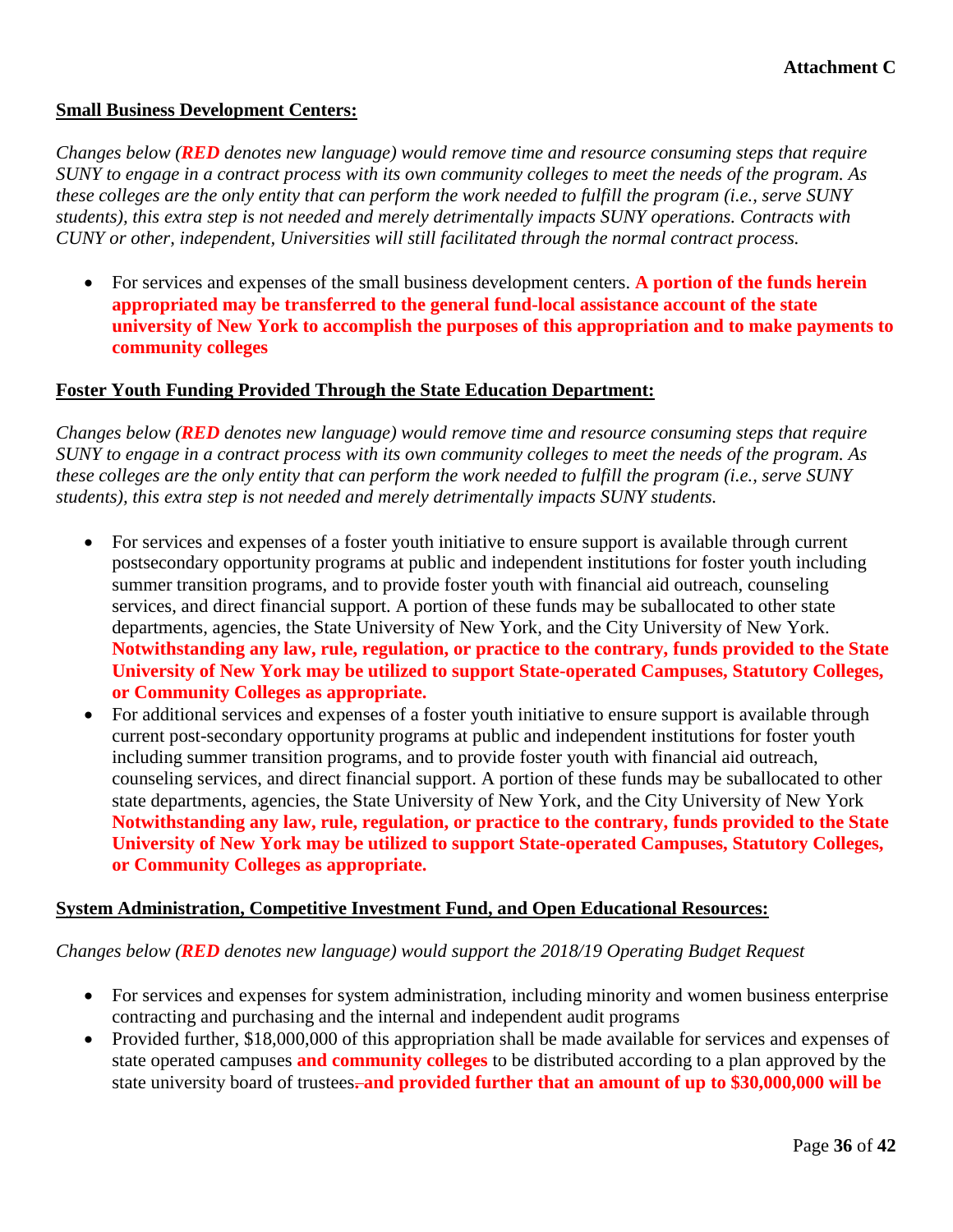**provided to supplement said plan upon receipt of matching funds from private industry or philanthropic resources for this purpose.**

*-- Rest of Page Intentionally Left Blank --*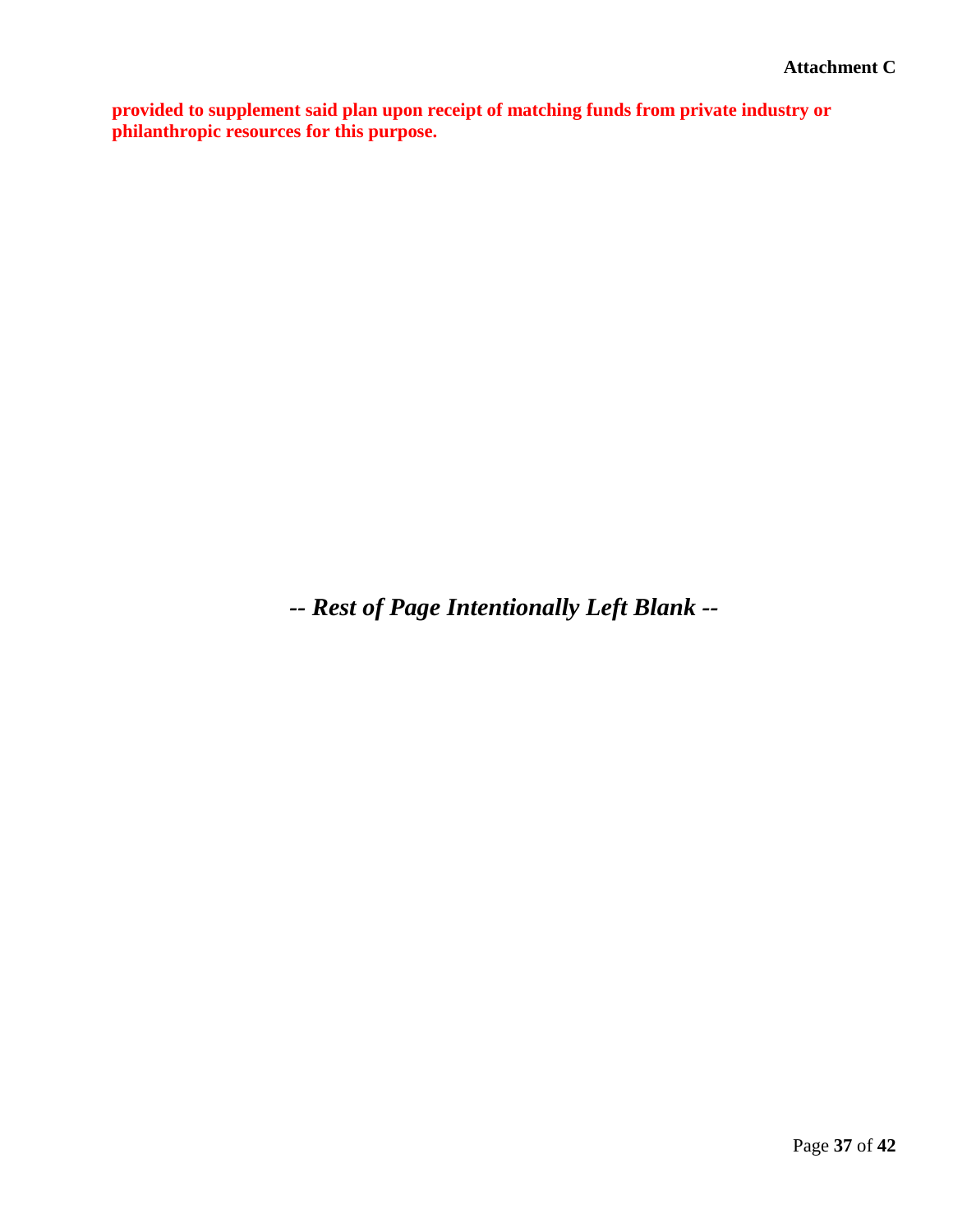The People of the State of New York, represented in Senate and Assembly, do enact as follows:

§1. Legislative findings. The legislature finds that the state university of New York at Stony Brook ("University") is in need of additional facilities to fulfill its legislatively mandated mission of research, education, and provision of health care services. Specifically, Ronald McDonald House of Long Island, Inc. has offered to construct, maintain and operate a "Ronald McDonald House" to support the operations of Stony Brook University Hospital's Children's Hospital. Furthermore, such activity will promote the provision of quality pediatric health care services to the surrounding community.

The legislature further finds that granting the trustees of the State University of New York the authority and power to lease and otherwise contract to make available grounds and facilities of the campus of the State University of New York at Stony Brook will ensure such activity will promote the provision of quality pediatric health care services to the surrounding community.

§2. Notwithstanding any other law to the contrary, the state university trustees are hereby authorized and empowered, without any public bidding, to lease and otherwise contract to make available to Ronald McDonald House of Long Island, Inc. (the "Ground Lessee") a portion of the lands of the University not to exceed 2 acres to be located southeast of Stony Brook University Hospital for the purpose of constructing, maintaining and operating a Ronald McDonald House to support the provision of quality pediatric health care to the surrounding communities and the missions of the State University of New York. Such lease or contract shall be for a period not exceeding 50 years without any fee simple conveyance and otherwise upon terms and conditions determined by such trustees, subject to the approval of the director of the division of the budget, the attorney general and the state comptroller. In the event that the real property that is the subject of such lease or contract shall cease to be used for the purpose described in this act, such lease or contract shall immediately terminate and the real property and any improvements thereon shall revert to the State University of New York. Any lease or contract entered into pursuant to this act shall provide that the real property that is the subject of such lease or contract and any improvements thereon shall revert to the State University of New York on the expiration of such contract or lease.

§3. Any contract or lease entered into pursuant to this act shall be deemed to be a state contract for purposes of article 15-A of the executive law, and any contractor, subcontractor, lessee or sublessee entering into such contract or lease for the construction, demolition, reconstruction, excavation, rehabilitation, repair, renovation, alteration or improvement authorized pursuant to this act shall be deemed a state agency for the purposes of article 15-A of the executive law and subject to the provisions of such article.

§4. Notwithstanding any general, special or local law or judicial decision to the contrary, all work performed on a project authorized by this act where all or any portion thereof involves a lease or agreement for construction, demolition, reconstruction, excavation, rehabilitation, repair, renovation, alteration or improvement shall be deemed public work and shall be subject to and performed in accordance with the provisions of article 8 of the labor law to the same extent and in the same manner as a contract of the state, and compliance with all the provisions of article 8 of the labor law shall be required of any lessee, sublessee, contractor or subcontractor on the project, including the enforcement of prevailing wage requirements by the fiscal officer as defined in paragraph e of subdivision 5 of section 220 of the labor law to the same extent as a contract of the state.

§5. Notwithstanding any law to the contrary, all rights or benefits, including terms and conditions of employment, and protection of civil service and collective bargaining status of all employees of the state university of New York affected by the provisions of this act, shall be preserved and protected. Employees in any newly created positions within the State University of New York shall be considered public employees for all purposes of article fourteen of the civil service law.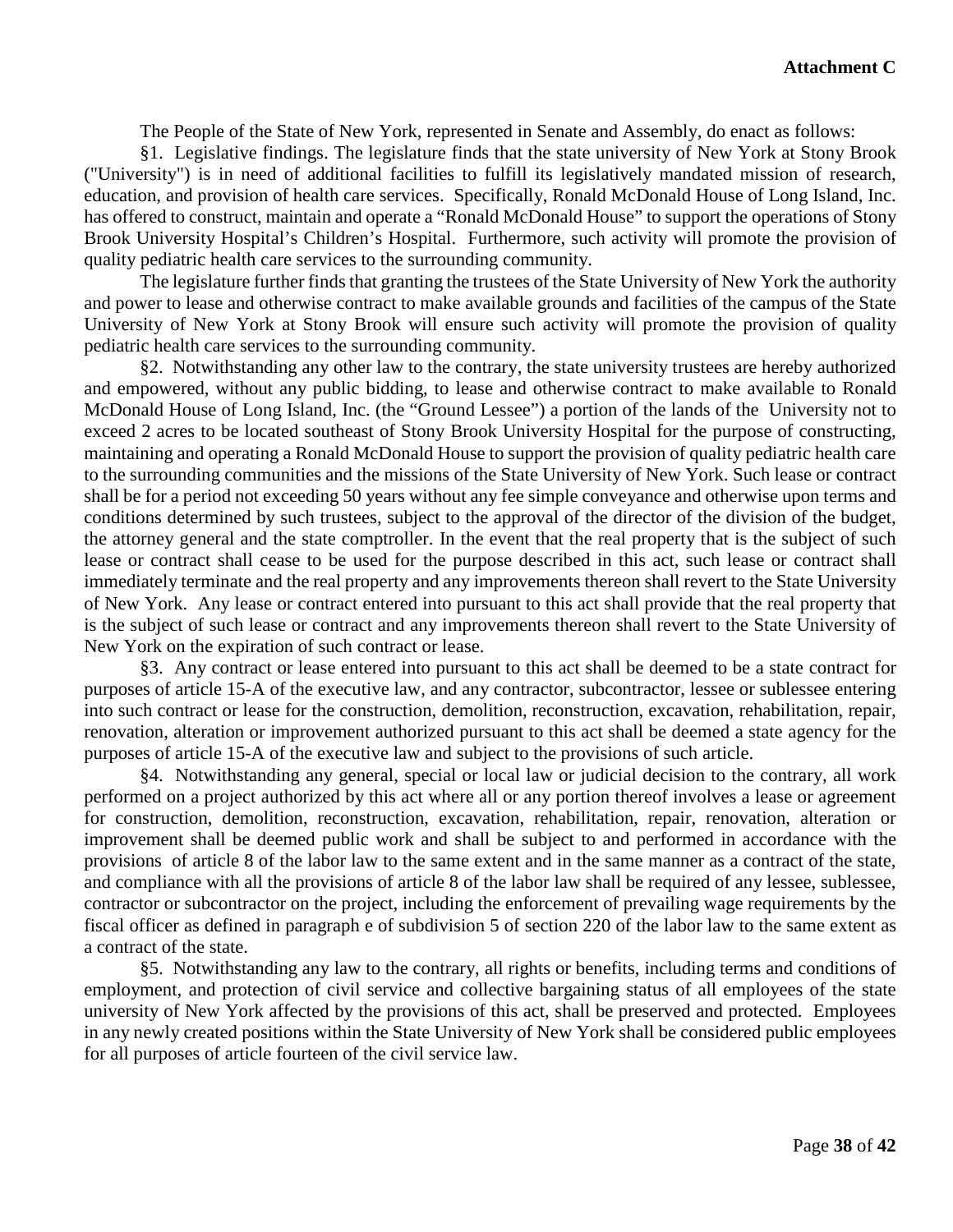§6. Any contract or lease awarded or entered into by the Ground Lessee, and parties contracting or entering into a lease with the Ground Lessee for construction, reconstruction, renovation, rehabilitation, improvement or expansion authorized pursuant to this act, for any single construction project exceeding ten million dollars in the aggregate, for which more than twenty-five percent of such aggregate amount is to be paid from appropriations furnished by the State of New York or the State University of New York shall be undertaken pursuant to a project labor agreement, as defined in subdivision 1 or section two hundred twentytwo of the labor law, provided that a study done by or for the contracting entity determines that a project labor agreement will benefit such construction, reconstruction, renovation, rehabilitation, improvement or expansion through reduced risk of delay, potential cost savings or potential reduction in the risk of labor unrest in light of any pertinent local history thereof. For purposes of applying the dollar thresholds set forth in this section, the term "single construction project" shall mean any construction, reconstruction, renovation, rehabilitation, improvement or expansion activity associated with one or more buildings, structures or improvements, including all directly related infrastructure and site work in contemplation thereof, that are functionally interdependent.

§7. Without limiting the determination of the terms and conditions of such contracts or leases, such terms and conditions may provide for leasing, subleasing, construction, reconstruction, rehabilitation, improvement, operation and management of and provision of services and assistance and the granting of licenses, easements and other arrangements with regard to such grounds and facilities by the Ground Lessee, and parties contracting with the Ground Lessee, and, in connection with such activities, the obtaining of funding or financing, whether public or private, unsecured or secured (including, but not limited to, secured by leasehold mortgages and assignments of rents and leases), by the Ground Lessee and parties contracting with the Ground Lessee for the purposes of completing the project described in this act.

§8. Such lease shall include an indemnity provision whereby the lessee or sublessee promises to indemnify, hold harmless and defend the lessor against all claims, suits, actions, and liability to all persons on the leased premises, including tenant, tenant's agents, contractors, subcontractors, employees, customers, guests, licensees, invitees and members of the public, for damage to any such person's property, whether real or personal, or for personal injuries arising out of tenant's use or occupation of the demised premises.

§9. Any contracts entered into pursuant to this act between the Ground Lessee and parties contracting with the Ground Lessee shall be awarded by a competitive process...

§10. The State University of New York shall not lease lands described in this act unless any such lease shall be executed within five years of the effective date of this act.

§11. Insofar as the provisions of this act are inconsistent with the provisions of any law, general, special or local, the provisions of this act shall be controlling.

§12. This act shall take effect immediately.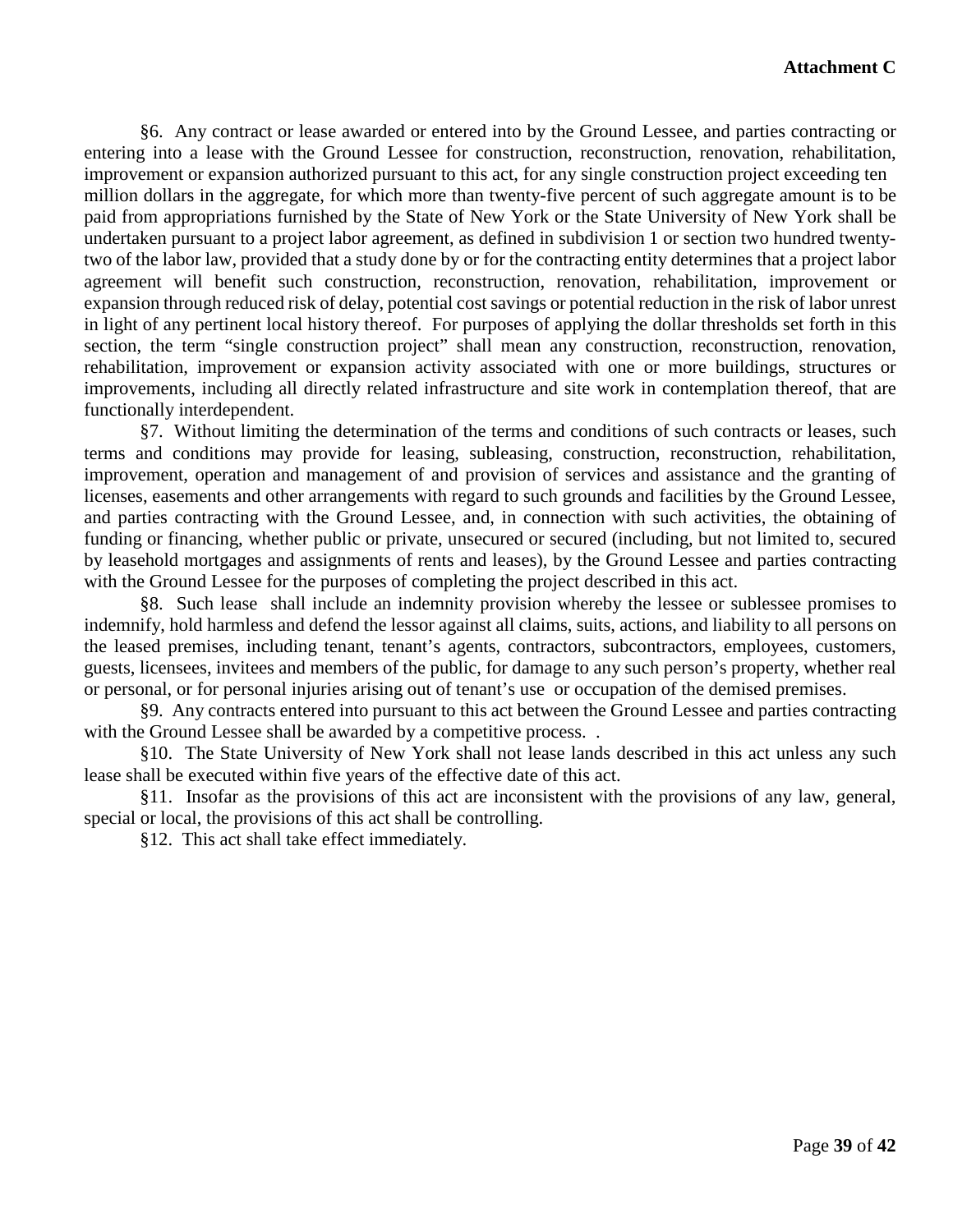#### **State University of New York (SUNY) Creation of a New Escrow Account to Facilitate the Affiliation of Stony Brook University and Eastern Long Island Hospital (ELI)**

#### §99-[\_\_]. SUNY Stony Brook Eastern Long Island Hospital Affiliation escrow fund

- 1. Notwithstanding any other provision of law, rule, regulation, or practice to the contrary, there is hereby established in the joint custody of the comptroller and the chancellor of the state university of New York (SUNY) a trust and agency fund, to be known as the "SUNY Stony Brook Eastern Long Island Hospital Affiliation escrow fund" which shall be available without fiscal year limitation.
- 2. The SUNY Stony Brook Eastern Long Island Hospital Affiliation escrow fund shall consist of (i) all monies generated through the activities of Stony Brook at Eastern Long Island Hospital, including but not limited to patient revenue, federal reimbursement, and other associated revenue sources, (ii) rent payments made by Stony Brook University Hospital to The Eastern Long Island Hospital Association under a certain lease agreement approved by the director of the budget, the office of the New York state attorney general and the office of the New York state comptroller and (iii) to the extent permitted under the lease agreement referred to in paragraph (ii) of this subdivision, working capital advances and capital acquisition advances made by Stony Brook University Hospital to The Eastern Long Island Hospital Association.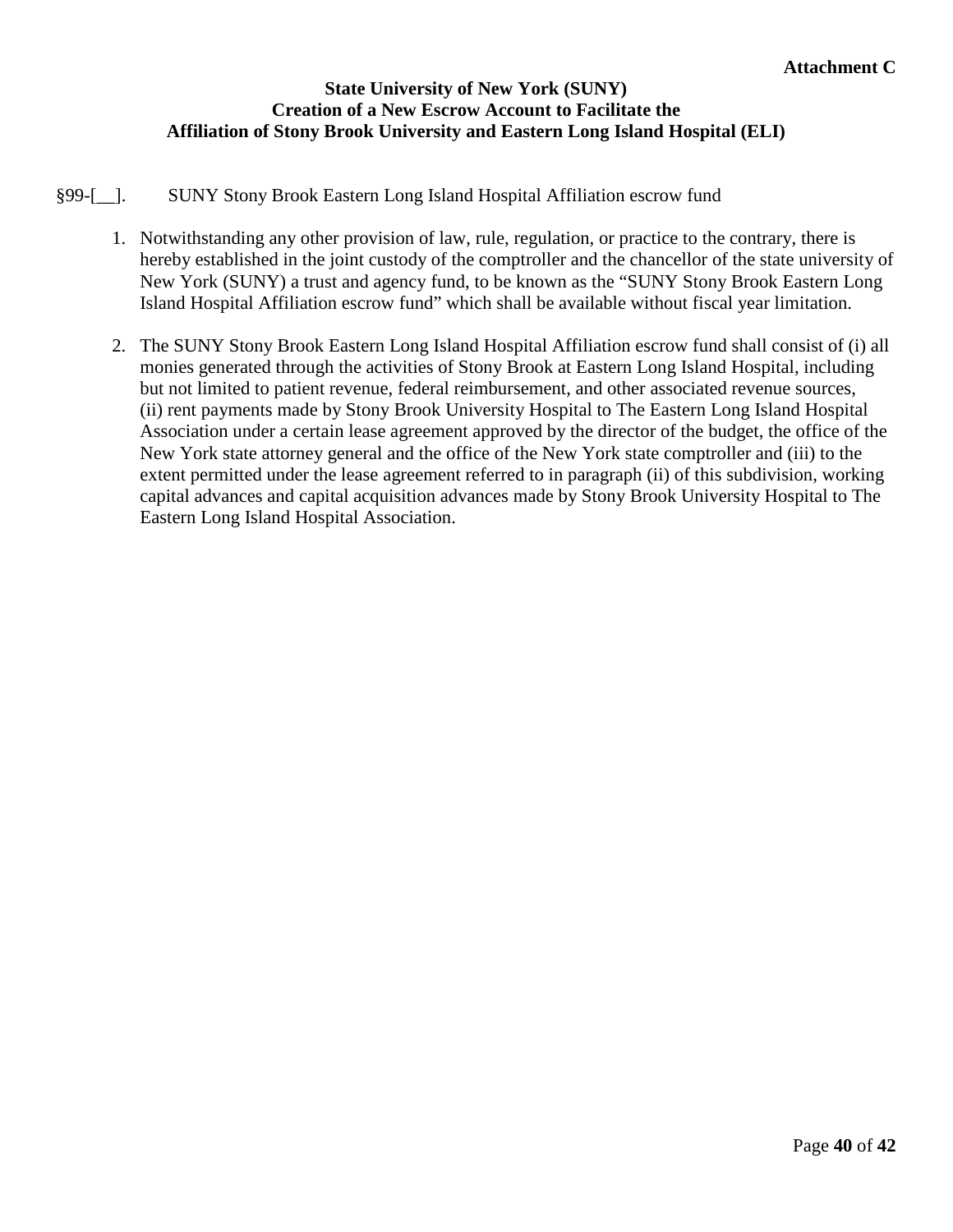#### **State University of New York (SUNY) Requests for Technical Adjustments and Support for Existing Legislation**

#### **1. Student Based Cohort for Excelsior Recipients**

- a. The current approach to the 2017/18 Enacted Budget Excelsior Scholarship program "freezes" the tuition covered by the State, Campuses, and Federal Government to 2016/17 levels for a four year period.
- b. This means that students who join a SUNY institution in 2019/20 will be charged, and have paid by the sources named above, the 2016/17 tuition rate while their fellow classmates pay a higher rate.
- c. Not only does this impact the ability of our institutions to provide the services needed to ensure these students move adroitly through their educational career, it also represents a functional disconnect for our community colleges, who will be "freezing" their tuition for a four-year period while only offering primarily two-year degrees.
- d. Therefore, SUNY would seek to partner with the State to make a minor adjustment to the language surrounding the Excelsior Scholarship program to tie the "frozen" tuition rate to not a time period, but instead the length of time a student remains at the SUNY institution.
	- i. Under this proposal a student who joins Hudson Valley Community College in 2018/19 and is a recipient of an Excelsior award would be expected to have the Hudson Valley 2018/19 tuition rate paid for them for a two-year period (2018/19 and 219/20), while a similar student who joins in 2019/20 and is an Excelsior Scholarship recipient would have the 2019/20 rates paid for them for a two year period as well (2019/20 and 2020/21).
	- ii. This would work the same for a four-year institution, with a student joining Delhi in 2018/19 and receiving an Excelsior Scholarship award having 2018/19 Delhi tuition rate levels paid for them for a four-year period (2018/19, 2019/20, 2020/21, 2021/22), while a similar student who joins Delhi in 2019/20 would have 2019/20 Delhi tuition rate levels paid for them for a set four-year period as well (2019/20, 2020/21, 2021/22, 2022/23).

#### **2. Allowing SUNY to be more responsive to victims of disasters**

- a. Under current law, the State-operated and Community College components of the SUNY System are required – with limited exemptions – to charge the same rate of tuition for the same degree type
- b. While the challenge associated with this has been well discussed in the past, one area wherein this requirement becomes particularly restrictive is when the SUNY System is moved to aid certain populations in times of distress
- c. Recent events in Puerto Rico and the U.S. Virgin Islands, and past events in Haiti, required SUNY to step through a multi-step process that did not allow for the System to act as adroitly as it would have preferred
- d. Through the addition of language similar to that currently in place for working with students enrolled in Early College High School (ECHS) and Pathways Through Technology (P-Tech) programs to the establishing tuition statute of both State-operated and Community Colleges, this process would be extremely simplified and merely allow the Boards of Trustees (both for SUNY writ-large and for each individual Community College) to make the right choices in a timeframe more aligned with the critical needs of the population being addressed